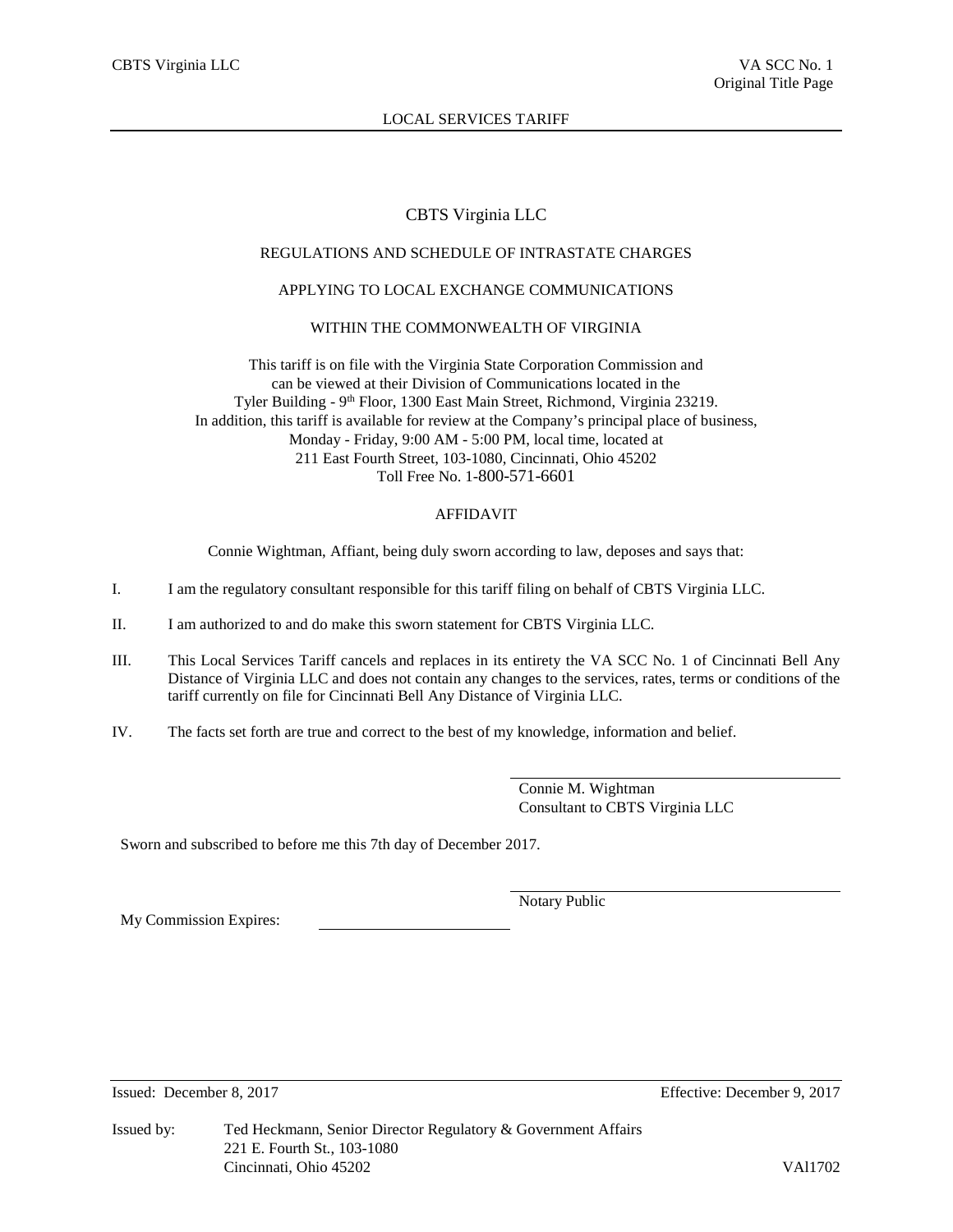#### CHECK SHEET

Pages of this tariff, as listed below, are effective as of the date shown at the bottom of the respective pages. Original and revised pages, as named below, comprise all changes from the original tariff and are currently in effect as of the date on the bottom of this page.

| Page                     | Revision |   | Page | Revision                                          |   | Page | Revision |
|--------------------------|----------|---|------|---------------------------------------------------|---|------|----------|
| Title                    | Original | * | 32   | Original                                          | ∗ |      |          |
| 1                        | Original | ∗ | 33   | Original                                          | * |      |          |
| $\overline{c}$           | Original | ∗ | 34   | Original                                          | * |      |          |
| 3                        | Original | * | 35   | Original                                          | * |      |          |
| $\overline{\mathcal{L}}$ | Original | * | 36   | Original                                          | * |      |          |
| 5                        | Original | * | 37   | Original                                          | * |      |          |
| 6                        | Original | ∗ | 38   | Original                                          | * |      |          |
| $\overline{7}$           | Original | ∗ | 39   | Original                                          | * |      |          |
| 8                        | Original | ∗ | 40   | Original                                          | * |      |          |
| 9                        | Original | ∗ | 41   | Original                                          | * |      |          |
| 10                       | Original | ∗ | 42   | Original                                          | * |      |          |
| 11                       | Original | ∗ | 43   | Original                                          | * |      |          |
| 12                       | Original | * | 44   | Original                                          | ∗ |      |          |
| 13                       | Original | * | 45   | Original                                          | * |      |          |
| 14                       | Original | * | 46   | Original                                          | * |      |          |
| 15                       | Original | * | 47   | Original                                          | * |      |          |
| 16                       | Original | * | 48   | Original                                          | * |      |          |
| 17                       | Original | * | 49   | Original                                          | * |      |          |
| 18                       | Original | * |      |                                                   |   |      |          |
| 19                       | Original | * |      |                                                   |   |      |          |
| 20                       | Original | * |      |                                                   |   |      |          |
| 21                       | Original | * |      |                                                   |   |      |          |
| 22                       | Original | * |      |                                                   |   |      |          |
| 23                       | Original | * |      |                                                   |   |      |          |
| 24                       | Original | * |      |                                                   |   |      |          |
| 25                       | Original | * |      |                                                   |   |      |          |
| 26                       | Original | * |      |                                                   |   |      |          |
| 27                       | Original | * |      |                                                   |   |      |          |
| 28                       | Original | * |      |                                                   |   |      |          |
| 29                       | Original | * |      |                                                   |   |      |          |
| 30                       | Original | * |      |                                                   |   |      |          |
| 31                       | Original | * |      |                                                   |   |      |          |
|                          |          |   |      | $*Indiceta$ those negacinely ded with this filing |   |      |          |

\*Indicates those pages included with this filing.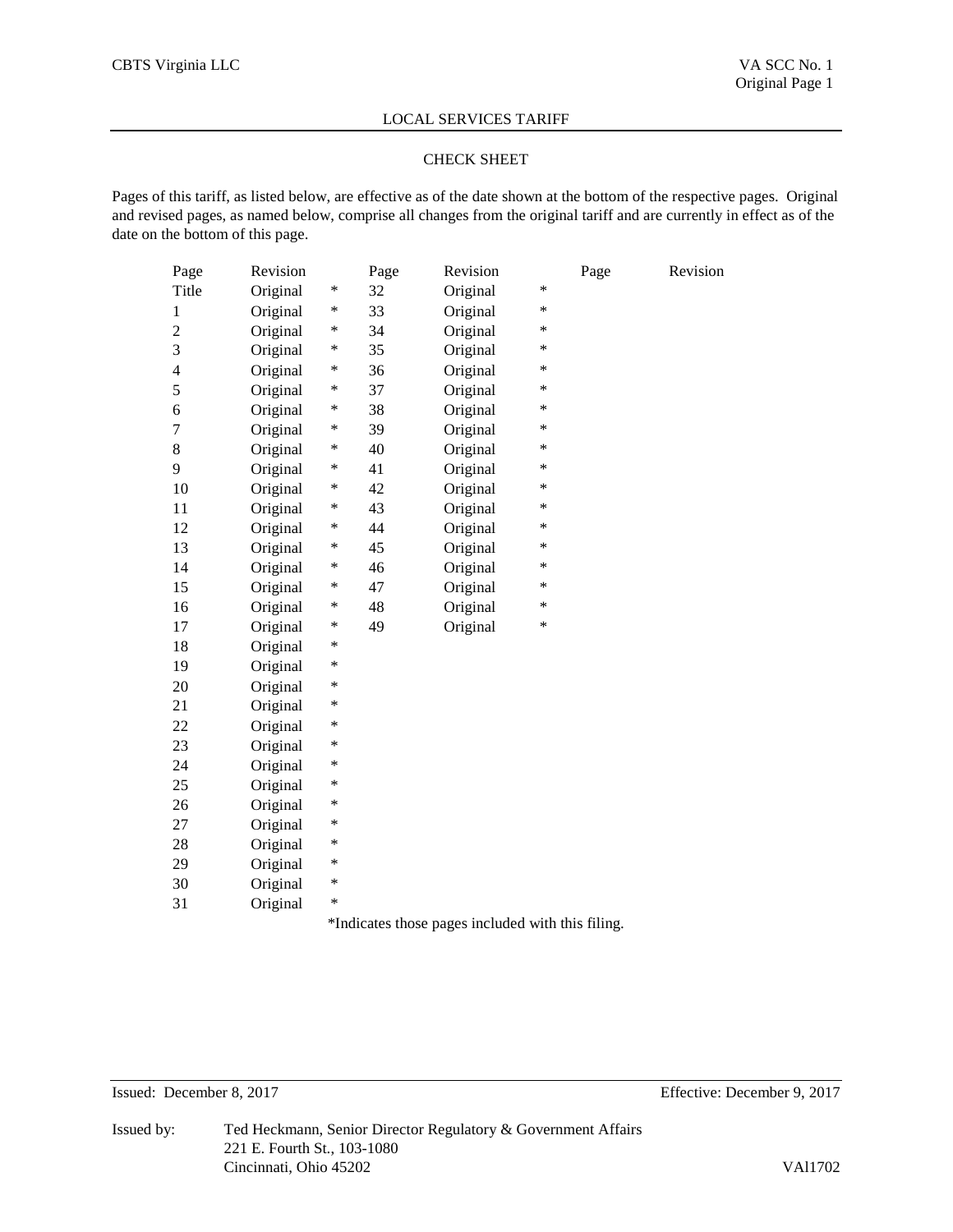# TABLE OF CONTENTS

| Section 2 - Regulations |                                              |  |
|-------------------------|----------------------------------------------|--|
| 2.1                     |                                              |  |
| 2.2                     |                                              |  |
| 2.3                     |                                              |  |
| 2.4                     |                                              |  |
| 2.5                     |                                              |  |
| 2.6                     |                                              |  |
| 2.7                     |                                              |  |
| 2.8                     |                                              |  |
| 2.9                     |                                              |  |
| 2.10                    |                                              |  |
| 2.11                    |                                              |  |
| 2.12                    |                                              |  |
|                         | Section 3 - Description of Service and Rates |  |
| 3.1                     |                                              |  |
| 3.2                     |                                              |  |
| 3.3                     |                                              |  |
| 3.4                     |                                              |  |
| 3.5                     |                                              |  |
| 3.6                     |                                              |  |
| 3.7                     |                                              |  |
|                         | Section 4 - Exchange Areas                   |  |
| 4.1                     |                                              |  |
| 4.2                     |                                              |  |
| 4.3                     |                                              |  |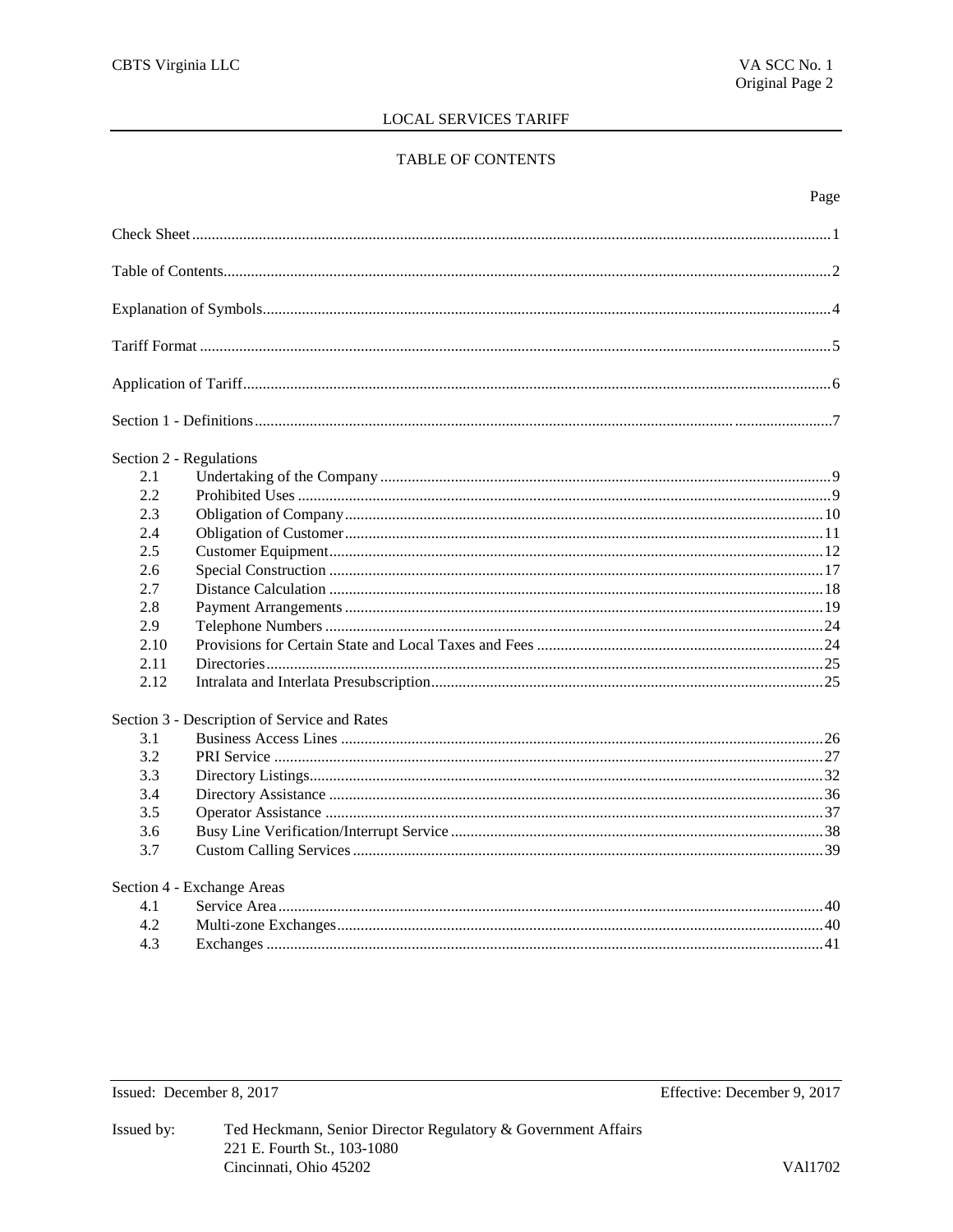# TABLE OF CONTENTS

|     | Section 5 - Miscellaneous Services                                                                                                                                                                                                                                                                                                                                                                                                                                                                                          |  |
|-----|-----------------------------------------------------------------------------------------------------------------------------------------------------------------------------------------------------------------------------------------------------------------------------------------------------------------------------------------------------------------------------------------------------------------------------------------------------------------------------------------------------------------------------|--|
| 5.1 |                                                                                                                                                                                                                                                                                                                                                                                                                                                                                                                             |  |
| 5.2 |                                                                                                                                                                                                                                                                                                                                                                                                                                                                                                                             |  |
| 5.3 |                                                                                                                                                                                                                                                                                                                                                                                                                                                                                                                             |  |
|     | Section 6 - Special Arrangements                                                                                                                                                                                                                                                                                                                                                                                                                                                                                            |  |
| 6.1 |                                                                                                                                                                                                                                                                                                                                                                                                                                                                                                                             |  |
| 6.2 |                                                                                                                                                                                                                                                                                                                                                                                                                                                                                                                             |  |
| 6.3 |                                                                                                                                                                                                                                                                                                                                                                                                                                                                                                                             |  |
|     | Section 7 - Business Bundle Services                                                                                                                                                                                                                                                                                                                                                                                                                                                                                        |  |
| 7.1 |                                                                                                                                                                                                                                                                                                                                                                                                                                                                                                                             |  |
| 7.2 | ${\bf Regularions.}\label{def:regularization} {\bf Regular} is a non-1. \textit{regular} (a) is a non-1. \textit{regular} (b) is a non-1. \textit{general} (c) is a non-1. \textit{general} (d) is a non-1. \textit{general} (e) is a non-1. \textit{general} (f) is a non-1. \textit{general} (g) is a non-1. \textit{general} (h) is a non-1. \textit{general} (i) is a non-1. \textit{general} (i) is a non-1. \textit{general} (j) is a non-1. \textit{general} (j) is a non-1. \textit{general} (j) is a non-1. \text$ |  |
| 7.3 |                                                                                                                                                                                                                                                                                                                                                                                                                                                                                                                             |  |
|     | Section 8 - Variable Term Payment Plan                                                                                                                                                                                                                                                                                                                                                                                                                                                                                      |  |
| 8.1 |                                                                                                                                                                                                                                                                                                                                                                                                                                                                                                                             |  |
| 8.2 |                                                                                                                                                                                                                                                                                                                                                                                                                                                                                                                             |  |
|     |                                                                                                                                                                                                                                                                                                                                                                                                                                                                                                                             |  |

Issued: December 8, 2017

Effective: December 9, 2017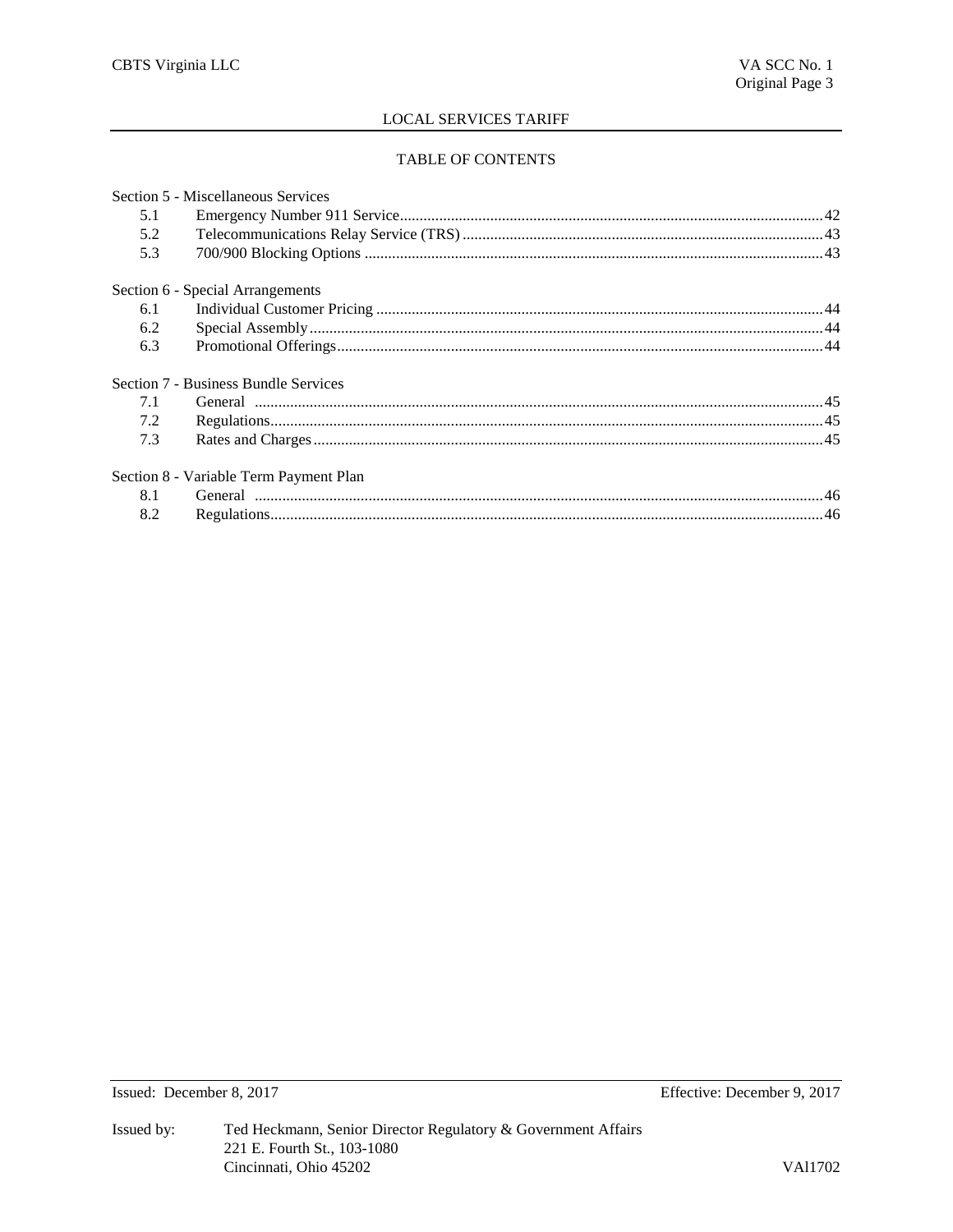# EXPLANATION OF SYMBOLS USED IN THIS TARIFF

The following symbols shall be used in this tariff for the purpose indicated below:

- (C) To signify changed regulation.
- (D) To signify discontinued rate or regulation.
- (I) To signify increased rate.
- (M) To signify a move in the location of text.
- (N) To signify new rate or regulation.
- (R) To signify reduced rate.
- (S) To signify reissued matter.
- (T) To signify a change in text but no change in rate or regulation.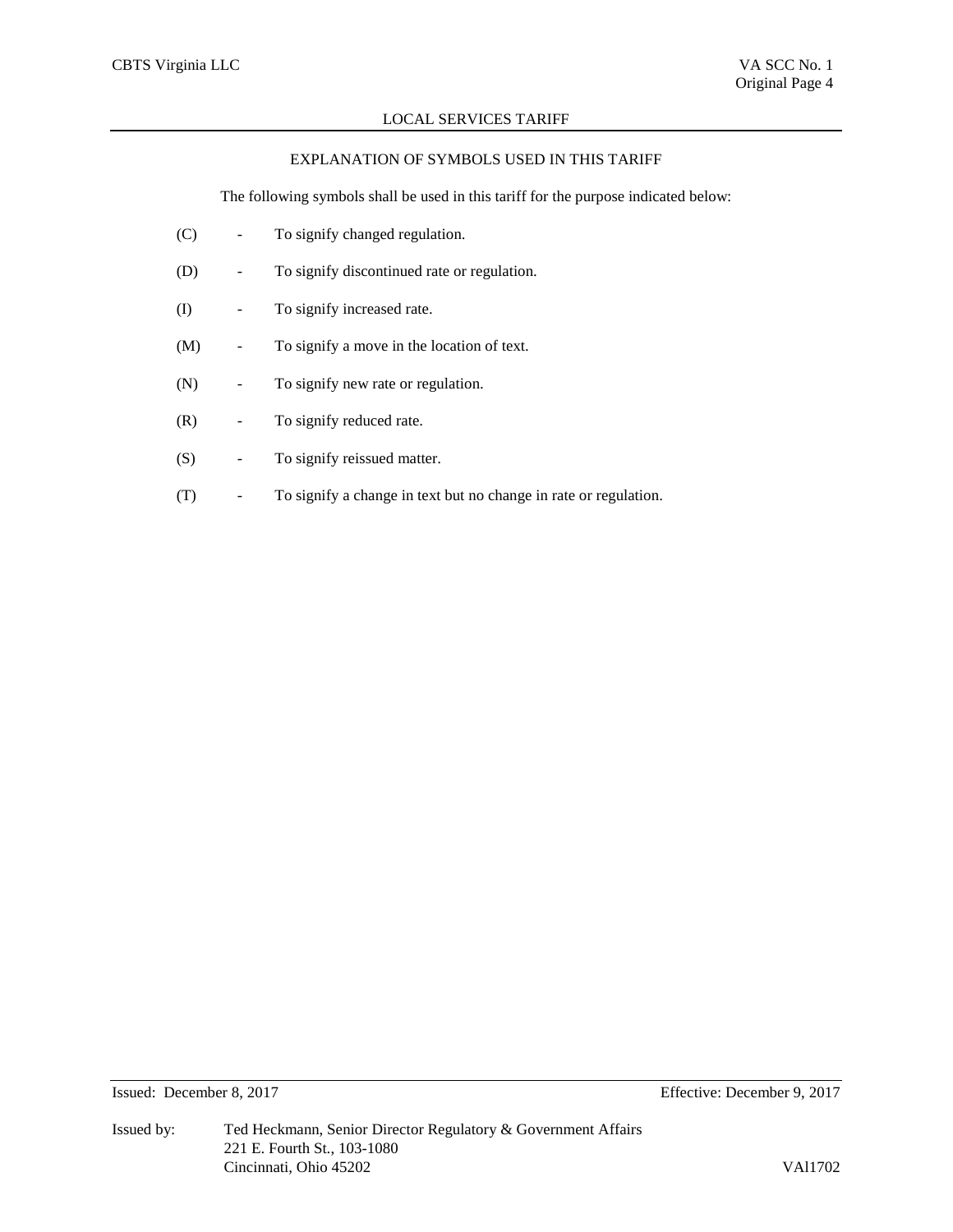# TARIFF FORMAT

- A. Page Numbering Page numbers appear in the upper right corner of the page. Pages are numbered sequentially. However, new pages are occasionally added to the Tariff. When a new page is added between pages already in effect, a decimal is added. For example, a new page added between pages 14 and 15 would be 14.1.
- B. Page Revision Numbers Revision numbers also appear in the upper right corner of each page. These numbers are used to determine the most current page version on file with the Virginia State Corporation Commission. For example, the 4th revised Page 14 cancels the 3rd revised page 14. Because of various suspension periods, deferrals, etc., the most current page number on file with the Virginia State Corporation Commission is not always the Tariff page in effect. Consult the Check Sheet for the page currently in effect.
- C. Paragraph Numbering Sequence There are nine levels of paragraph coding. Each level of coding is subservient to its next highest level:

2. 2.1 2.1.1 2.1.1.A. 2.1.1.A.1.  $2.1.1.A.1.(a)$ . 2.1.1.A.1.(a).I.  $2.1.1.A.1.(a).I.(i)$  $2.1.1.A.1.(a).I.(i)(1).$ 

D. Check Sheets - When a Tariff filing is made with the Virginia State Corporation Commission, an updated Check Sheet accompanies the Tariff filing. The Check Sheet lists pages contained in the Tariff, with a cross reference to the current revision number. When new pages are added, the Check Sheet is changed to reflect the revision. All revisions made in a given filing are designated with an asterisk (\*). There will be no other symbols used on this page if these are the only changes made to it (i.e. the format. Etc, remain the same, just revised revisions levels on some pages). The tariff user should refer to the latest check Sheet to find out if a particular page is the most current on file with the Virginia State Corporation Commission.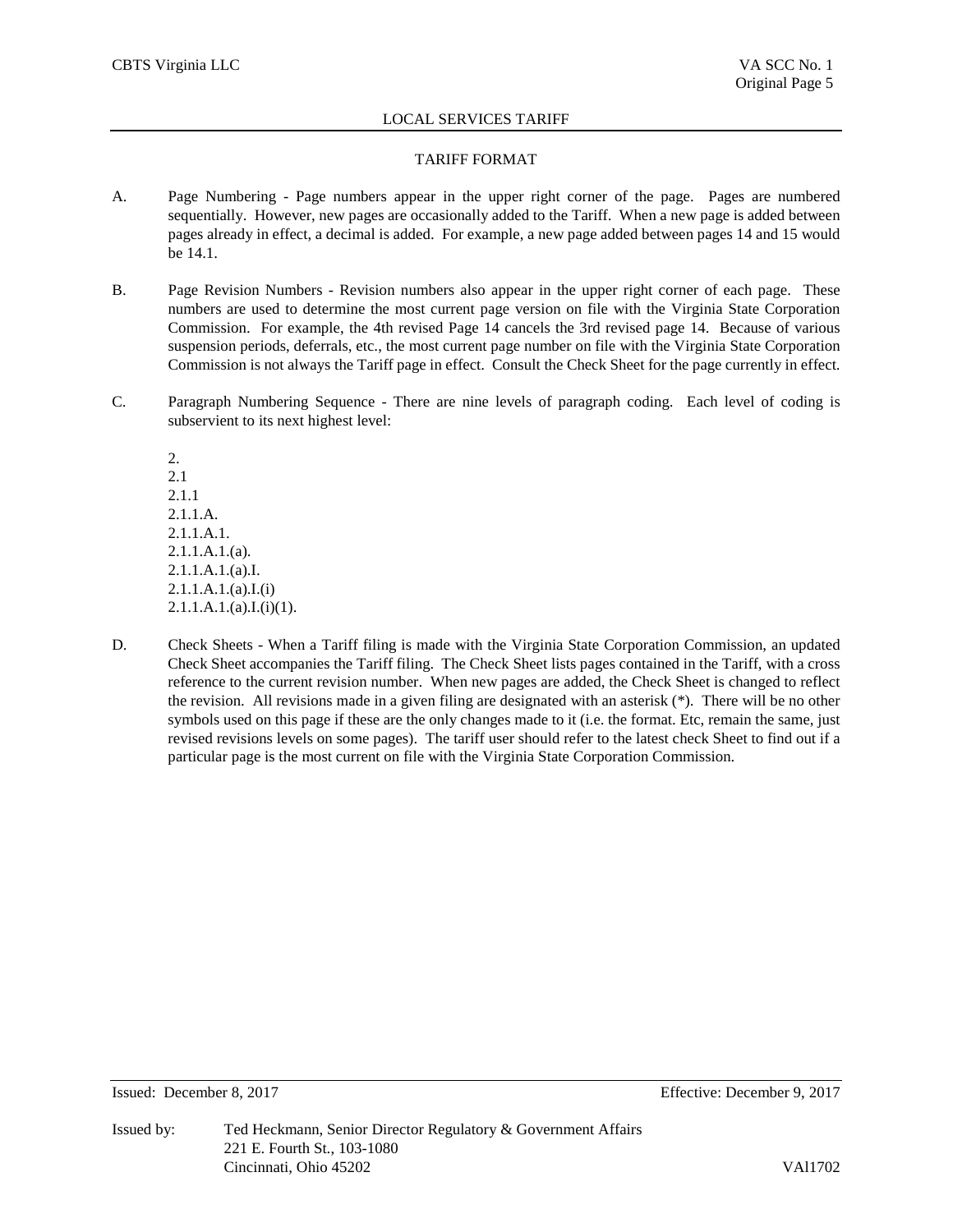# APPLICATION OF TARIFF

This tariff sets forth the service offerings, rates, terms and conditions applicable to the furnishing of local exchange communications service by CBTS Virginia LLC to customers within the Commonwealth of Virginia. Local exchange business services will be provided in the service areas of the facilities-based Carriers with whom an agreement exists between such Carrier and the Company.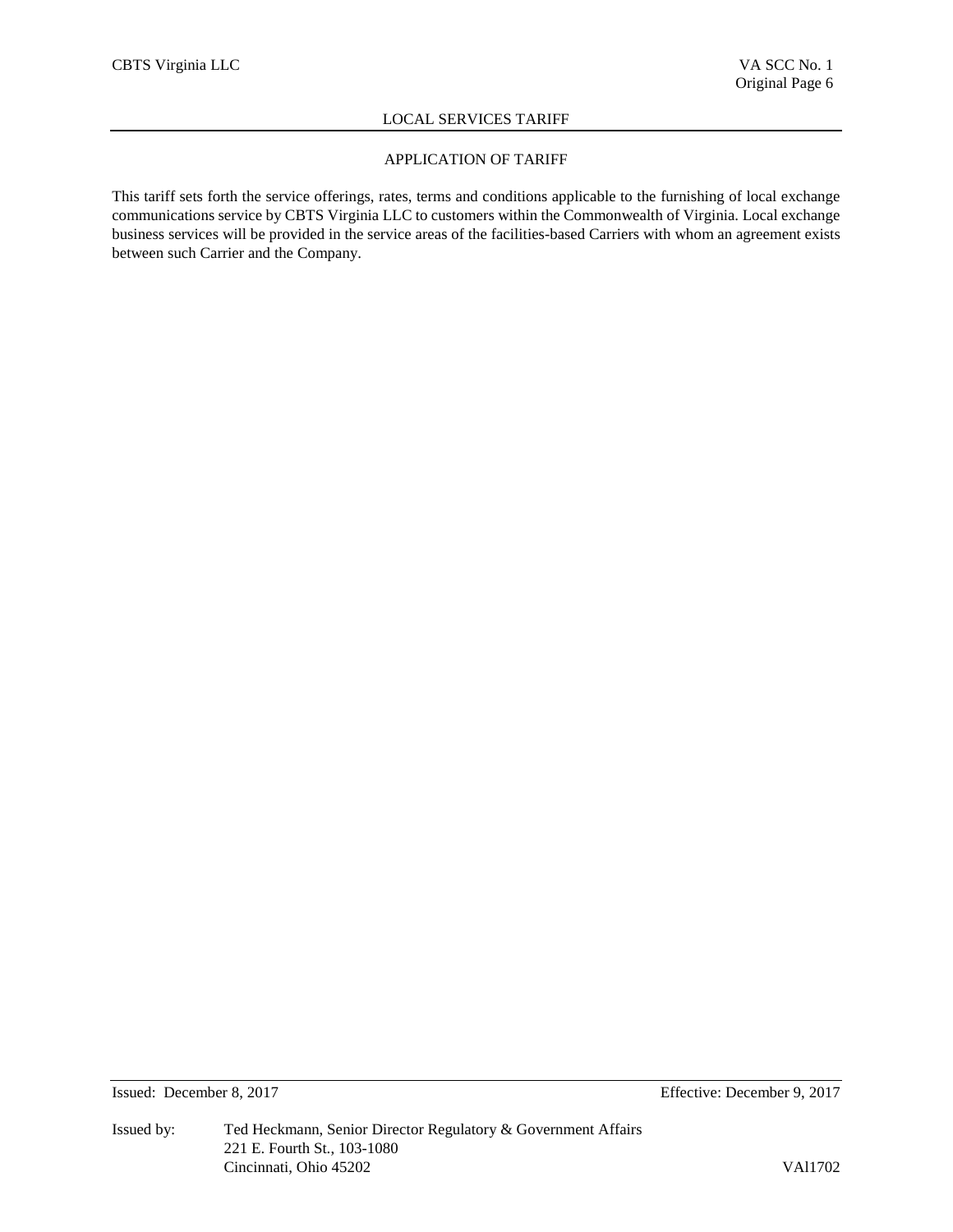# SECTION 1 - DEFINITIONS

Certain terms used generally throughout this tariff are defined as follows.

1.1.1 Central Office

A switching unit in a telecommunications system providing service to the general public, that has the necessary equipment and operating arrangements for terminating and interconnecting lines and trunks.

1.1.2 Central Office Line

A circuit used within a central office to connect to an individual line or any type of trunk.

1.1.3 Company

CBTS Virginia LLC (CBTD) which is the issuer of this tariff. Also refers to the underlying provider whose facilities CBTD uses to furnish service.

1.1.4 Commission

The Virginia State Corporation Commission.

1.1.5 Contract

The service agreement between a customer and the Company under which facilities for the customer's use are furnished, in accordance with the provisions of this tariff.

1.1.6 Customer

The person, firm, corporation or other entity that orders service and is responsible for the payment of charges and for compliance with the Company's tariff regulations.

1.1.7 Direct Inward Dialing (DID)

A service attribute that routes incoming calls directly to stations, bypassing a central answering point.

1.1.8 Directory Listing

The publication in the alphabetical directory of information pertaining to a customer's telephone number.

1.1.9 Exchange

A unit established for the administration of telecommunications service in a specified area, which usually embraces a city, town, or village and its environs. It consists of one or more central offices together with the associated plant used in furnishing telecommunications service within that area.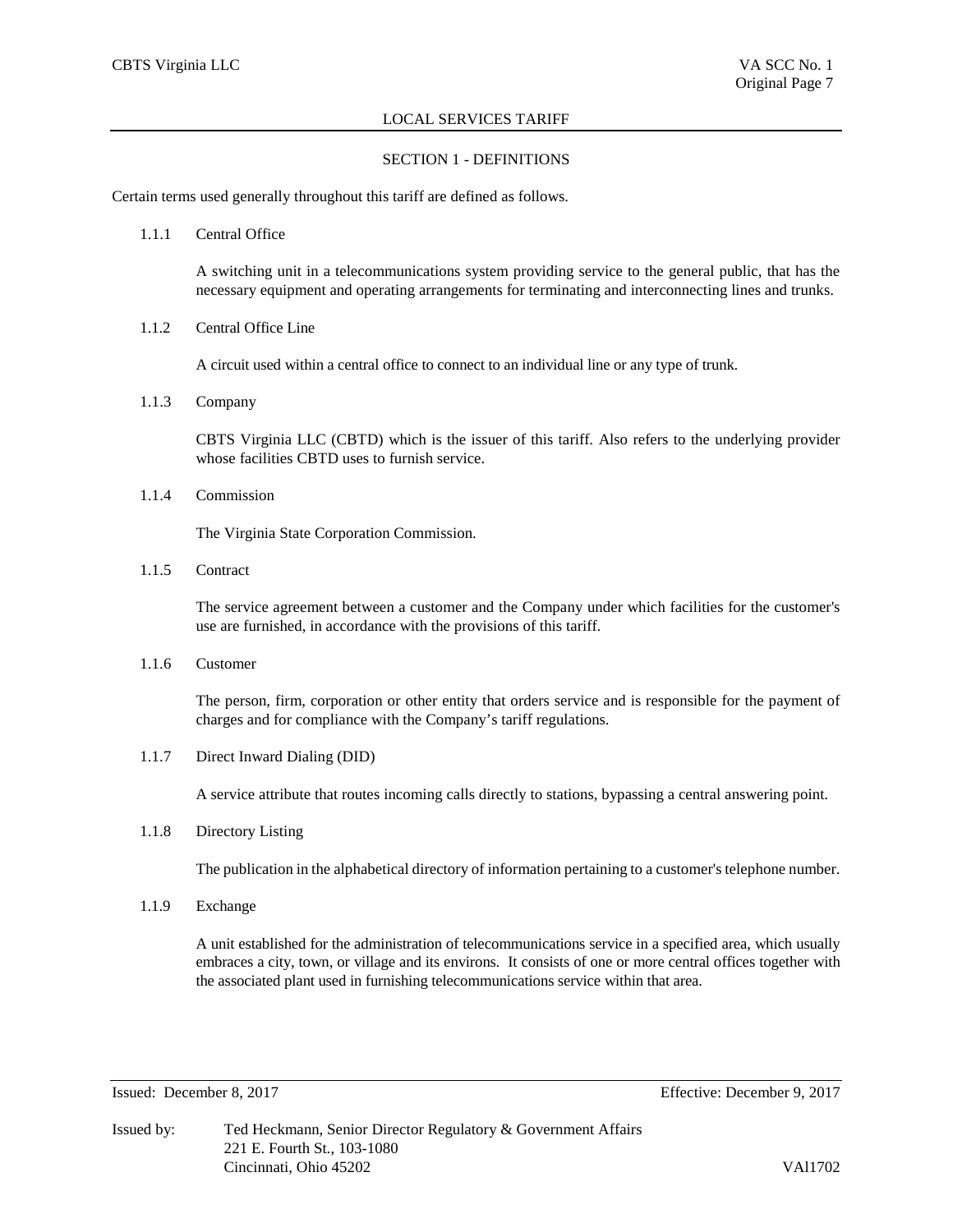#### SECTION 1 - DEFINITIONS (CONT'D.)

#### 1.1.10 Individual Case Basis (ICB)

A service arrangement in which the regulations, rates and charges are developed based on the specific circumstances of the customer's situation

## 1.1.11 Initial Service Period

The minimum length of time a customer is obligated to pay for service whether or not the customer retains the service for the minimum length of time. Unless stated otherwise in this tariff, the minimum period is 30 days.

# 1.1.12 Local Calling

A completed call or telephonic communication between a calling station and any other station within the local service area of the calling station.

#### 1.1.13 Local Exchange Service

Telephone service furnished between points located within an area where there is no toll charge. Unless otherwise specified, local calling areas in this tariff shall reflect the same calling areas of the local exchange carriers with whom the Company has an agreement in effect.

# 1.1.14 Nonrecurring Charges

The one-time initial charges for service or facilities, including but not limited to charges for construction, installation, or special fees.

1.1.15 Private Branch Exchange (PBX)

An arrangement of equipment consisting of switchboards, dial switching equipment, wiring, telephone station apparatus, or a combination thereof. It provides for the interconnection of service lines associated with switching equipment located on a premises or extended to another premises relating to the same customer.

# 1.1.16 Recurring Charges

The monthly charges to the customer for services, facilities and equipment, which continue on the agreed upon duration of the service.

1.1.17 Services

The Company's telecommunications services offered on the Company's network.

# 1.1.18 Termination Charge

A charge applied to a customer when service is terminated before the expiration of the initial service period, or a charge applied where a basic termination charge is specified.

| Issued by: | Ted Heckmann, Senior Director Regulatory & Government Affairs |         |  |  |
|------------|---------------------------------------------------------------|---------|--|--|
|            | 221 E. Fourth St., 103-1080                                   |         |  |  |
|            | Cincinnati, Ohio 45202                                        | VA11702 |  |  |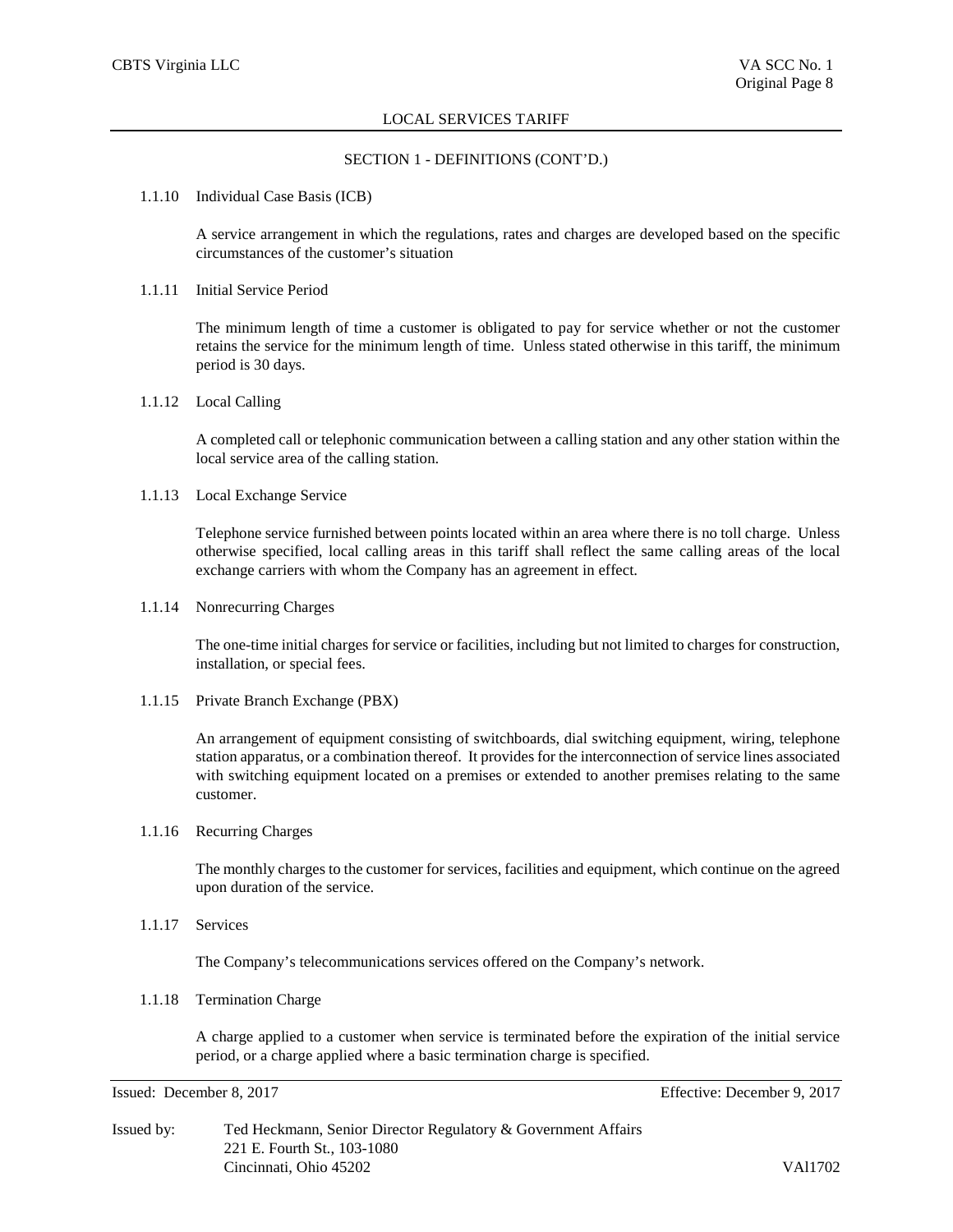# SECTION 2 - REGULATIONS

# 2.1 UNDERTAKING OF THE COMPANY

The furnishing of service under this tariff is subject to the availability on a continuing basis of all the necessary facilities and is limited to the capacity of the Company's facilities to furnish service from time to time as required at the sole discretion of the Company.

The Company shall not be liable for any act or omission of any other company or companies furnishing a portion of the service, or for damages associated with service, channels, or equipment which it does not furnish, or for damages which result from the operation of Customer-provided systems, equipment, facilities or services which are interconnected with Company services.

# 2.2 PROHIBITED USES

- 2.2.1 The Services of the Company shall not be used for any unlawful purpose or for any use as to which the Customer has not obtained all governmental approvals, authorizations, licenses, consents and permits, required to be obtained by the Customer with respect thereto.
- 2.2.2 The Company may require applicants for Service who intend to use the Company's offerings for resale and/or for shared use to file a letter with the Company confirming that their use of the Company offerings complies with relevant laws and the Commission's regulations, policies, orders, and decisions.
- 2.2.3 The Company may, without obtaining any further consent from the Customer, assign any rights, privileges, or obligations under this tariff. The Customer or End User may not assign, transfer in any manner the Service or any rights associated with the Service without the written consent of the Company.
- 2.2.4 The Company may require a Customer to immediately shut down its transmission of signals if Company concludes, in its sole discretion, that such transmission is causing interference to others.
- 2.2.5 The Customer may not use the Services so as to interfere with or impair Service over any facilities and associated equipment, or so as to impair the privacy of any communications over such facilities and associated equipment.
- 2.2.6 A Customer or End User shall not represent that its services are provided by the Company, or otherwise indicate to its Customers that its provision of Services is jointly with the Company, without the prior written consent of the Company. The relationship between the Company and Customer shall not be that of partners or agents for one or the other, and shall not be deemed to constitute a partnership or agency agreement.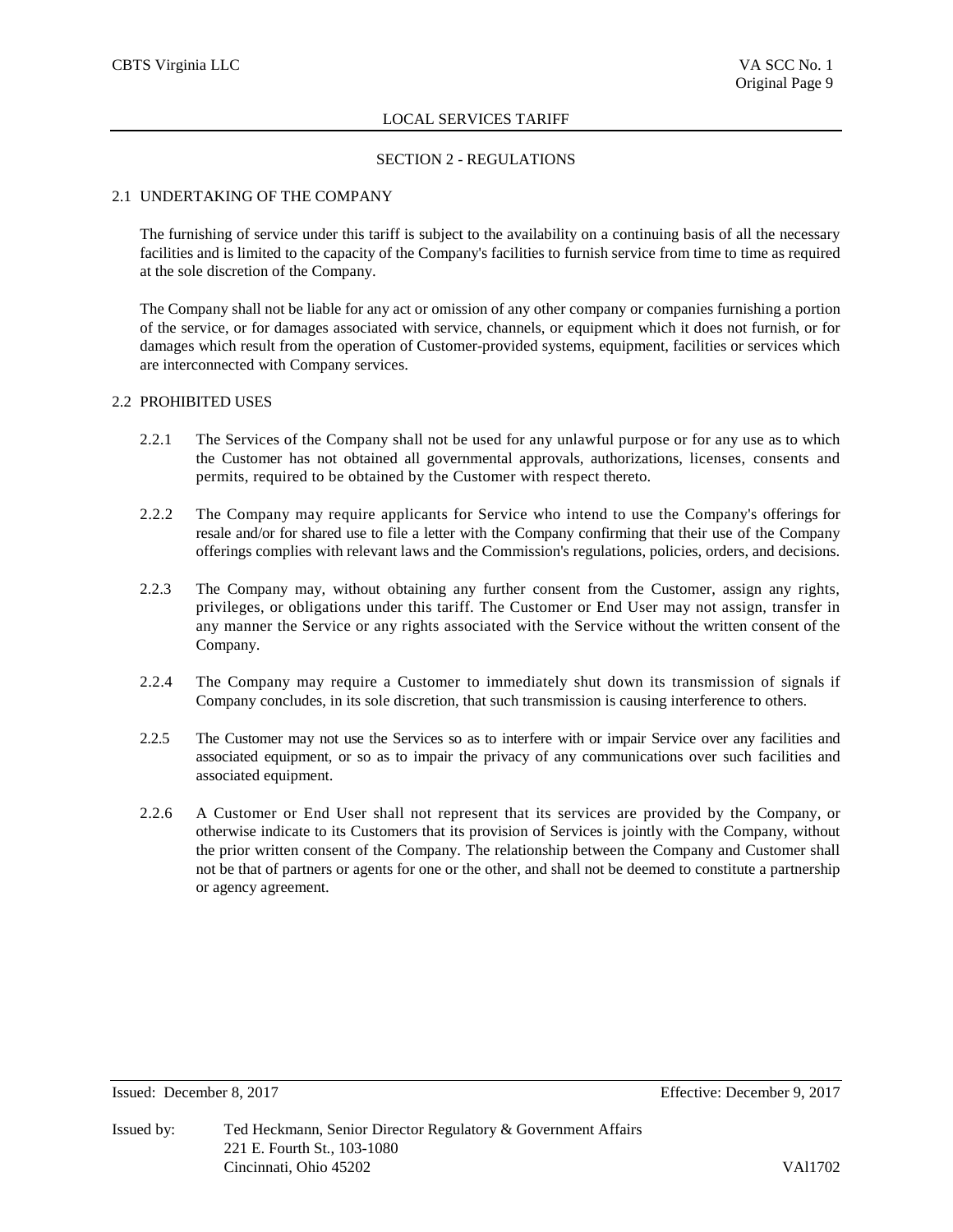# SECTION 2 - REGULATIONS (CONT'D.)

# 2.3 OBLIGATION OF COMPANY

#### 2.3.1 Liability Limitations

Approval of language contained in this tariff by the Commission does not constitute a determination by the Commission that the limitation of liability imposed by the Company should be upheld in a court of law. Approval by the Commission merely recognizes that since it is a court's responsibility to adjudicate negligence and consequent damage claims, it is also the court's responsibility to determine the validity of any exculpatory clauses.

# 2.3.2 Availability of Facilities

The Company's obligation to furnish service or to continue to furnish service is dependent on its ability to obtain, retain, and maintain without unreasonable expense suitable rights and facilities, and to provide for the installation of those facilities required incident to the furnishing and maintenance of that service.

# 2.3.3 Transmitting Messages

The Company does not undertake to transmit messages but offers the use of its facilities for communications between its customers.

2.3.4 Use of Connecting Company Lines

When the lines of other companies are used in establishing connections to points not reached by the Company's lines, the Company is not liable for any act or omission of the other company or companies.

## 2.3.5 Defacement of Premises

The Company is not liable for any defacement or damage to the customer's premises resulting from the existence of the Company's equipment and associated wiring on such premises, or from the installation or removal thereof, when such defacement or damage is not the result of the Company's negligence.

When the customer is a tenant and requests an installation that could, in the opinion of the Company, result in damage to the property of the owner, the customer must obtain, prior to installation, a written release from the owner or his authorized agent absolving the Company of liability.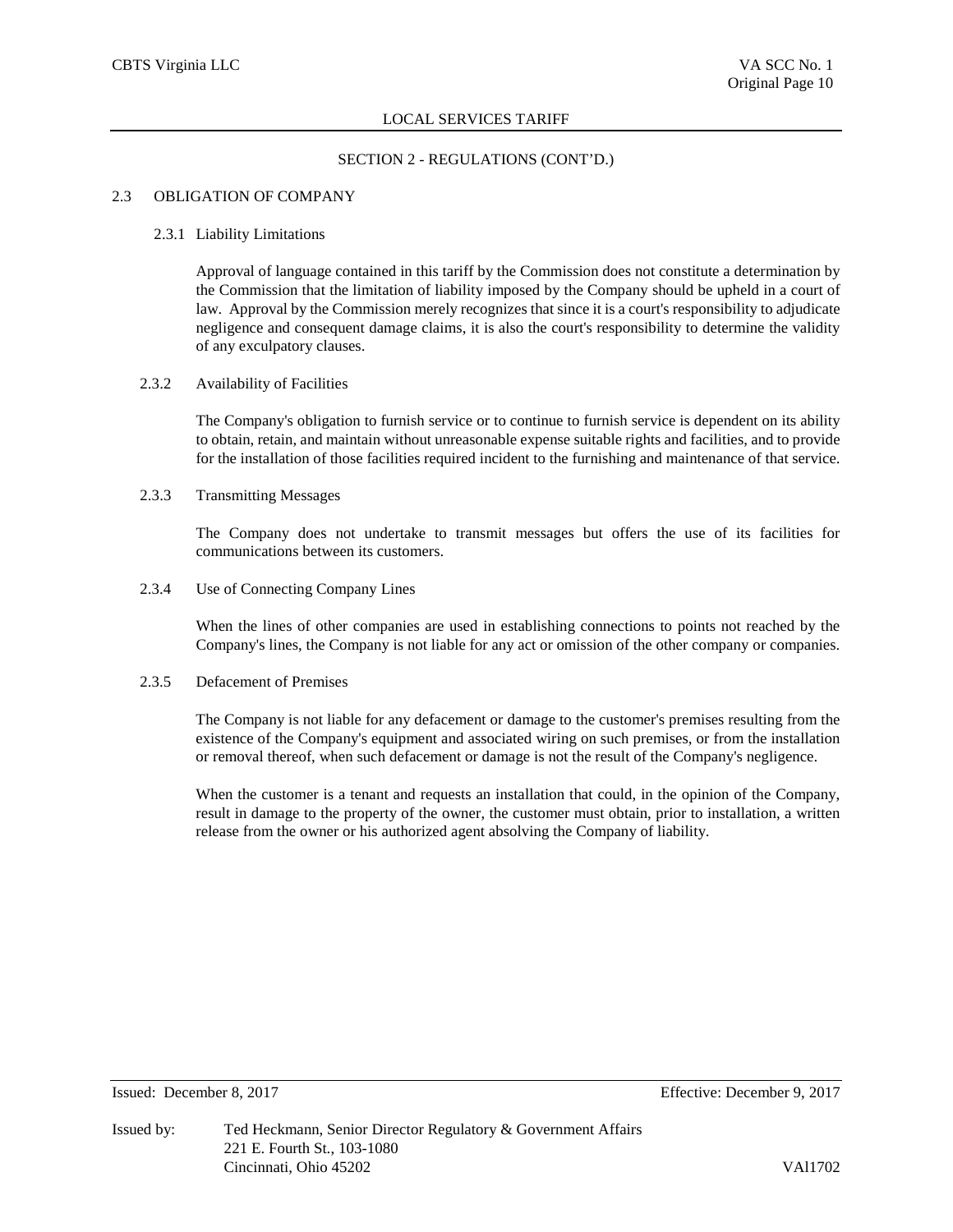## SECTION 2 - REGULATIONS (CONT'D.)

# 2.4 OBLIGATION OF CUSTOMER

- 2.4.1 All customers assume general responsibilities in connection with the provisions and use of the Company's service. When facilities, equipment and/or communication systems provided by others are connected to the Company's facilities, the customer assumes additional responsibilities. All customers are responsible for the following:
	- A. The customer is responsible for placing orders for service, paying all charges for service rendered by the Company and complying with all of the Company's regulations governing the service. The customer is also responsible for assuring that its users comply with regulations.
	- B. When placing an order for service, the customer must provide:
		- 1. The names and addresses of the persons responsible for the payment of service charges, and
		- 2. The names, telephone numbers, and addresses of the customer contact persons.
	- C. The customer must pay the Company for the replacement or repair of the Company's equipment when the damage results from:
		- 1. The negligence or willful act of the customer or user;
		- 2. Improper use of service; and
		- 3. Any use equipment or service provided by others.
	- D. After receipt of payment for the damages, the Company will cooperate with the customer in prosecuting a claim against any third party causing damage.
- 2.4.2 Upon reasonable notice, the equipment provided by the Company shall be made available for such tests and adjustments as may be necessary to maintain them in satisfactory condition. No interruption allowance will be granted for the time during which such tests and adjustments are made.
- 2.4.3 Cancellation by Customer

If a customer orders services requiring special equipment and/or facilities dedicated to the customer's use and then cancels its order before the service begins, before a completion of the minimum period mutually agreed upon by the customer and the Company, a charge will be made to the customer for the non-recoverable portions of expenditures or liabilities incurred expressly on behalf of the customer by the Company and not fully reimbursed by installation and monthly charges. If, based on such an order, any construction has either begun or been completed, but no such services provided, the non-recoverable cost of such construction shall be borne by the customer.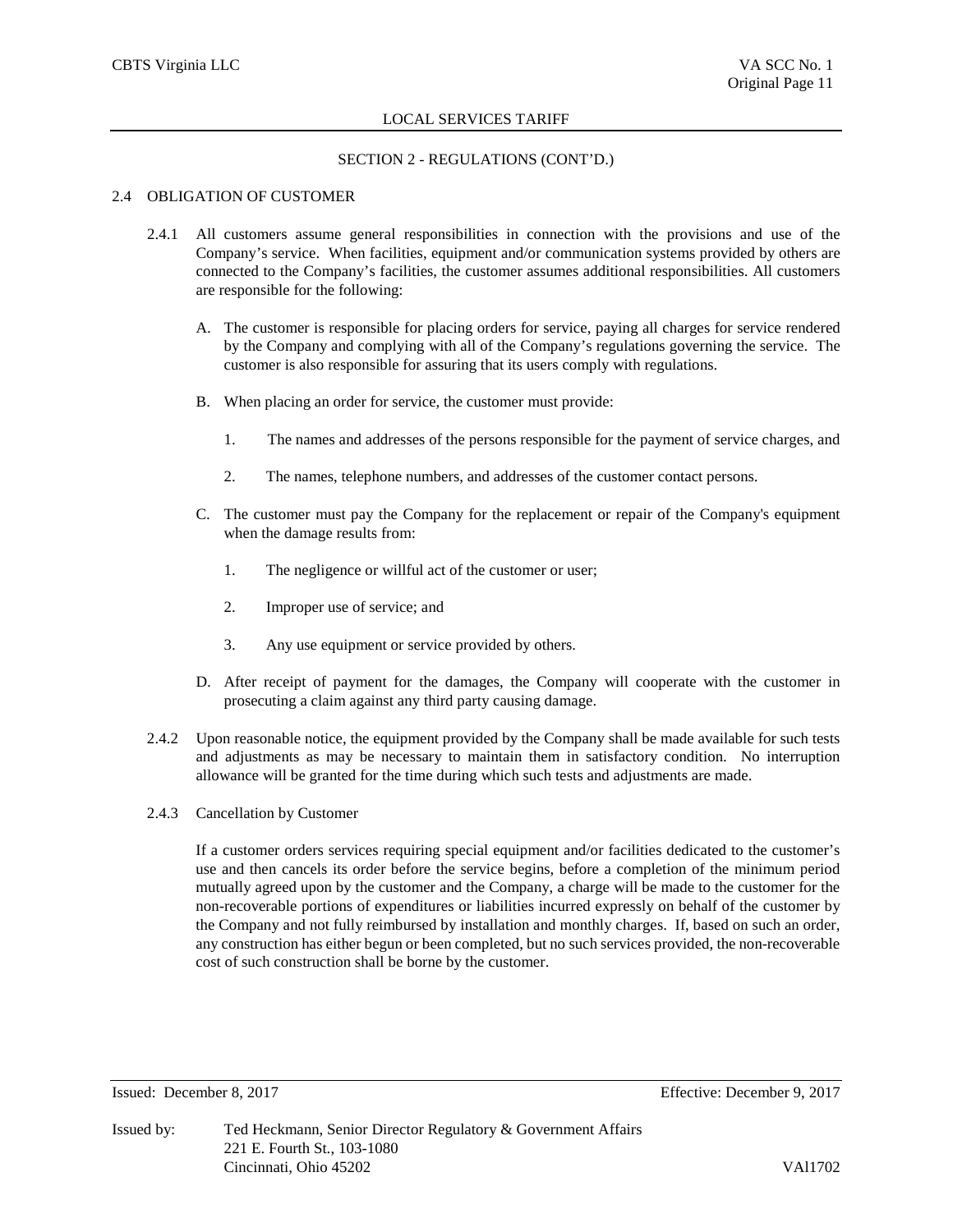### SECTION 2 - REGULATIONS (CONT'D.)

#### 2.5 CUSTOMER EQUIPMENT

2.5.1 Ownership and Use of Service and Equipment

Equipment and lines furnished by the Company on the premises of a customer are the property of the Company, whose agents and employees have the right to enter the premises at any reasonable hour for the purpose of installing, inspecting, maintaining, or repairing the equipment and lines, or upon termination of the service, for the purpose of removing the equipment or lines.

Equipment furnished by the Company must, upon termination of service for any cause whatsoever, be returned to it in good condition, except for reasonable wear and tear.

Customer-provided equipment or protective circuitry may be connected to the telecommunications network in accordance with provisions of the Federal Communications Commission's registration program, as are now in effect or may become effective.

- 2.5.2 Connections of Customer-Provided Terminal Equipment and Communications Systems
	- A. General Provisions
		- 1. General

Customer-provided terminal equipment and communications systems may be connected at the customer's premises to telecommunications services furnished by the Company, where the connections are made in accordance with the provisions of Part 68 of the Federal Communications Commission's (FCC's) Rules and Regulations, and any Company tariffs.

2. Responsibility of the Customer

The customer is responsible for the installation, operation and maintenance of any customerprovided terminal equipment or communications system. No customer-provided terminal equipment or communications systems or combinations thereof may require change in or alteration of the equipment or services of the Company, cause electrical hazards to Company personnel, damage to Company equipment, malfunction of Company billing equipment, or degradation of service to persons other than the user of the subject terminal equipment or communications system, the calling or called party. Upon notice from the Company that customer-provided terminal equipment or communications system is causing such a hazard, damage, malfunction or degradation of service, the customer must make whatever changes are necessary to remove or prevent the hazard, damage, malfunction or degradation of service.

The customer is responsible for the payment of a Maintenance Visit Charge as provided in this tariff for visits by a Company employee to the customer's premises when a service difficulty or trouble report results from the use of customer-provided terminal equipment or communications system.

Issued: December 8, 2017 Effective: December 9, 2017

Issued by: Ted Heckmann, Senior Director Regulatory & Government Affairs 221 E. Fourth St., 103-1080 Cincinnati, Ohio 45202 VAl1702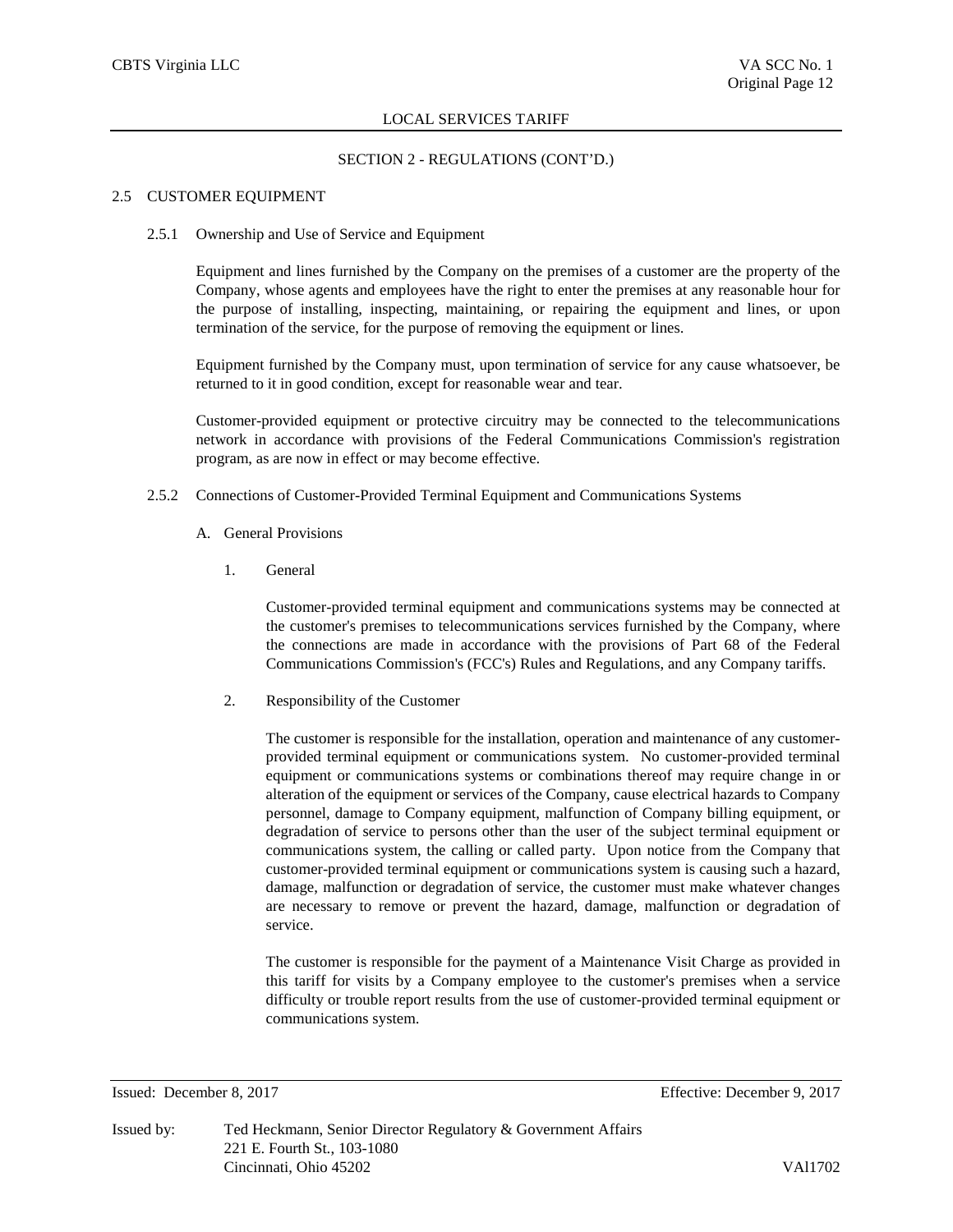# SECTION 2 - REGULATIONS (CONT'D.)

# 2.5 CUSTOMER EQUIPMENT (CONT'D.)

- 2.5.2 Connections of Customer-Provided Terminal Equipment and Communications Systems (Cont'd.)
	- A. General Provisions (Cont'd.)
		- 3. Responsibility of The Company

Telecommunications services are not represented as adapted to the use of customer-provided terminal equipment or communications systems. Where customer-provided terminal equipment or communications systems are used with telecommunications services, the responsibility of the Company is limited to furnishing service components suitable for telecommunications services and to the maintenance and operation of service components in a proper manner for those services. Subject to this responsibility, the Company is not responsible for (1) the through-transmission of signals generated by the customer-provided terminal equipment or communications systems, or for the quality of, or defects in this transmission; or (2) the reception of signals by customer-provided terminal equipment or communications systems; or (3) address signaling, where this signaling is performed by customer-provided signaling equipment.

At the customer's request, the Company will provide the interface parameters needed to permit customer-provided terminal equipment to operate properly with the Company's telecommunications services.

The Company may make changes in its telecommunications services, equipment, operations or procedures, where these changes are consistent with Part 68 of the FCC's Rules and Regulations. If changes made by the Company can be reasonably expected to render any customer's communications system or terminal equipment incompatible with telecommunications services, or require modification or alteration of the customer-provided communications systems or terminal equipment, or otherwise materially affect its use or performance, the customer will be given adequate notice of the changes in writing, to allow the customer an opportunity to maintain uninterrupted service.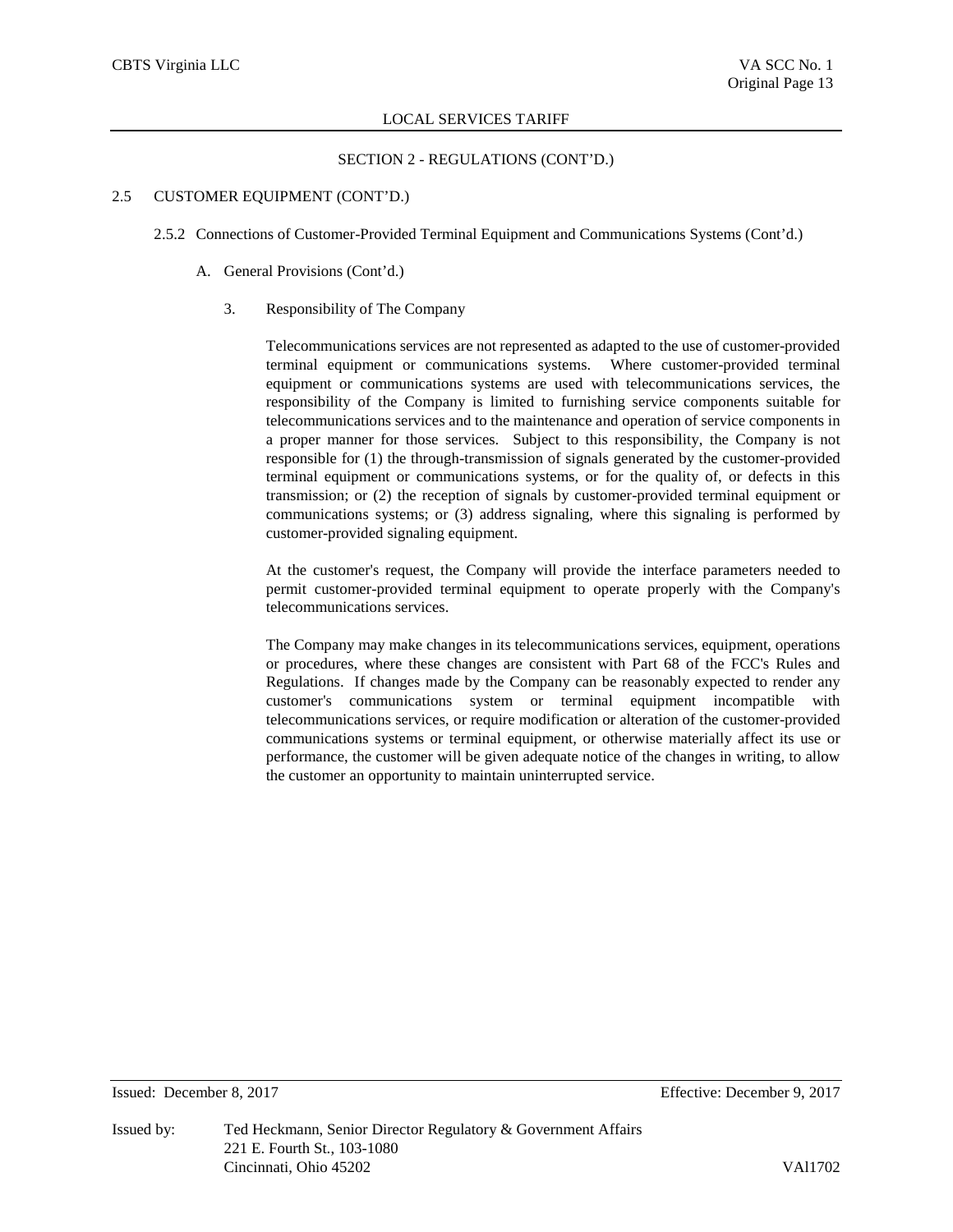# SECTION 2 - REGULATIONS (CONT'D.)

## 2.5 CUSTOMER EQUIPMENT (CONT'D.)

- 2.5.2 Connections of Customer-Provided Terminal Equipment and Communications Systems (Cont'd.)
	- A. General Provisions (Cont'd.)
		- 4. Recording of Two-Way Telephone Conversations

The recording of two-way telephone conversations is governed by state and federal laws and regulations.

5. Violation of Regulations

When any customer-provided terminal equipment or communications system is used with telecommunications services in violation of any of the provisions in this Section, the Company will take whatever immediate action is necessary for the protection of the telecommunications network and Company employees, and will promptly notify the customer of the violation.

The customer must discontinue use of the terminal equipment or communications system or correct the violation and must confirm in writing to the Company within 10 days, following the receipt of written notice from the Company, that such use has ceased or that the violation has been corrected. Failure of the customer to discontinue such use or to correct the violation and to give the required written confirmation to the Company within the time stated above will result in suspension of the customer's service until the customer complies with the provisions of this tariff.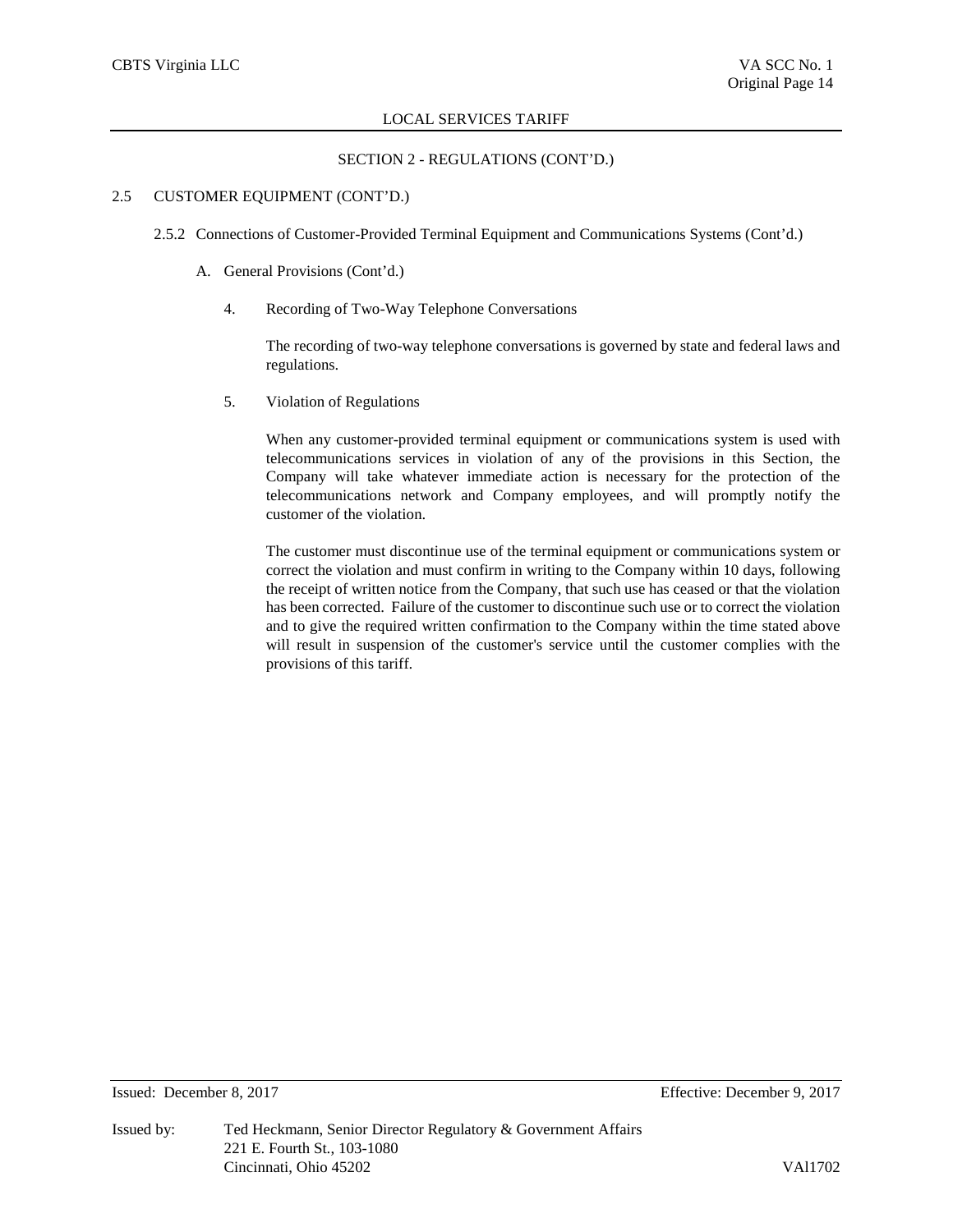## SECTION 2 - REGULATIONS (CONT'D.)

# 2.5 CUSTOMER EQUIPMENT (CONT'D.)

- 2.5.2 Connections of Customer-Provided Terminal Equipment and Communications Systems (Cont'd.)
	- B. Connections of Registered Equipment

The term "Registered Equipment" denotes equipment which complies with and has been approved within the registration provisions of FCC Part 68.

Customer-provided registered terminal equipment, registered protective circuitry, and registered communications systems may be directly connected to the telecommunications network at the customer premises, subject to FCC Part 68.

### 2.5.3 Network Interface Device

The Network Interface Device ("NID") is the Company-provided interface terminating the telecommunications network, on the property where the customer's service is located, at a point determined by the Company. The NID is a FCC Part 68 registered jack from which customer inside wire may be connected to the Company's network. The Part 68 registered jacks are: RJ1DC, RJ11C/W, RJ14C/W, RJ14X, RJ15C, RJ17C, RJ18C/W, RJ2DX, RJ2EX, RJ2FX, RJ2GX, RJ2HX, RJ2MB, RJ21X, RJ25C, RJ26X, RJ27X, RJ31M, RJ31X, RJ38X, RJ4MB, RJ41M, RJ41S, RJ45M, RJ45S, RJ48C, RJ48H, RJ48M, RJ48S, RJ48T, RJ48X, RJ61X, RJ71C. All wiring on the customer's premises that is connected to the telephone network shall connect to the Company's network through the Company provided NID. The Company is responsible for maintenance of the NID. The NID used for the termination of CPW shall be located outside the customer premises unless an outside location is impractical or the customer requests that it be located inside the premises. When the NID is located inside the premises, it shall be located at a point closest to the protector that is convenient to the Customer. Any additional cost associated with placing the NID outside when requested by the customer shall be at the customer's expense. For installation in multi-story or multi-company buildings, the NID shall be located at a point between the CPW and the telephone company network. This location may be the telephone equipment room, wiring closet, inside or outside the customer premises, or other designated location that is accessible to the Customer. If a customer requests that the NID be placed in a location other than that selected by the Company the customer must pay any additional expense associated with placing the NID in the location requested by the customer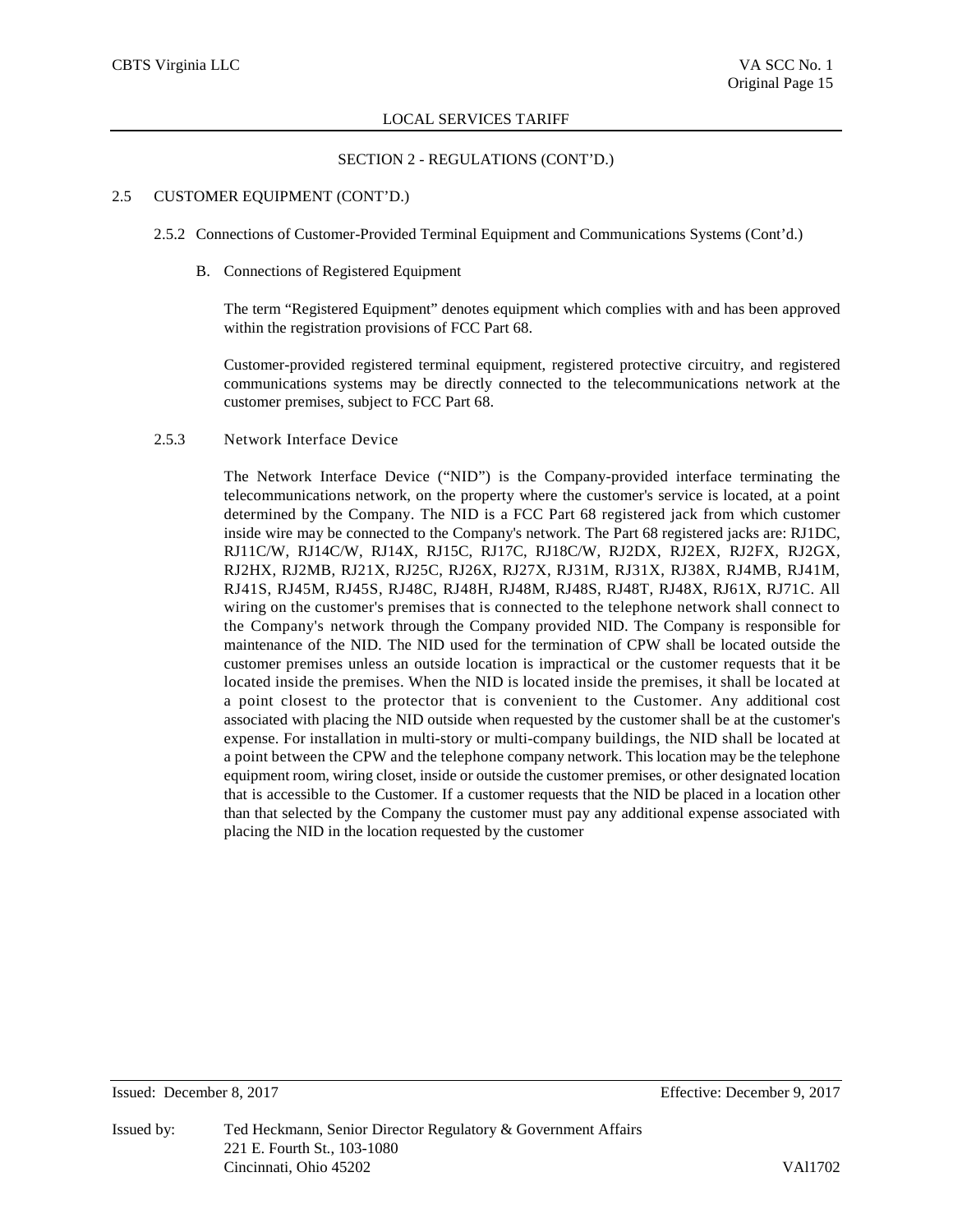# SECTION 2 - REGULATIONS (CONT'D.)

# 2.5 CUSTOMER EQUIPMENT (CONT'D.)

#### 2.5.4. Maintenance Visit Charge

Where a NID exists, if the Company is able to test for Dial Tone and the problem proves to be beyond the NID (within Customer premises) a maintenance charge is applicable.

In the event there is no NID and/or the Company is unable to test for dial tone, then no trouble location charge will be assessed.

In those cases where the Customer has bought an inside wire maintenance warranty/plan (a non-regulated service) from the Company no maintenance charge will be applicable regardless of the dial tone test results or whether a NID exists or not.

MVC Charge: \$100.00 Per Occurrence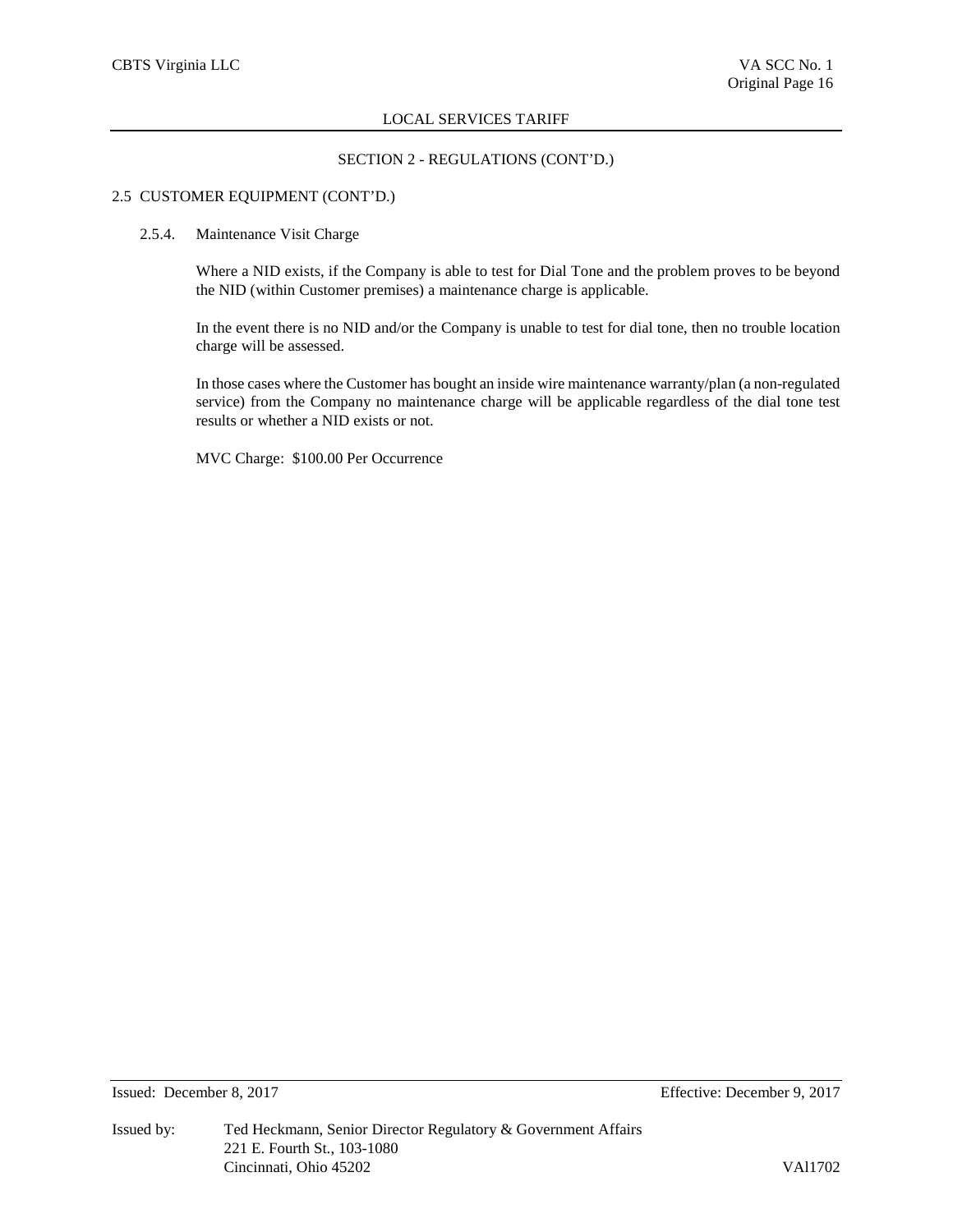## SECTION 2 - REGULATIONS (CONT'D.)

# 2.6 SPECIAL CONSTRUCTION

- 2.6.1 Subject to the agreement of the Company and to all of the regulations contained in this tariff, special construction of facilities may be undertaken on a reasonable efforts basis at the request of the Customer. Special construction includes:
	- A. where facilities are not presently available and there is no other requirement for the facilities so constructed;
	- B. of a type other than that which the Company would normally utilize in the furnishing of its service;
	- C. over a route other than that which the Company would normally utilize in the furnishing of its services;
	- D. in a quantity greater than that which the Company would normally construct;
	- E. on an expedited basis;
	- F. on a temporary basis until permanent facilities are available;
	- G. involving abnormal costs; or
	- H. in advance of its normal construction.
- 2.6.2 Where the Company arranges for a facility or service for which a rate or charge is not specified in the Company's tariffs, charges will be based on the costs incurred by the Company and may include:

nonrecurring type charges; recurring type charges; termination liabilities; or combination thereof, minus any credits for reuse, salvage, etc.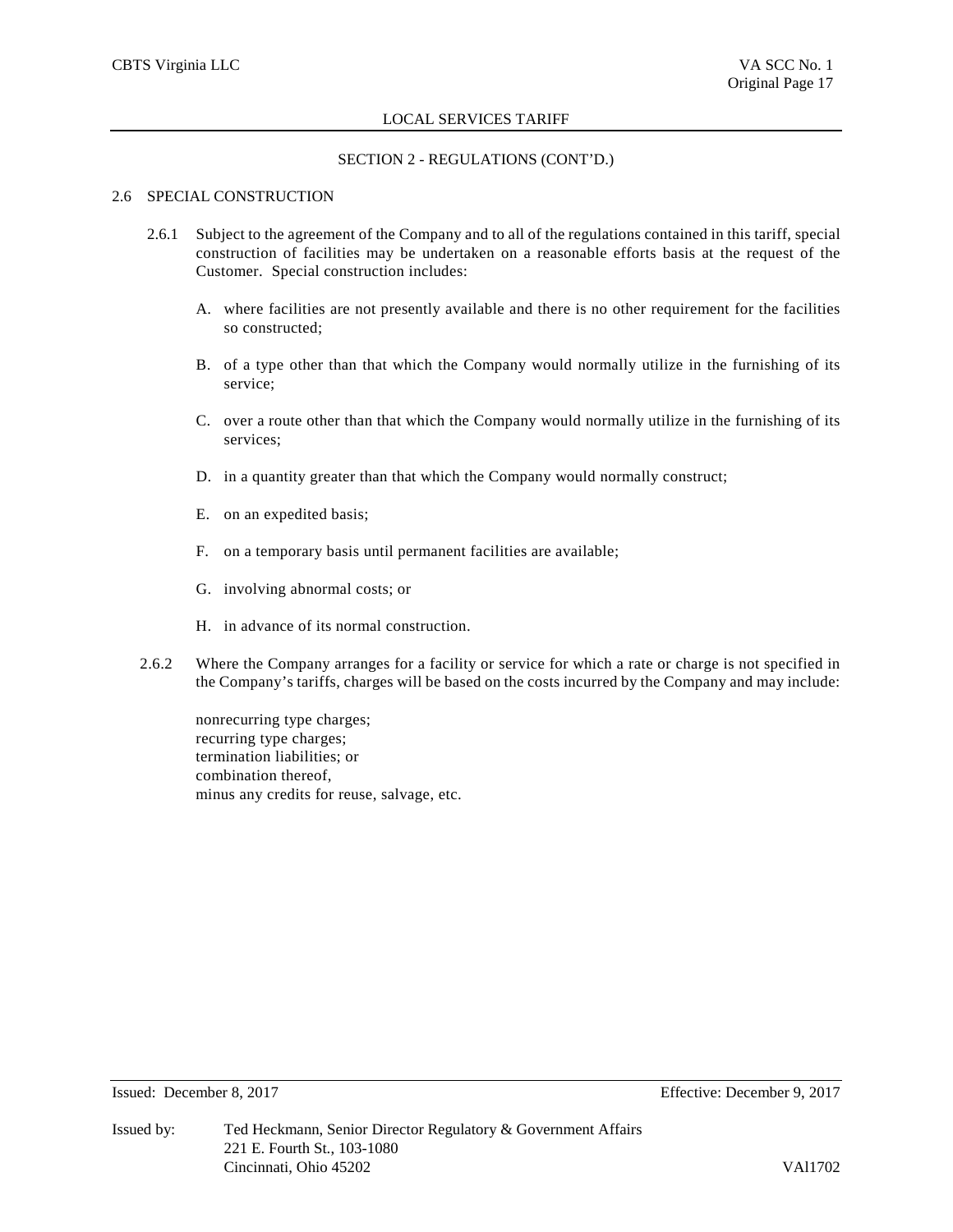# SECTION 2 - REGULATIONS (CONT'D.)

## 2.7 DISTANCE CALCULATION

#### 2.7.1 Rate Calculation

The calculation below is used to calculate the rate distances between any two rate centers.

## 2.7.2 Determination of Mileage

- A. To determine the rate distance between any two rate centers proceed as follows:
	- 1. Obtain the "V" and "H" coordinates for each rate center-- V&H Coordinates can be obtained either from the Company or Telcordia or other national telecommunication products.
	- 2. Obtain the difference between the "V" coordinates of the two rate centers. Obtain the difference between the "H" coordinates. Note: The difference is always obtained by subtracting the smaller coordinate from the larger coordinate.
	- 3. Square each difference obtained in 2. preceding.
	- 4. Add the two squares of the "V" difference and "H" difference obtained in 3. preceding.
	- 5. Divide the sum of the squares obtained in 4. preceding by ten (10). Round to the next higher integer if any fraction is obtained.
	- 6. Obtain the square foot of the result obtained in 5. preceding. This is the rate distance in miles with fractional miles being considered full miles.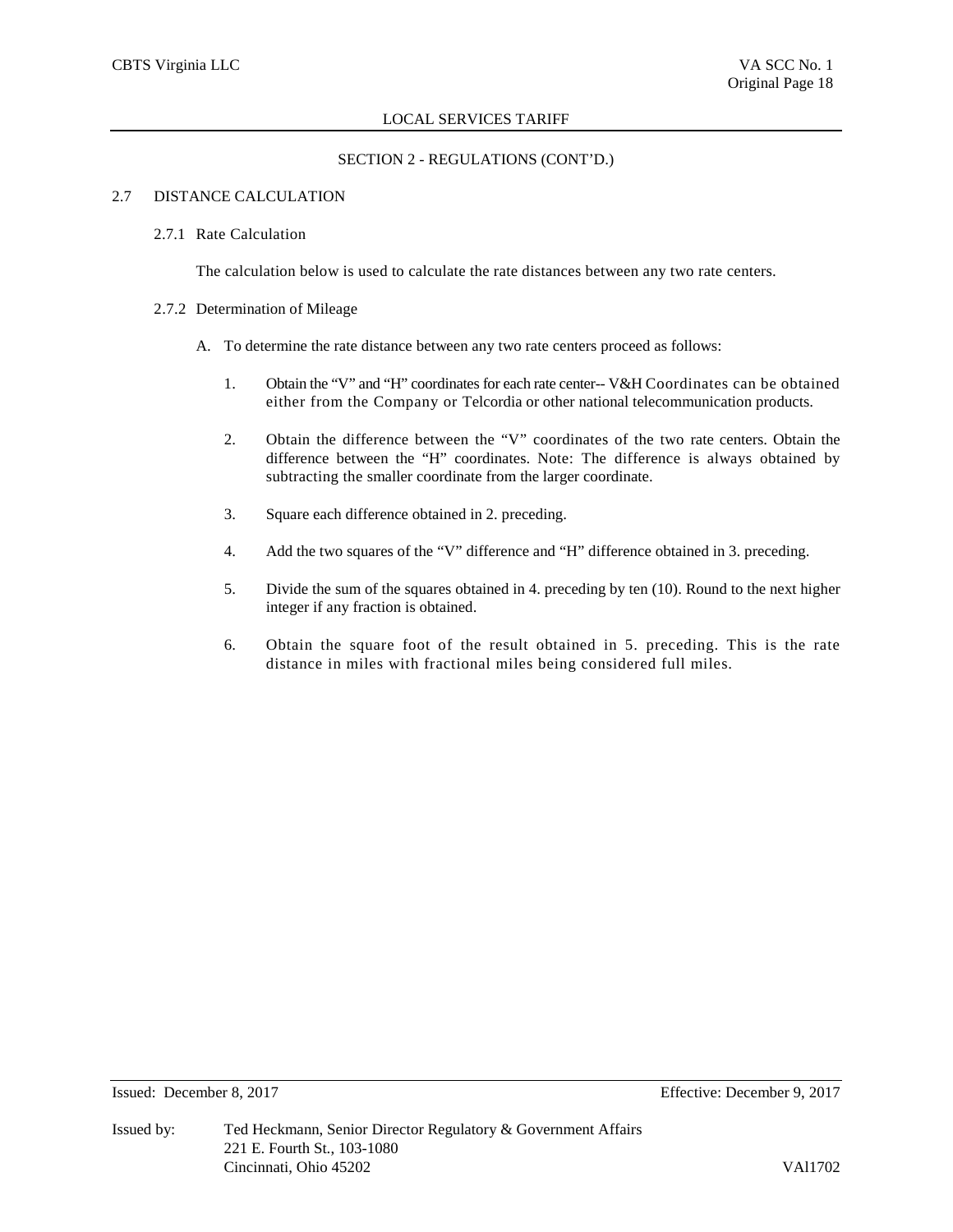## SECTION 2 - REGULATIONS (CONT'D.)

## 2.8 PAYMENT ARRANGEMENTS

#### 2.8.1 Application for Service

The Company may refuse an application for service if objection is made by or on behalf of any governmental authority to furnishing the service.

An application for service becomes a contract upon the establishment of service. Neither the contract nor any rights acquired under it may be assigned or transferred in any manner except as specifically provided for in this tariff. Requests for additional service, when established, become a part of the original contract, except that each item of additional service is furnished subject to payment of applicable charges.

If an applicant has an outstanding account with the Company, the Company reserves the right to reject application for service until the amount due for local services included in this tariff has been paid in full.

A contract for service may be transferred to another individual, partnership, association, or corporation. No billing adjustment for local exchange service previously furnished will be made and the new customer must assume all outstanding indebtedness of the original customer. No charge applies to service transferred in accordance with these provisions.

## 2.8.2 Deposits

The Company may require a deposit from Customers to protect against uncollectible accounts. The maximum amount of any deposit shall not exceed the equivalent of the customers estimated liability for two months usage.

Payment of a deposit by the Customer does not relieve the Customer of the responsibility to make timely payments on the account with the Company.

The Company will pay interest on deposits held longer than 90 days, to accrue from the date the deposit is made until it has been refunded, or until a reasonable effort has been made to effect refund. The Commission shall notify the Company in January of each year of the interest rate prevailing for that year.

At the option of the Customer making a security deposit, the Company shall annually make either direct payment to the Customer of all accrued interest, or shall credit same to the Customer's account. Customer deposits may be refunded by a utility at any time.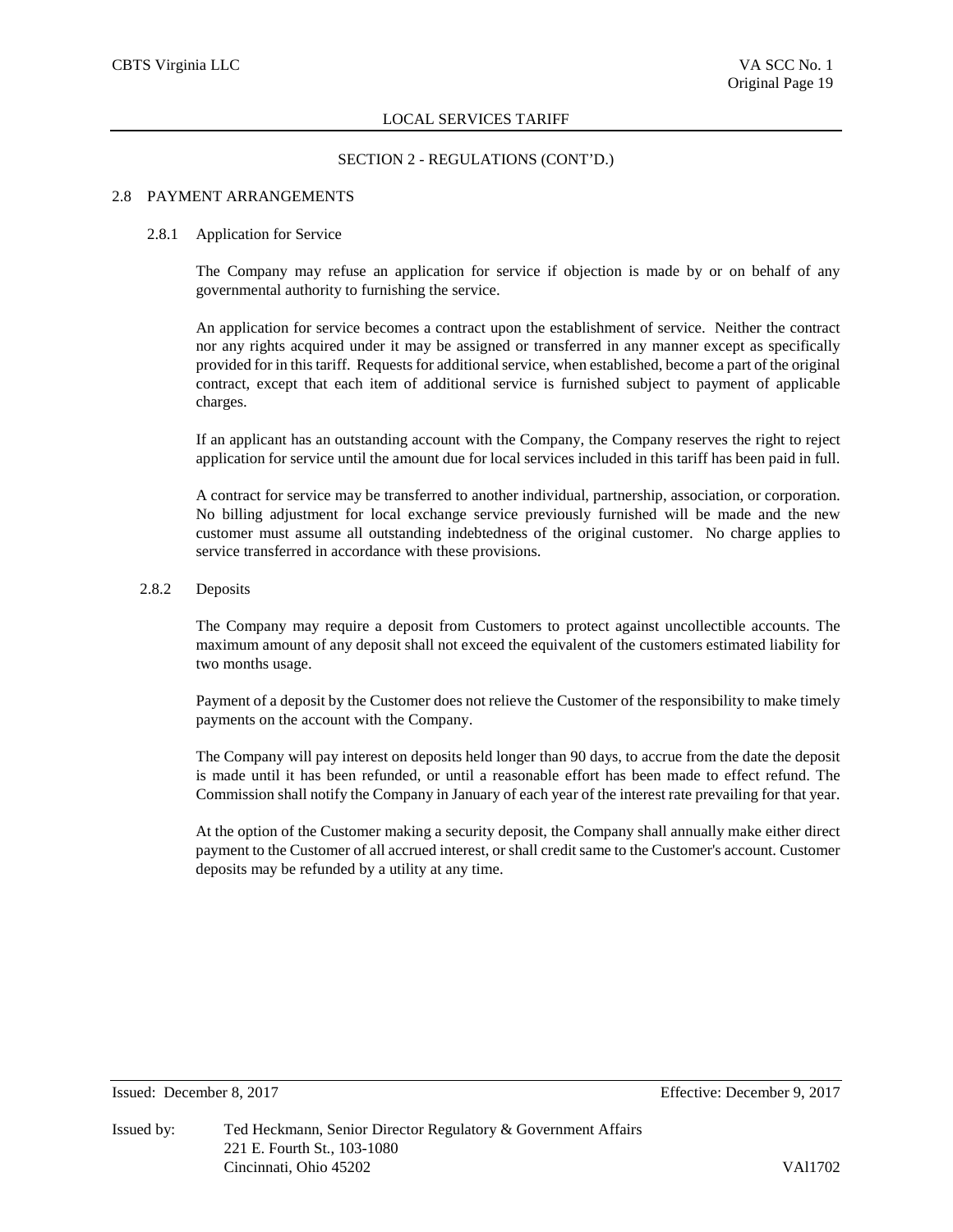# SECTION 2 - REGULATIONS (CONT'D.)

## 2.8 PAYMENT ARRANGEMENTS (CONT'D.)

#### 2.8.3 Billing

- A. The Company shall bill all charges incurred by and credits due to the Customer. The Customer may choose to receive bills in either paper or electronic format. Such bills are due within thirty (30) days after the date of issuance thereof, regardless of the media utilized. The Company shall bill in advance charges for all Services to be provided during the ensuing billing period except for charges associated with Service usage. Adjustments for the quantities of Service established or discontinued in any billing period beyond the minimum period will be prorated to the number of days based on a thirty (30) day month. The Company will, upon request and if available, furnishes such detailed information as may reasonably be required for verification of the bill.
- B. Bills are rendered monthly and include charges for local service for the current service month.
- C. Prior written notice will be given if service is to be temporarily denied or the contract terminated for the non-payment of any sum due in accordance with Commission regulations. Service will not be denied prior to ten days from the date contained on said notice.
- D. All service, provided to the same customer as one business service, regardless of the tariff under which the service is provided, is considered one service for payment purposes. The Company may disconnect local exchange services, including basic telephone service for a customer's failure to pay fully for such local exchange services or basic telephone service when those services are found in the Company's tariff on file with the Commission and there is no bona fide dispute concerning those services. The Company may disconnect a bundled service for a customer's failure to pay fully for the bundled service when the bundled service is considered a basic bundle and the description and full price of the basic bundle are found in the Company's tariff on file with the commission, and there is no bona fide dispute concerning the basic bundle.
- E. Where the Company provides billing inquiry service, customer inquiries relative to toll charges will be responded to promptly by the Company.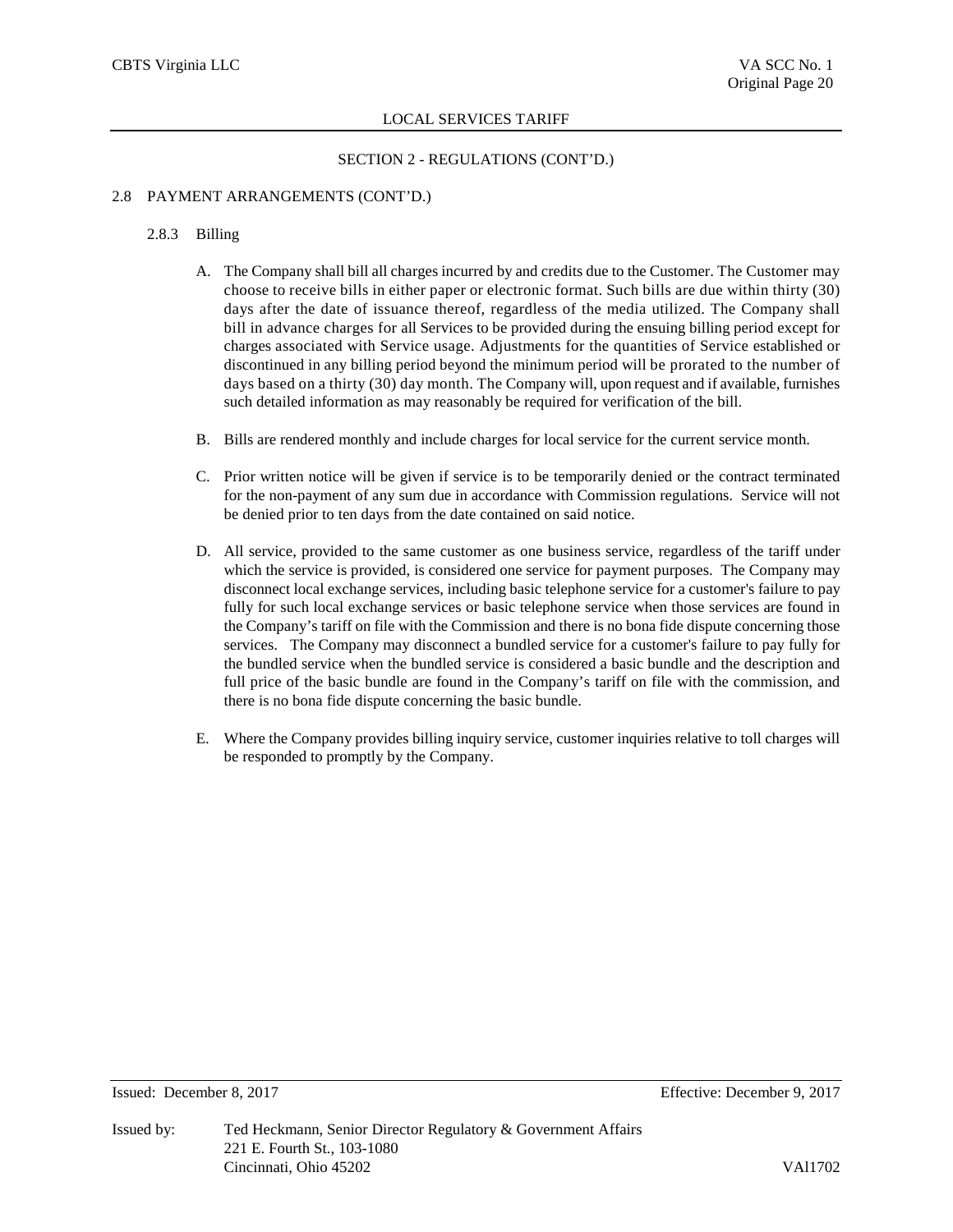## SECTION 2 - REGULATIONS (CONT'D.)

# 2.8 PAYMENT ARRANGEMENTS (CONT'D.)

#### 2.8.3 Billing (Cont'd.)

F. In the event that a billing dispute occurs concerning any charges billed to the Customer by the Company, the Customer must pay the undisputed portion of the invoice in full and submit a documented claim for the disputed amount. The Customer shall submit all documentation as may reasonably be required to support the claim. All claims must be submitted to the Company within ninety (90) days of receipt of billing for those Services. Unless disputed, the invoice shall be deemed to be correct and payable in full by Customer. If the Customer is unable to resolve any dispute with the Company, then Customer may file a complaint with this Commission. The current address for filing Complaints is:

> VSCC - Communications Division Tyler Building - 9th Floor 1300 E. Main Street Richmond, VA 23219 Tele: (804) 371-9420 Fax: (804) 371-9069

If the dispute is resolved in favor of the Customer and the Customer has withheld the disputed amount, no interest or penalties will apply.

G. A subscriber who orders service or equipment installations, moves, or changes prior to the date of any increase in the one time charge applicable to such work will be subject to the one time charge in effect at the time the subscriber's order was received by the Company, provided the work is completed within the Company's normal installation interval in effect at the time the order was placed. However, if subsequent to the effective date of the increase in the one time charge, the completion of such work is delayed beyond the Company's normal installation interval and the delay is not caused by the Company, the subscriber will then be subject to the one-time charge in effect at the time the work is completed by the Company.

# 2.8.4 Return Check Charge

The Customer will be assessed a returned check charge of \$30.00 for each check submitted by the Customer to the Company that a financial institution refuses to honor. This Charge is inclusive of the Company's bank charge plus a Company administrative fee.

# 2.8.5 Late Payment Charge

If any portion of the payment is not received by the Company, or if any portion of the payment is received by the Company in funds that are not immediately available, within 20 days of the mail date on the bill, then a late payment penalty shall be due the Company. The late payment penalty shall be that portion of the payment not received by the date due, minus any amount billed as taxes that the Company is required to collect on behalf of a local government, multiplied by 1.5 percent.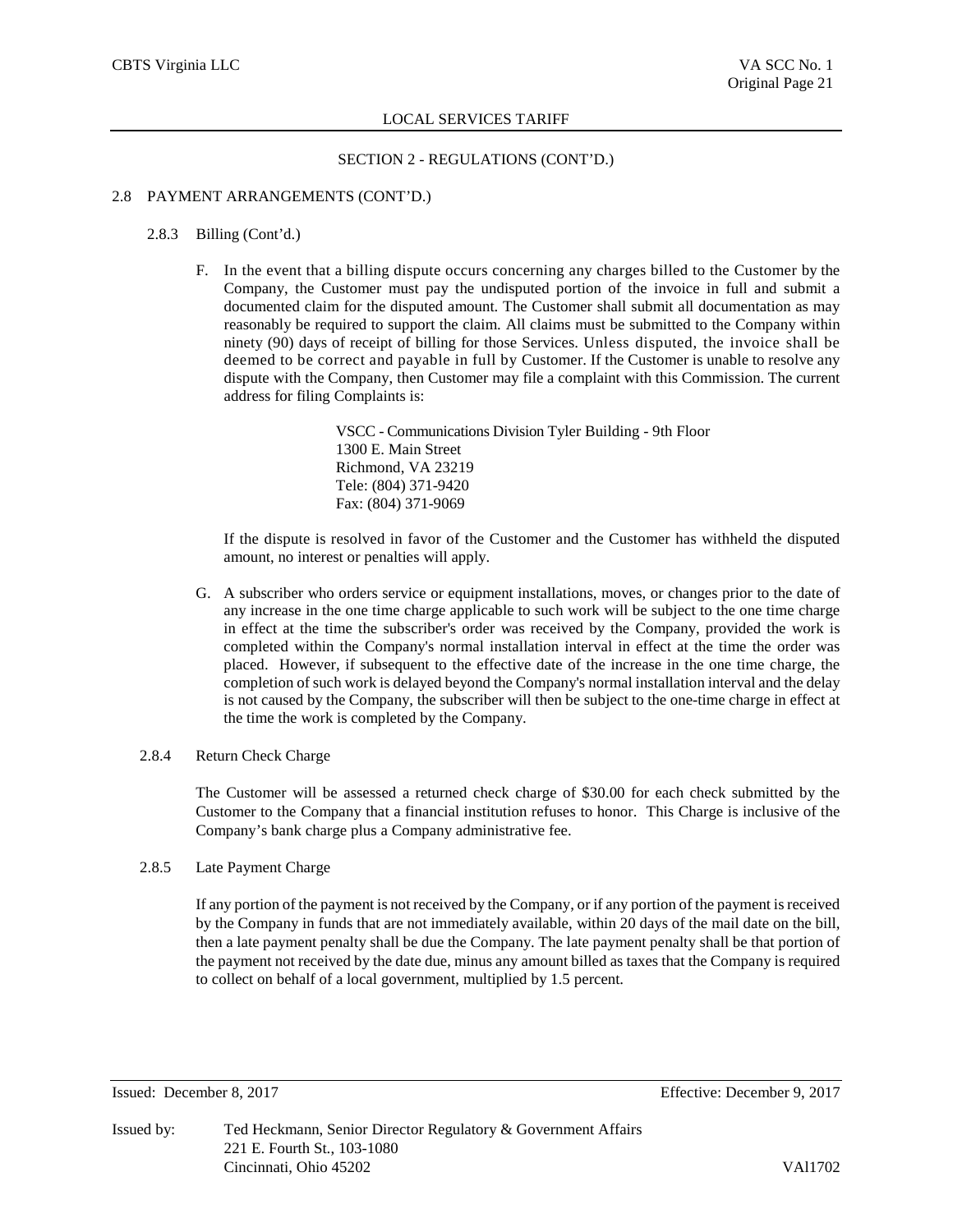# SECTION 2 - REGULATIONS (CONT'D.)

# 2.8 PAYMENT ARRANGEMENTS (CONT'D.)

- 2.8.6 Denials or Disconnection and Restoral of Service
	- A. Upon ten (10) days written notice, the Company may discontinue service or cancel an application for service without incurring any liability for any of the following reasons:
		- 1. Non-payment of any sum due to the Company for service for more than thirty days beyond the date of rendition of the bill for such service;
		- 2. Violation of any regulation governing the service under this tariff;
		- 3. Violation of any law, rule, or regulation of an government authority having jurisdiction over the service; or
		- 4. The Company is prohibited from furnishing services by order of a court or other government authority having jurisdiction.
		- 5. Customer uses equipment in such a manner as to adversely affect the Company's equipment or service to others.
	- B. The Company reserves the right to discontinue or refuse service because of abuse or fraudulent use of service. Abuse or fraudulent use of service includes the use of service or facilities of the Company to transmit a message or to locate a person or otherwise to give or obtain information without payment of appropriate charges, or violation of any law or regulation pertaining to telecommunications service.
	- C. Service may not be refused, denied or disconnected for any of the following reasons:
		- 1. Delinquency in payment for service by a previous occupant at the premises to be served;
		- 2. Failure to pay any amount which, according to established payment dispute and resolution procedures, is in bona fide dispute;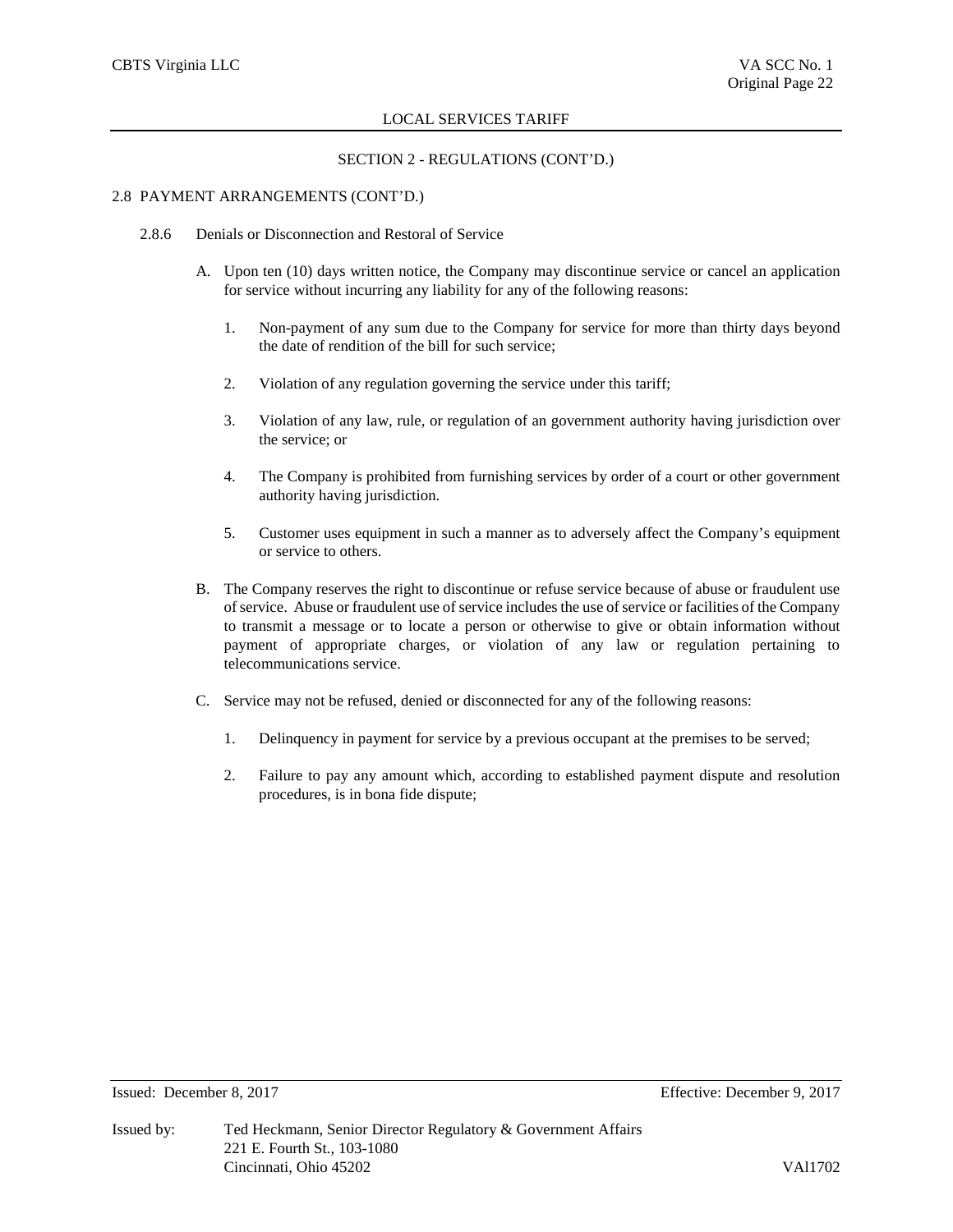## SECTION 2 - REGULATIONS (CONT'D.)

## 2.8 PAYMENT ARRANGEMENTS (CONT'D.)

#### 2.8.7 Overtime

For work performed outside the normal working hours of the Company at the request of the customer, the additional expense incurred by the Company is charged to the customer in addition to other charges which are applicable. In such cases, charges based on the cost of labor, materials, and other costs incurred by or charged to the Company will apply. The customer will be notified in advance if such charges may apply.

# 2.8.8 Interruptions of Service and Credit Allowances

- A. A credit allowance will be given on a per line basis for service interruptions, defined as any period during which any line subscribed to by the Customer hereunder and/or, if applicable, Company-provided equipment attached thereto is out of service, except as specified below. Out of service conditions are defined as complete loss of data transmission capability. Credit allowances, if any, shall be deducted from the charges payable by the Customer hereunder and shall be expressly indicated on the next bill to the Customer. An interruption period begins the earlier of when the Customer reports a malfunction in Service to the Company or Company becomes independently aware of such malfunction. A malfunction period ends when the affected line and/or associated equipment is fully operative, and restored to the Customer.
	- 1. Credit allowances do not apply to interruptions:
		- a. caused by the Customer, any End User or any third party;
		- b. due to failure of power or equipment provided by the Customer or others;
		- c. during any period in which the Company is not given access to the Premises;
		- d. due to scheduled maintenance and repair; or
		- e. due to Acts of God, labor difficulties, governmental orders, civil commotions and other circumstances beyond the Company's reasonable control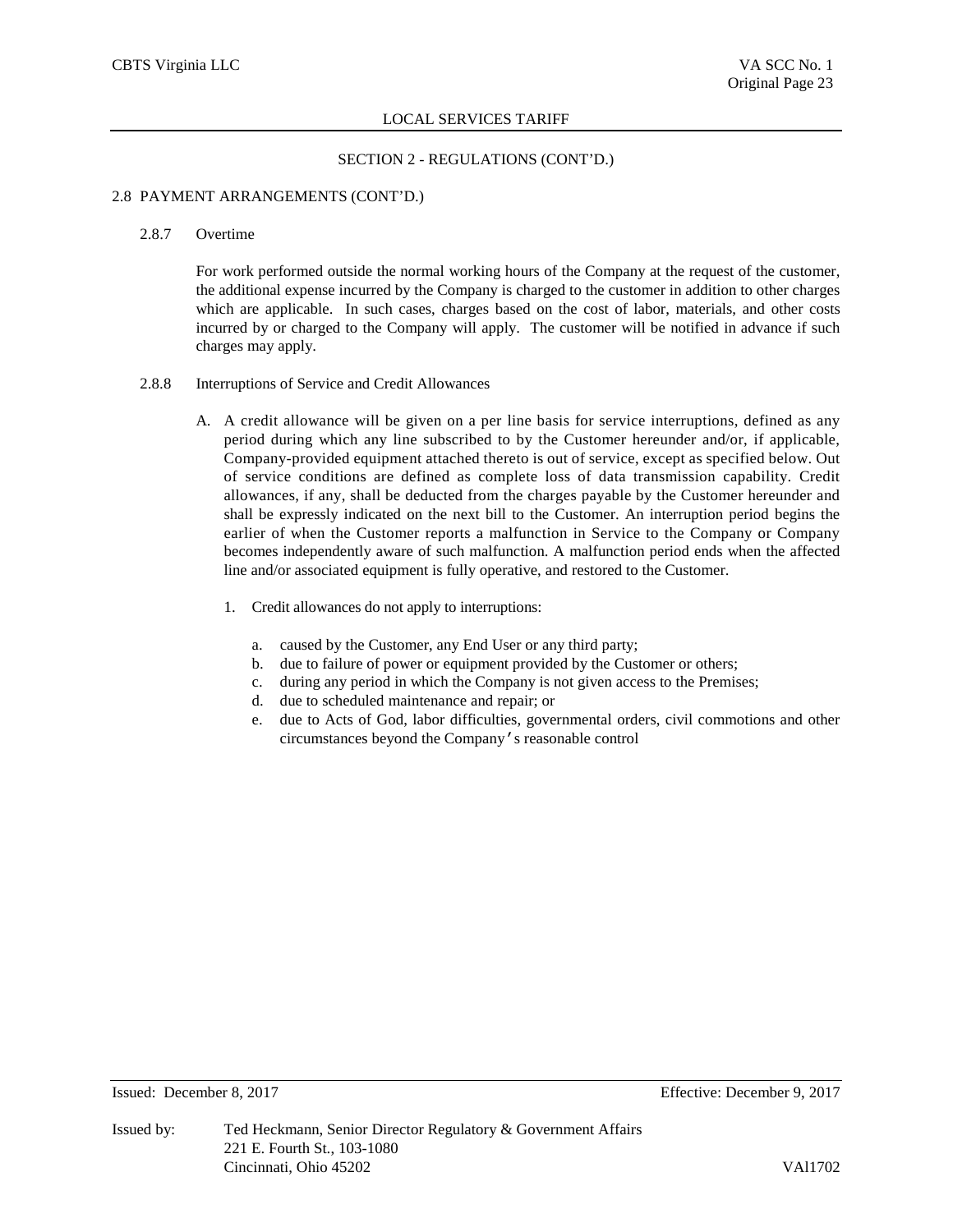## SECTION 2 - REGULATIONS (CONT'D.)

# 2.8 PAYMENT ARRANGEMENTS (CONT'D.)

## 2.8.8 Interruptions of Service and Credit Allowances (Cont'd.)

B. Interruption of Twenty-Four (24) Hour or Less - Portion of Daily Per-Line Charge

| Length of Service Interruption            | Credit       |
|-------------------------------------------|--------------|
| Less than 4 hours                         | None         |
| 4 hours up to but not including 8 hours   | $1/3$ of day |
| 8 hours up to but not including 12 hours  | $1/2$ of day |
| 12 hours up to but not including 16 hours | $2/3$ of day |
| 16 hours up to 24 hours                   | one day      |

Two or more Service interruptions of the same type to the same line/equipment of two (2) hours or more during any one twenty-four (24) hour period shall be considered as one interruption. In no event shall such interruption credits for any one line/equipment exceed one (1) dais fixed recurring charges for such line/equipment in any twenty-four (24) hour period.

C. Interruptions over Twenty-Four (24) Hours

Service interruptions over twenty-four (24) hours will be credited four (4) hours for each four (4) hour period or fraction thereof. No more than one (1) full day's credit will be allowed for any period of twenty-four hours.

# 2.9 TELEPHONE NUMBERS

The customer has no property right in the telephone number which is assigned by the Company, or any right to continuance of service through any particular central office, and the Company reserves the right to change the telephone number or the central office designation, or both, of a customer whenever it deems it necessary to do so in the conduct of its business.

# 2.10 PROVISIONS FOR CERTAIN STATE AND LOCAL TAXES AND FEES

There shall be added to the customer's bill, as a separate item, an amount equal to the customer's proportionate part of any license, occupation, franchise, state 911 taxes, TRS, rights of way use fees or other similar taxes or fees, now or hereafter agreed to or imposed upon the Company by state or local taxing authorities, whether imposed by ordinance, franchise agreement or otherwise, and whether imposed upon or measured by the gross receipts, net receipts or revenues of the Company. Such amount will be added to the bill of each customer who receives service within the territorial limits of the taxing authority. Where more than one such tax or fee is imposed, each of the amounts applicable to the customer shall be added to the customer's bill as a separately identified item.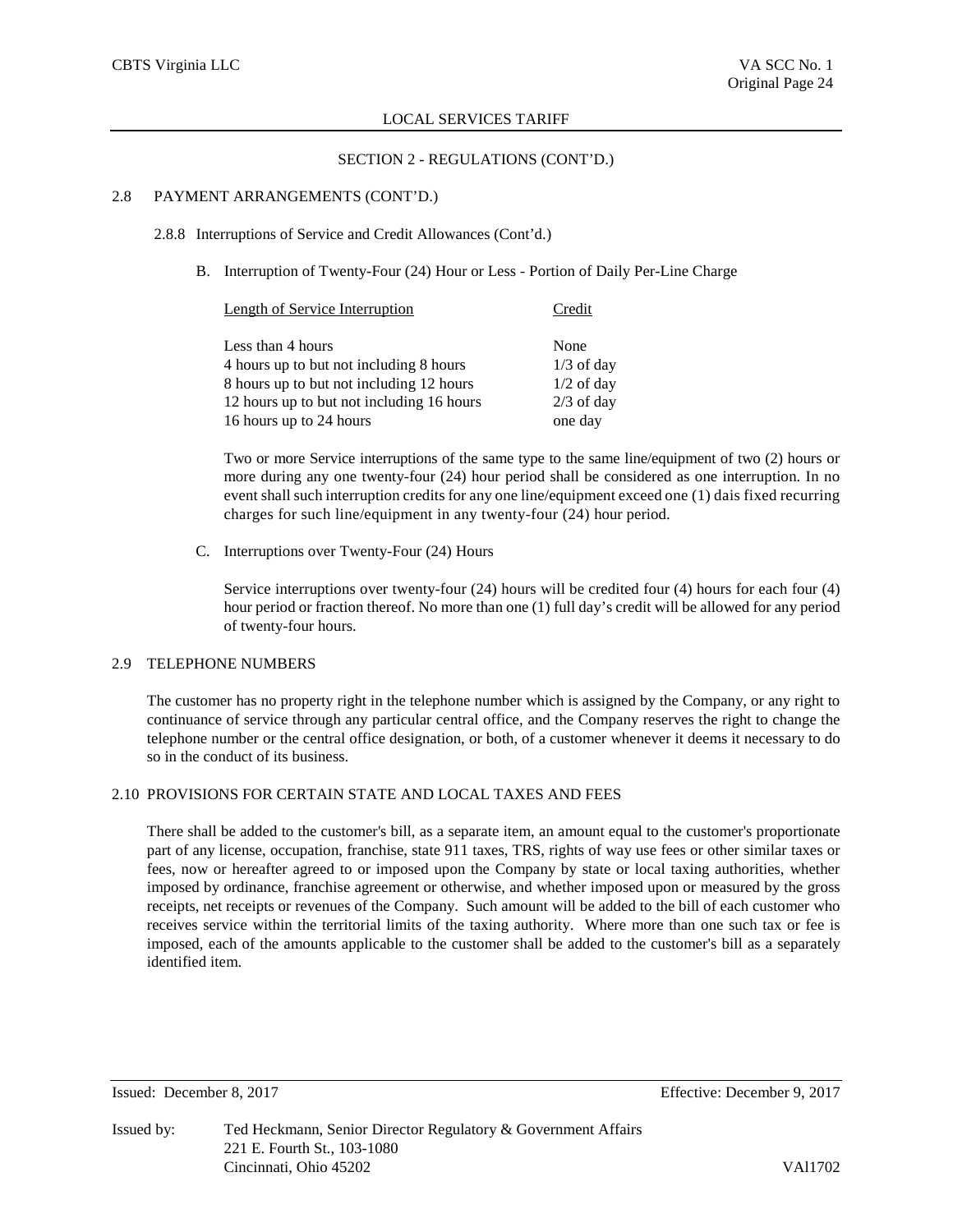# SECTION 2 - REGULATIONS (CONT'D.)

# 2.11 DIRECTORIES

## 2.11.1 Ownership and Use

The Company reserves the right to charge for directories issued in replacement of directories defaced or mutilated while in possession of customers.

## 2.11.2 Distribution

The Telephone Company will furnish to its customers without charge, only such directories as it deems necessary for the efficient use of service.

# 2.12 INTRALATA AND INTERLATA PRESUBSCRIPTION

# 2.12.1 General

Carrier Presubscription is a procedure whereby a Customer designates to the Company the carrier which the Customer wishes to be the carrier of choice for intraLATA and interLATA toll calls. Such calls are automatically directed to the designated carrier, without the need to use carrier access codes or additional dialing to direct the call to the designated carrier. Presubscription does not prevent a Customer who has presubscribed to an IntraLATA or InterLATA toll carrier from using carrier access codes or additional dialing to direct calls to an alternative long distance carrier on a per call basis.

# 2.12.2 Presubscription Charges

After a Customer's initial selection for a presubscribed toll carrier, for any change thereafter, a Presubscription Change Charge, as set forth below will apply. Customers who request a change in intraLATA and interLATA carriers with the same order will be assessed a single charge per line.

## 2.12.3 Nonrecurring Charges

| Per business line, trunk, or port |        |
|-----------------------------------|--------|
| Initial Line, or Trunk or Port    | \$3.50 |
| Additional Line. Trunk or Port    | \$3.50 |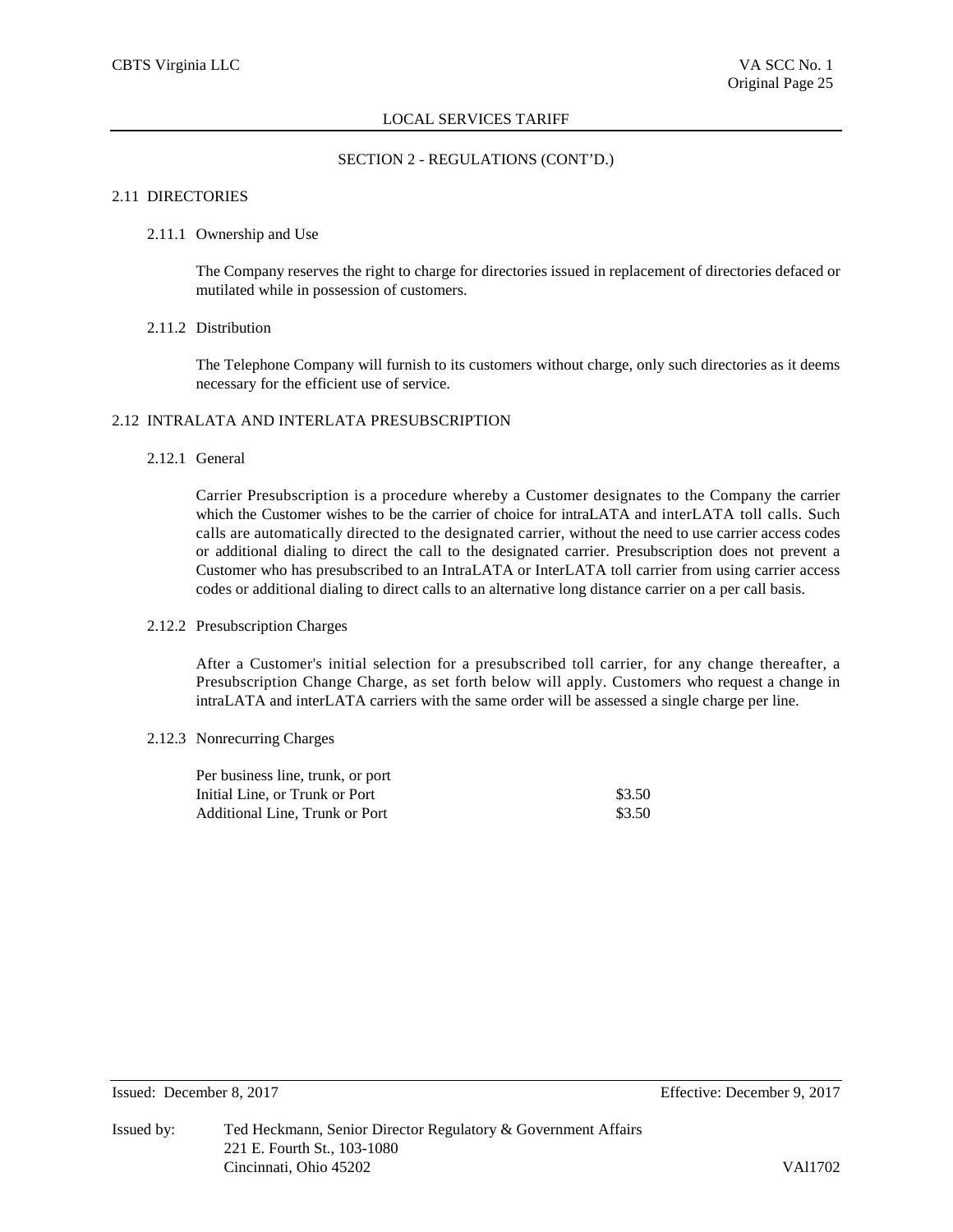#### SECTION 3 - DESCRIPTION OF SERVICE AND RATES

#### 3.1 BUSINESS ACCESS LINES

#### 3.1.1 Terms and Conditions

Business Access Lines include the serving central office line equipment and all outside plant facilities including the network interface necessary to connect the serving central office to the customer's premises.

Touch Tone capability is provided at no extra charge on all Business Access Lines.

Business Access Lines provide access to and usage of 911 services where available, access to operator services and directory assistance, and access to telecommunications relays service.

Business Access Lines allow for presubscription to toll services and access to interexchange toll providers.

The business access line includes unlimited local calling in the areas outlined in Section 5.3.

Local exchange services are only available in those exchanges listed in Section 5.3 and where facilities permit and may be subject to special construction charges.

# 3.1.2 Rates and Charges

A. Monthly Charge - Flat Rate Usage (unlimited local calling)

|    | <b>First Lines</b>                                                                         | \$49.75 |
|----|--------------------------------------------------------------------------------------------|---------|
|    | Additional Lines, All Accounts                                                             | \$49.75 |
| В. | Nonrecurring Charge - Flat Rate Usage (unlimited local calling)                            |         |
|    | To establish or move an Business Access Line, per line                                     | \$50.00 |
|    | To change telephone number associated with a Business<br>Access Line, per telephone number | \$12.25 |
|    | To change billing arrangements associated with Business<br>Access Lines, per line          | \$12.25 |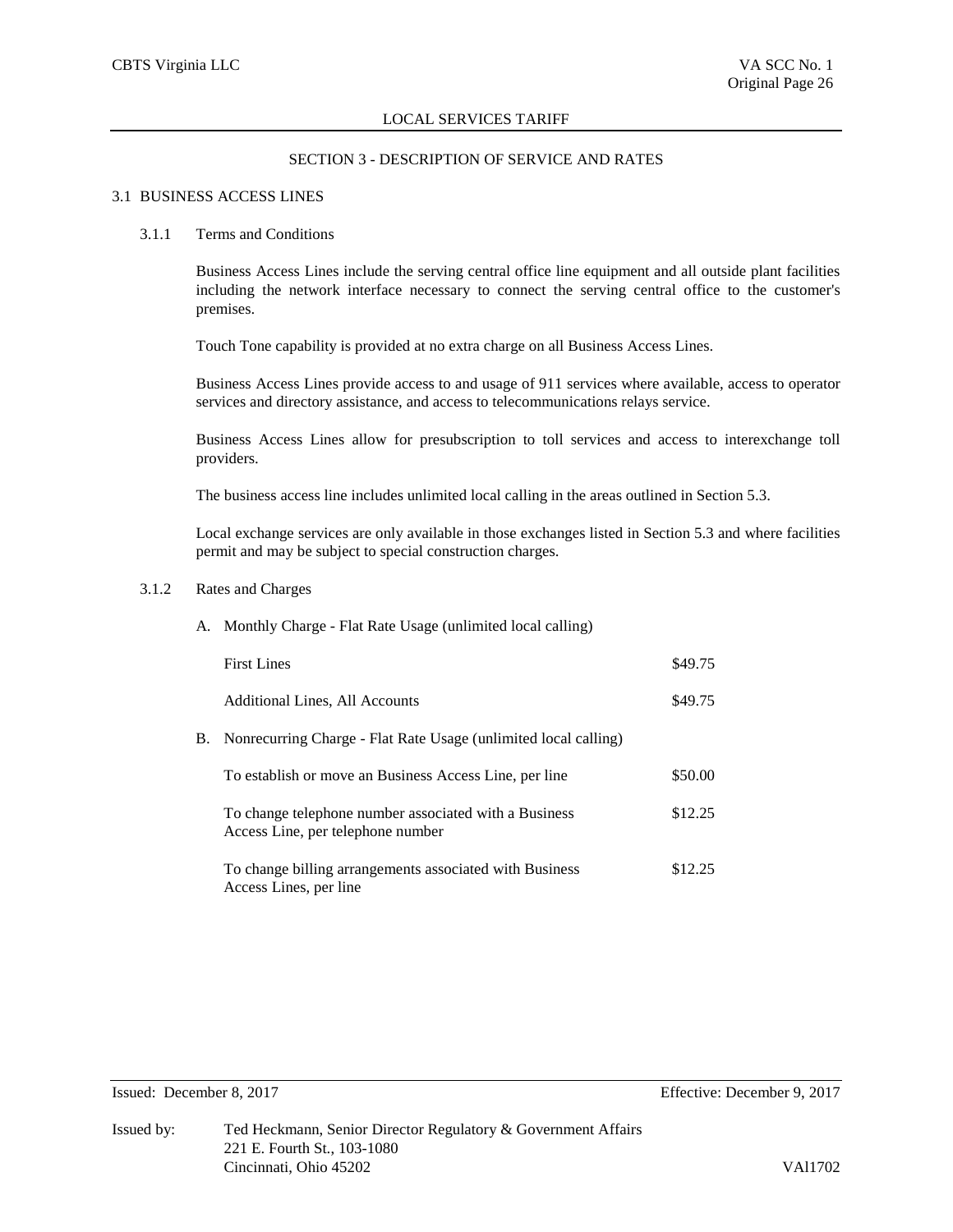#### SECTION 3 - DESCRIPTION OF SERVICE AND RATES (CONT'D.)

#### 3.2 PRI Service

#### 3.2.1 Service Description

PRI Service is an ISDN local exchange service that provides a Customer with the ability to transmit and receive multiple voice and data circuit switched calls simultaneously over a single Primary Rate Facility. PRI Service is available from suitably equipped central offices and where suitable loop facilities exist.

PRI Service consists of a Primary Rate Facility and B-Channel Bearer Trunks and D-Channel Bearer Services. The Primary Rate Facility and the ISDN Bearer Trunks are not offered separately. Up to twenty-three B-Channels Bearer Trunks and one D-Channel Bearer Service may be provisioned on each access line. In addition, optional features may be purchased as specified in Paragraph 3.2.4.

PRI Service will provide transport of customer information over the 23 available B channels in the form of circuit-switched voice or data at speeds up to 64 Kbps. The basic service will include the 1.544 Mbps switched facility and the D-Channel Bearer Service. B-Channels will be ordered in addition to the Primary Rate Facility.

Dedicated B-Channel configuration: Dedicated trunk groups are the standard feature for PRI Service. Dedicated trunk groups must be assigned to handle one specific call type (examples: DID, DOD).

Two Way DID channels provide capability for two way standard service and direct inward dialing service.

D-Channel configuration: Each Basic PRI service will include a dedicated D-Channel for signaling.

All Bearer Trunk Channels use MF or DTMF signaling.

Only flat rate trunk channels are available which includes unlimited local usage for the calling areas outlined in Section 4.3.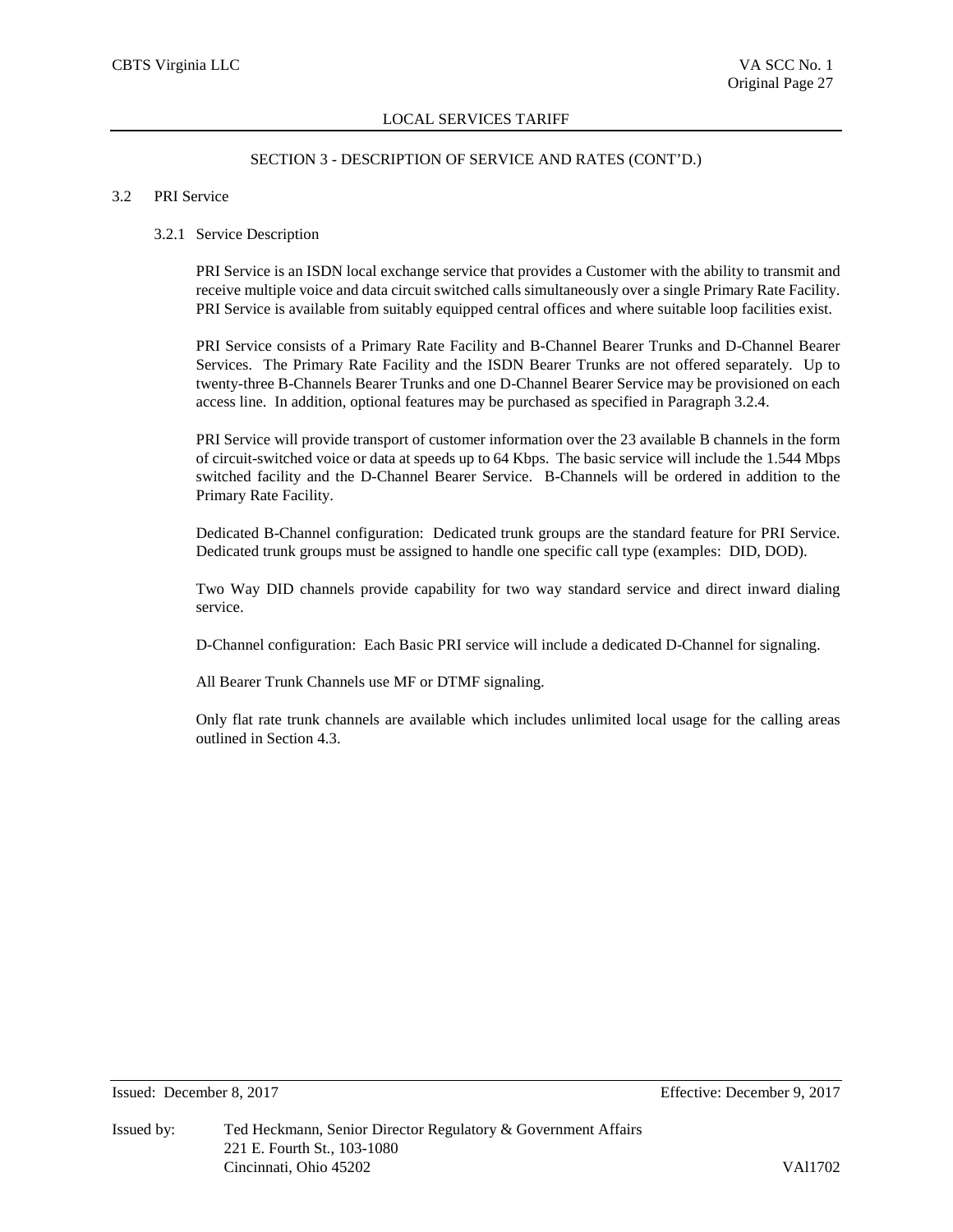# SECTION 3 - DESCRIPTION OF SERVICE AND RATES (CONT'D.)

## 3.2 PRI Service (Cont'd.)

## 3.2.2 Definitions

A. Primary Rate Facility

A Primary Rate Facility is a digital pipe from the Customer's location to the Company central office which transports one or more ISDN Bearer Trunks (b. and c. following). A Primary Rate Facility can carry up to twenty-three 64 Kbps B-Channel Bearer Trunks and one 64 Kbps D-Channel Bearer Service. All selected Bearer Trunks and Services can operate on the Primary Rate Facility simultaneously.

B. B-Channel Bearer Trunks

B-Channel Bearer Trunks define the types of traffic that the Primary Rate Facility will carry. A B-Channel Bearer Trunk is a 64 Kbps information channel used in conjunction with circuit-switched service. These trunks can be configured as 1-Way In, 1-Way Out, or 2-Way.

C. D-Channel Bearer Services

The D-Channel Bearer Service is a 64 Kbps signaling channel used to control associated B Channels. One D-Channel is required for each Primary Rate Facility, and is included in the Primary Rate Facility's monthly rate.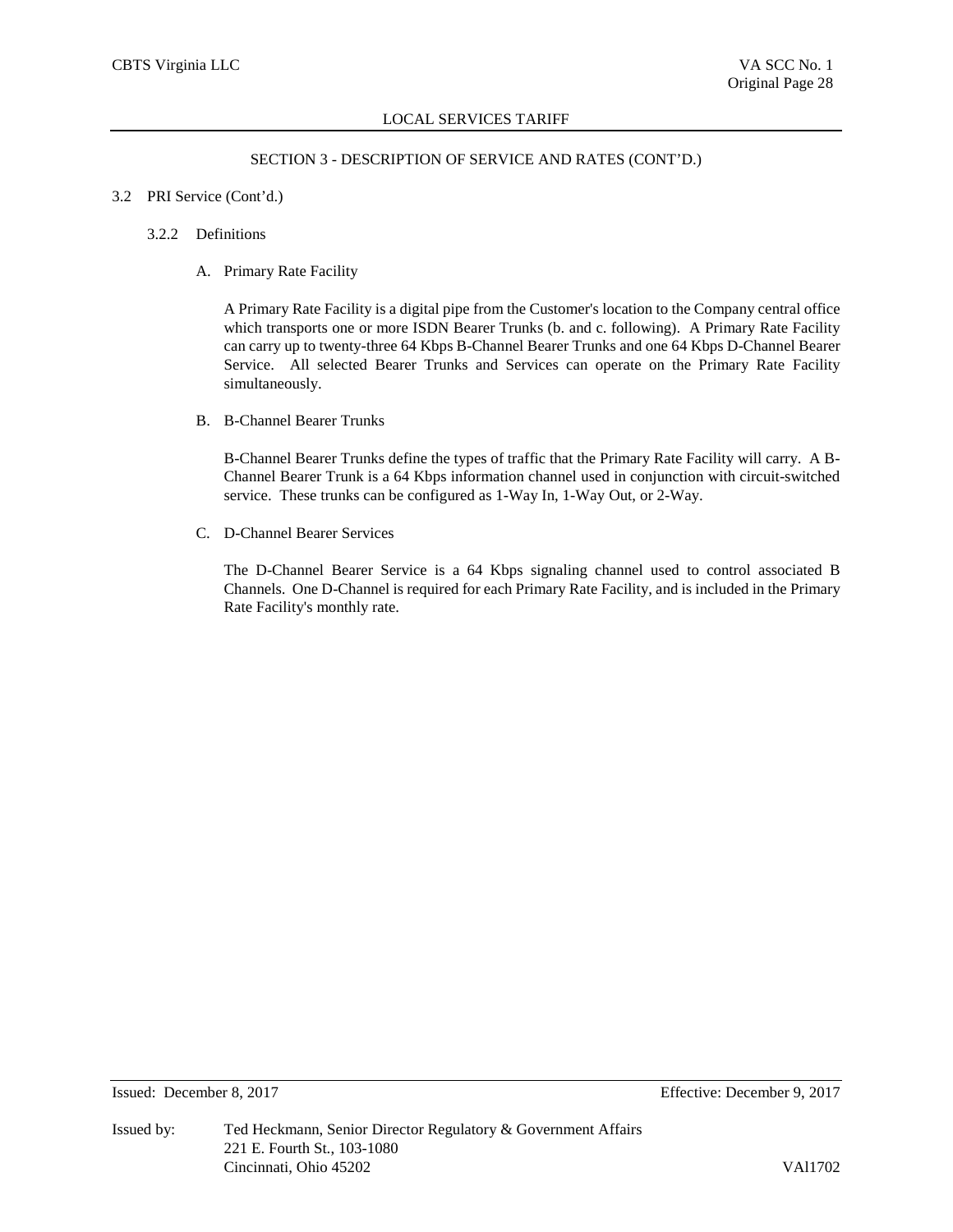# SECTION 3 - DESCRIPTION OF SERVICE AND RATES (CONT'D.)

#### 3.2 PRI Service (Cont'd.)

#### 3.2.3 Regulations

- A. PRI Service is furnished subject to the availability of suitable facilities and is only served from specially-equipped digital central offices.
- B. Service from some central offices may not provide all of the features and functionality described in this section.
- C. PRI Service is offered under the Variable Term Payment Plan as outlined in this tariff.
- D. Early contract termination charges as outlined in the Variable Term Payment Plan section of this tariff apply to this service.
- E. The minimum service period for PRI Service is twelve months.
- F. The Customer must provide customer premises equipment that meets the technical requirements of the serving central office.
- G. The Customer is responsible for providing power to all customer premises equipment (CPE) attached to the Primary Rate Facility.
- H. The Customer must notify the Company when call type maximums and minimums are to be changed for the call-by-call feature. This is in order to maintain the proper provision of directory numbers and call control on the line.
- I. When a customer transfers a call, the customer is responsible for any toll charges associated with the customer originated leg(s) of the call.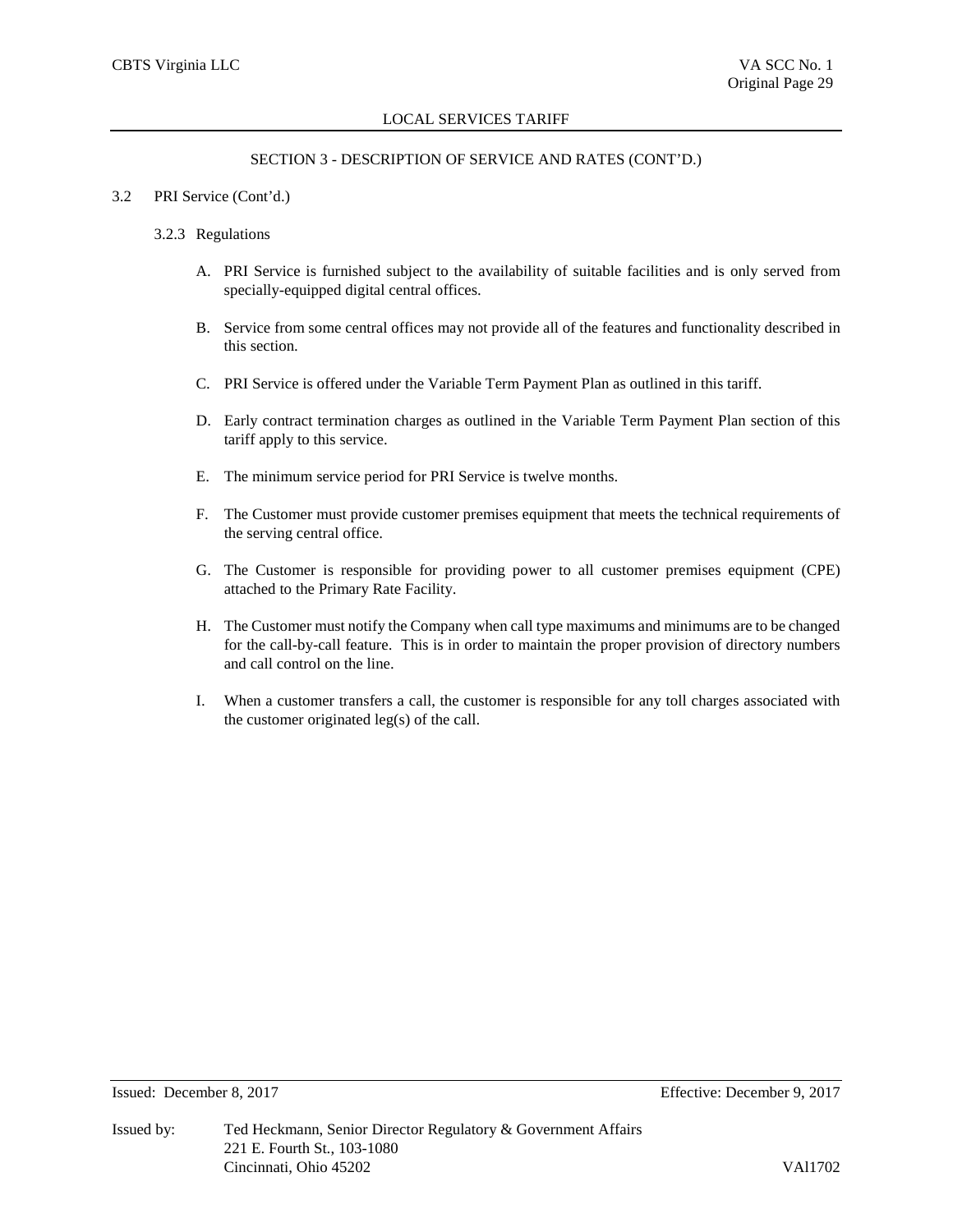#### SECTION 3 - DESCRIPTION OF SERVICE AND RATES (CONT'D.)

#### 3.2 PRI Service (Cont'd.)

#### 3.2.4 PRI Service Optional Features

The following features are available to PRI Service customers at additional cost.

A. Call-By-Call Service Selection

This feature provides the option for B-Channels to be assigned into a flexible trunk group which can support different call types based on real-time traffic needs. Call-By-Call service selection also allows primary as well as secondary long-distance carriers to be established for the entire trunk group (e.g., Alternate Routing Arrangement).

B. Individual Calling Line Identification (ICLID)

This feature provides customer access to the calling party's number. Feature operation is dependent on customer premise equipment and technology in use at the calling party's serving office.

C. Direct Inward Dialing (DID)

This feature provides Direct Inward Dialing to a station. DID Termination rates will apply per B-Channel configured with this option. ISDN Primary Rate Interface Service DID Number Blocks are ordered with DID Terminations on the B-Channels

D. Back-up D-Channel

This feature provides a minimum of three or more Primary Rate Interface Service facilities terminating at the same customer premises to share one primary and one secondary (or Back-up) D-Channel. The number of Primary Rate Interface Service facilities that can be shared by this feature will be based upon the availability of central office and other network facilities, and will be subject to change on a central office by central office basis.

E. Channel Transfer Service

This feature allows the customer to transfer an incoming call to another line and then hang up leaving the other two parties on a two-way call and freeing up the customer's line for another call. The customer will be responsible for toll charges associated with the transferred call.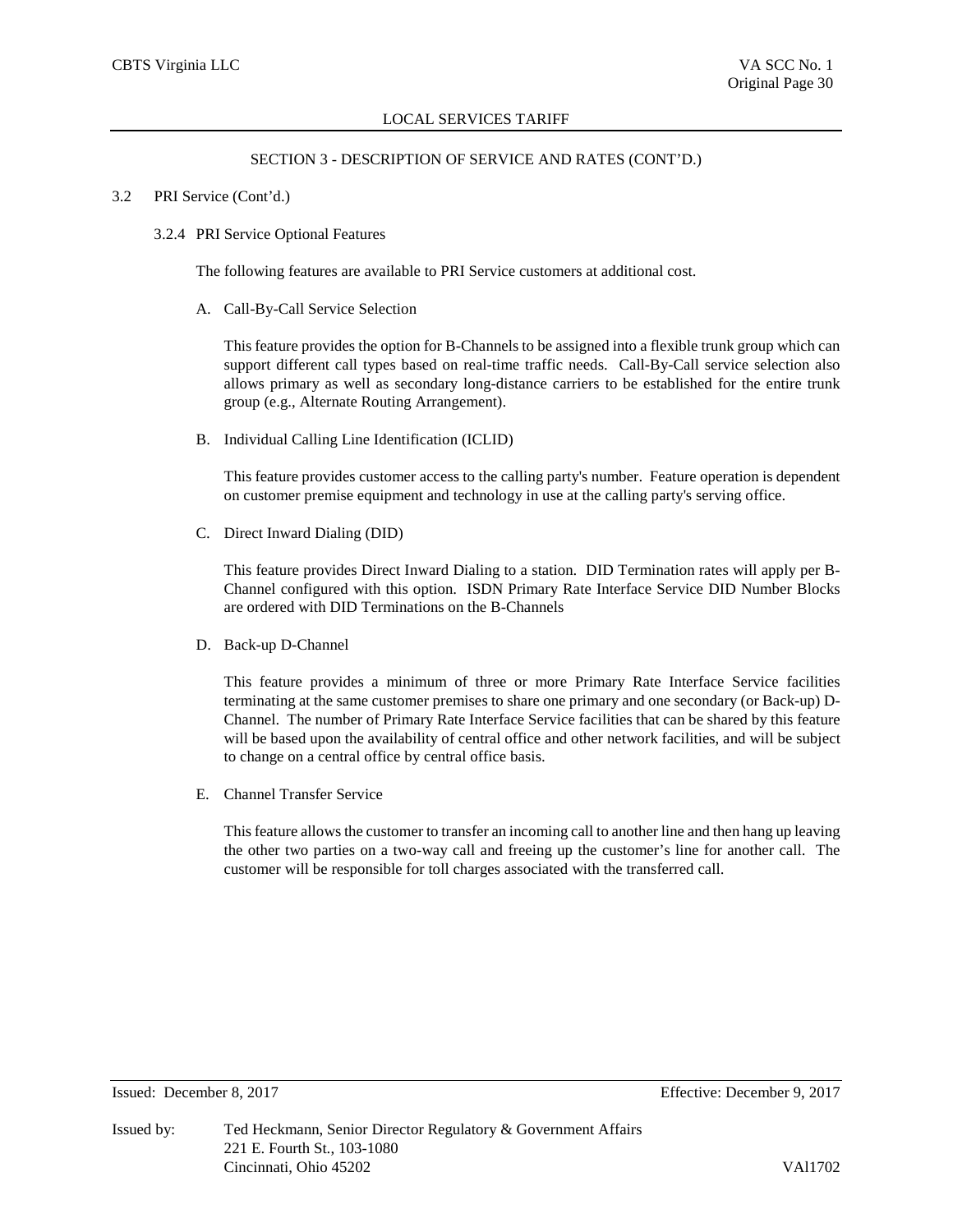# SECTION 3 - DESCRIPTION OF SERVICE AND RATES (CONT'D.)

# 3.2 PRI Service (Cont'd.)

3.2.5 Rates and Charges

|                                                        | Initial<br>Charge | <b>MTM</b> | 12 Mo.            | 24 Mo.                              | 36 Mo.   | 60 Mo.   |
|--------------------------------------------------------|-------------------|------------|-------------------|-------------------------------------|----------|----------|
| Primary Rate Facility                                  | \$640.00          |            | \$561.21 \$547.21 | \$533.20                            | \$505.15 | \$477.00 |
| <b>B-Channel Bearer Trunks with Flat Rate Service:</b> |                   |            |                   |                                     |          |          |
| Each 2 way/<br><b>DID</b> Channel                      | \$21.00           | \$57.25    | \$49.38           | \$41.50                             | \$25.75  | \$24.30  |
| <b>DID Number Blocks:</b>                              |                   |            |                   |                                     |          |          |
| Each group of 20<br><b>DID Numbers (Note 2)</b>        | \$207.40          | \$4.15     | \$4.15            | \$4.15                              | \$4.15   | \$4.15   |
| <b>Optional Features Rates</b>                         |                   |            |                   |                                     |          |          |
| Call-By-Call                                           | \$150.00          |            | \$115.00 \$115.00 | \$115.00 \$115.00                   |          | \$115.00 |
| <b>ICLID</b>                                           | \$100.00          |            |                   | \$115.00 \$115.00 \$115.00 \$115.00 |          | \$115.00 |
| Call-By-Call and<br><b>ICLID</b> Combination           | \$200.00          | \$200.00   | \$200.00          | \$200.00                            | \$200.00 | \$200.00 |
| Back-Up D-Channel \$100.00                             |                   | \$50.00    | \$50.00           | \$50.00                             | \$50.00  | \$50.00  |
| <b>Channel Transfer</b><br>Service                     | \$100.00          | \$115.00   | \$115.00          | \$115.00                            | \$115.00 | \$115.00 |

Note 2: If multiple DID number blocks are purchased at the same time, Initial Charge applies to the first group of DID numbers only.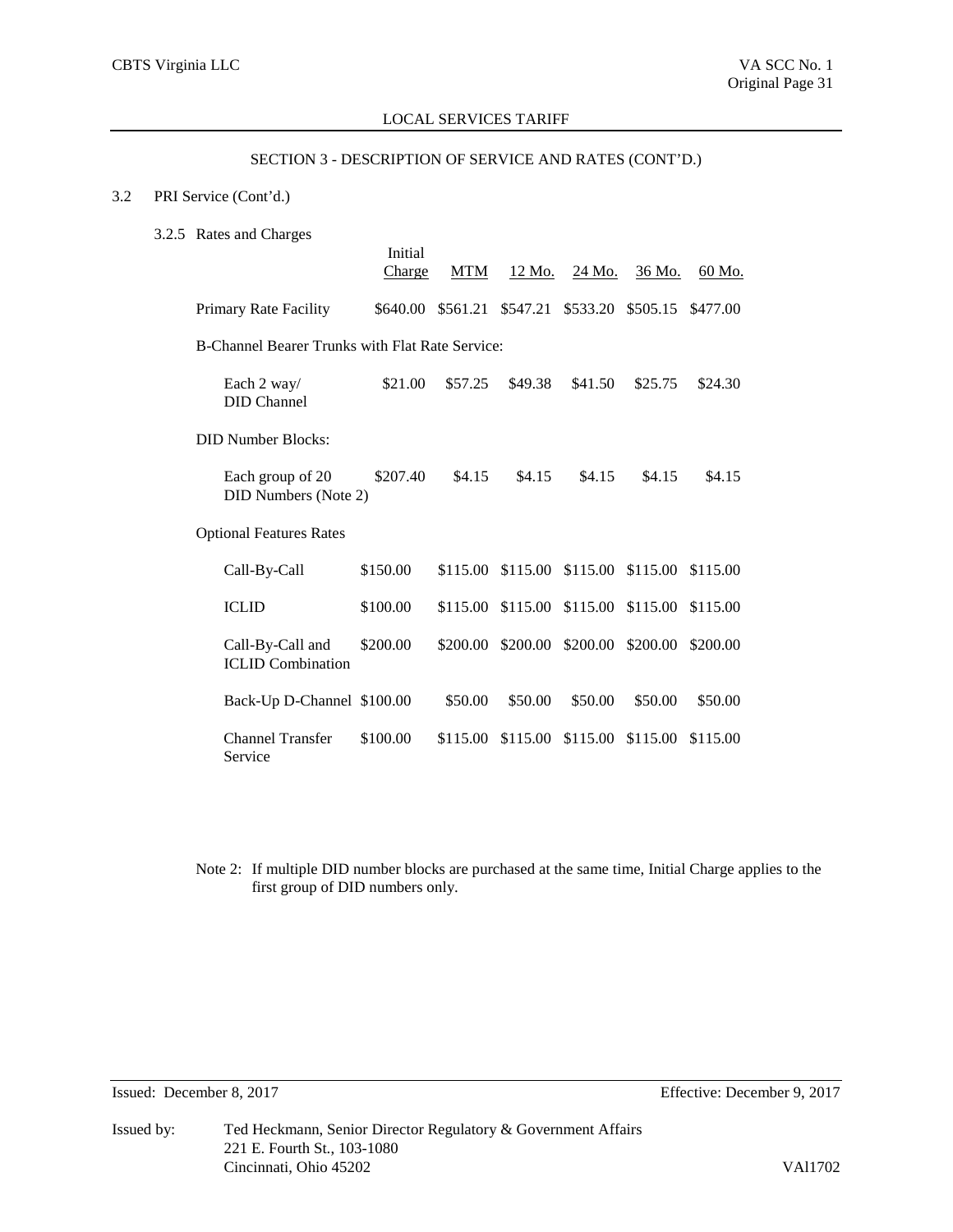## SECTION 3 - DESCRIPTION OF SERVICE AND RATES (CONT'D.)

#### 3.3 DIRECTORY LISTINGS

#### 3.3.1 Terms and Conditions

- A. Listings are regularly provided in connection with local exchange service. At the request of the customer, the listing may be omitted from the directory and directory assistance records (Non-Published Service).
- B. The rates and regulations specified in this section apply only to the alphabetical directory. The alphabetical directory is a list of telephone numbers of customers and others arranged alphabetically by surname, business, association, institution, or other nonresidence name.
- C. The alphabetical directory is designed for the purpose of informing calling parties of the telephone number of customers and others listed in it. Accordingly, listings are intended solely for purposes of identification and are limited to information which is essential to such identification.
- D. The Company does not publish a directory of subscriber listings. The Company, however, does arrange for the Subscriber's main billing number to be placed in the directory of the dominant local exchange carrier.
- E. All Directory Listings, regardless of type, must conform to the specifications for the directories. The Company reserves the right to modify the listings to accommodate the space limitations in the directory. Not all listing types are available in all directories.
- F. The Company may refuse a listing which does not constitute a legally authorized or adopted name, or any listing which in its opinion is likely to mislead or to deceive calling parties as to the identity of the listed party, or is intended for advertising purposes or is more elaborate than is reasonably necessary to identify the listed party. The listing of a service, commodity or trade name is not permitted except when such service, commodity or trade name is a part of the name under which the listed party conducts his or her business. The Company may, upon notifying the Customer, discontinue any listing found to be in violation of the foregoing regulations.
- G. A descriptive term characterizing the listed party's business or purpose in a general way may be furnished (in abbreviated form) as a part of the listing, when desired and available. When the character of the listed party's business or purpose is apparent from the name under which it is conducted, a further designation is unnecessary and is not furnished.
- H. Abbreviations may be used to limit the length of any listing when in the opinion of the Company, the clearness of the listing and the identification of the listed party is not impaired by use of abbreviations.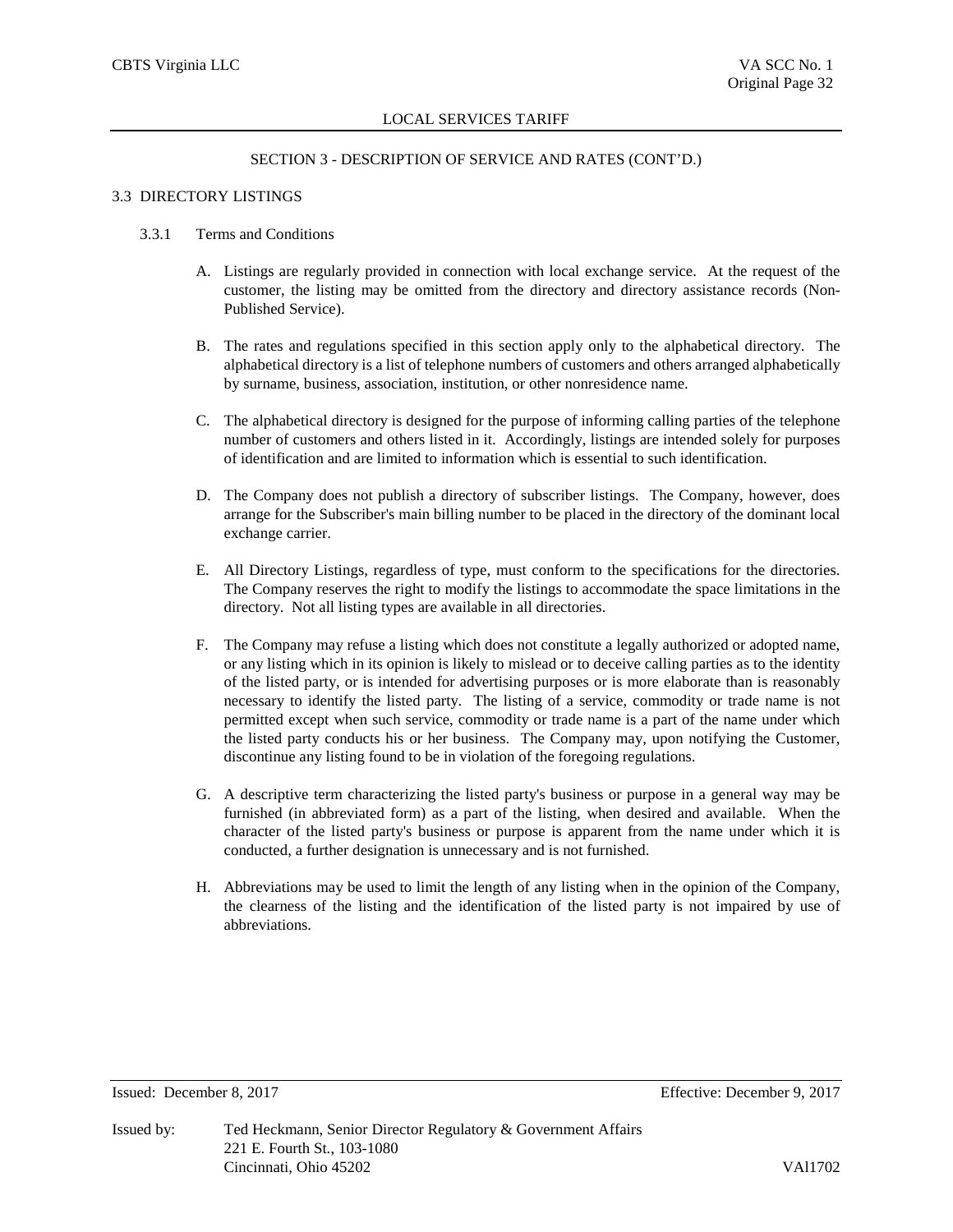## SECTION 3 - DESCRIPTION OF SERVICE AND RATES (CONT'D.)

#### 3.3 DIRECTORY LISTINGS (CONT'D.)

- 3.3.1 Terms and Conditions (Cont'd.)
	- I. Special arrangement of names is not permitted
	- J. Non-Published Service customers forfeit non-address, non-list, or non-published service privacy when calling the Universal Emergency Number Service (911). The telephone number and address of the station from which the emergency call originates are passed to the Public Safety Answering Point along with the call-in order for emergency units to respond to the call.
	- K Incoming calls to Non-Published Service customers will be completed by the Company only when the calling party places the call by number. The Company will adhere to this practice regardless of any claim of emergency the calling party may present.
	- L The acceptance by the Company of the customer's request for Non-Published Service does not create any relationship or obligation, direct or indirect, to any person other than the Customer.
	- M. The Company makes every effort to safeguard the address and numbers of Non-Published Service customers. However, in the absence of gross negligence or willful misconduct, no liability will attach to the Company for damages arising from inadvertently publishing the address or telephone number of a Non-Published Service customer in the directory; or disclosing the number or address to any person. The customer indemnifies and saves the Company harmless against any and all claims for damages caused or claimed to have been caused, directly or indirectly, by the publication of the number of a Non-Published Service customer in the directory or otherwise disclosed, the Company's liability is limited to and satisfied by a refund of any monthly charges made by the Company.
	- N. Providing the name, address and/or telephone number of a Non-Published Service customer to the customer's primary interexchange carrier for billing purposes only, does not constitute publication or disclosure of the customer's name, number and/or address under this tariff.
	- O. Interexchange carriers may not release the name, address, and/or telephone number of any Non-Published Service customer, except as follows:
		- 1. Use of name and address for the rendering the interexchange carrier's bill to the customer.
		- 2. Release of the telephone number only for purposes of detail billing.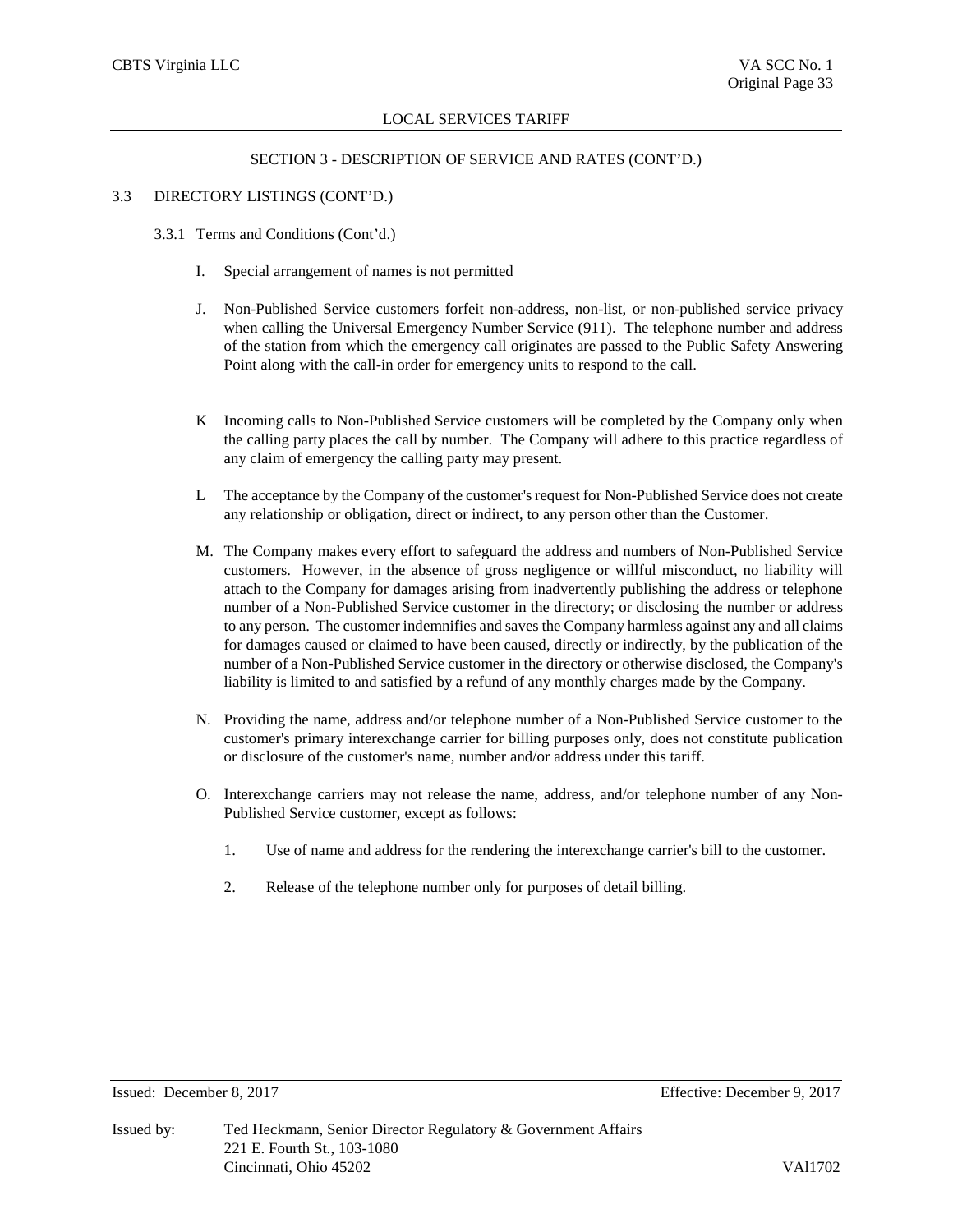## SECTION 3 - DESCRIPTION OF SERVICE AND RATES (CONT'D.)

# 3.3 DIRECTORY LISTINGS (CONT'D.)

#### 3.3.2 Definitions

## A. Primary Listing

A primary listing is the listing furnished as a part of the local exchange service. It includes the name of the customer; a business, purpose, or other nonresidence designation when required; the address; and the telephone number.

# B. Additional Listings

To be eligible for any type of additional listing, a customer must pay the appropriate monthly rate, if any, for a primary listing or its equivalent. Additional listings are listings which are similar to primary listings and furnished in addition to primary listings at the request of the customer.

#### C. Alternate Listings

Alternate listings are supplementary listings which usually follow a primary or regular additional listing and refer a calling party to other telephone numbers under certain conditions. The alternate telephone numbers may be those of other customers, subject to their consent.

D. Non-Published Service

Non-published listings are not printed in directories nor available from directory assistance. A nonpublished telephone service will be furnished, at the Customer's request providing for the omission or deletion of the Customer's telephone listing from the telephone directory and, in addition, the Customer's telephone listing will be omitted or deleted from the directory assistance records. Per Line Number Privacy will be provided when requested by the customer, to all non-published service customers at no monthly charge.

E. Foreign Listings

Where available, a listing in a phone directory which is not in the Customer's immediate calling area. The Customer will be charged the rates specified in the tariff published by the specific exchange carrier providing the Foreign Listing.

F. Non-List Service

Non-List Service allows customers to exclude their name, address, and telephone number from appearing in the Company's alphabetical directories. However, the customer's name, address, and telephone number will appear in the Directory Assistance information database and will be furnished to the calling party when requested through Directory Assistance.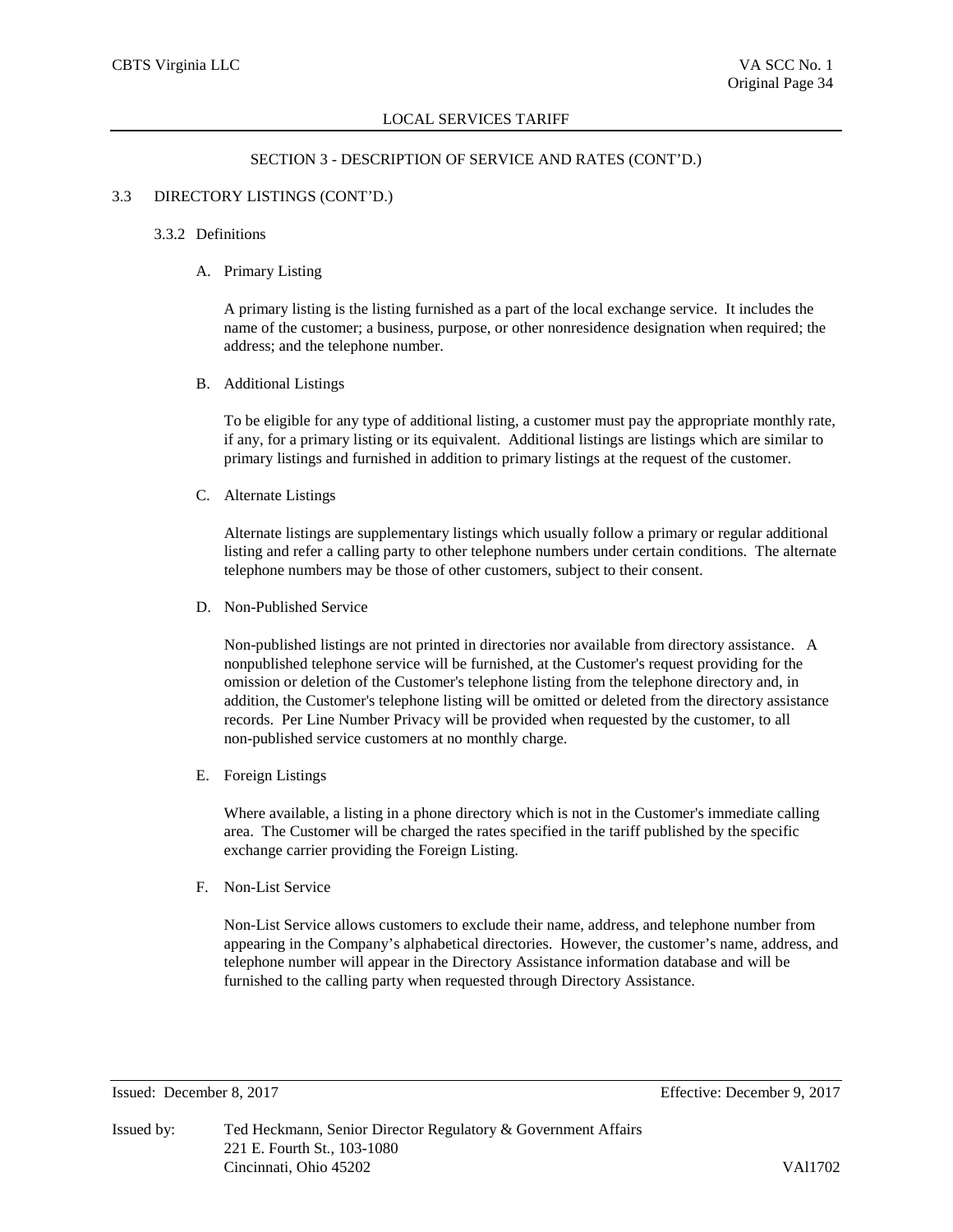# SECTION 3 - DESCRIPTION OF SERVICE AND RATES (CONT'D.)

# 3.3 DIRECTORY LISTINGS (CONT'D.)

# 3.3.3 Rates and Charges

Nonrecurring Charges:

| $\ldots$                  |                    |
|---------------------------|--------------------|
|                           | Per Listing or     |
|                           | Per number charges |
| <b>Additional Listing</b> | \$20.00            |
| Alternate Listings        | \$20.00            |
| Non-Published Number      | \$20.00            |
| Foreign Listings          | \$20.00            |
| Non-List Service          | \$20.00            |
|                           |                    |

Nonrecurring charges will be applied when service is established and when there are subsequent changes to the listing.

# Monthly Recurring Charges:

| <b>Additional Listing</b> | \$4.50 |
|---------------------------|--------|
| <b>Alternate Listings</b> | \$4.50 |
| Non-Published Number      | \$2.00 |
| Foreign Listings          | \$4.50 |
| <b>Non-List Service</b>   | \$2.00 |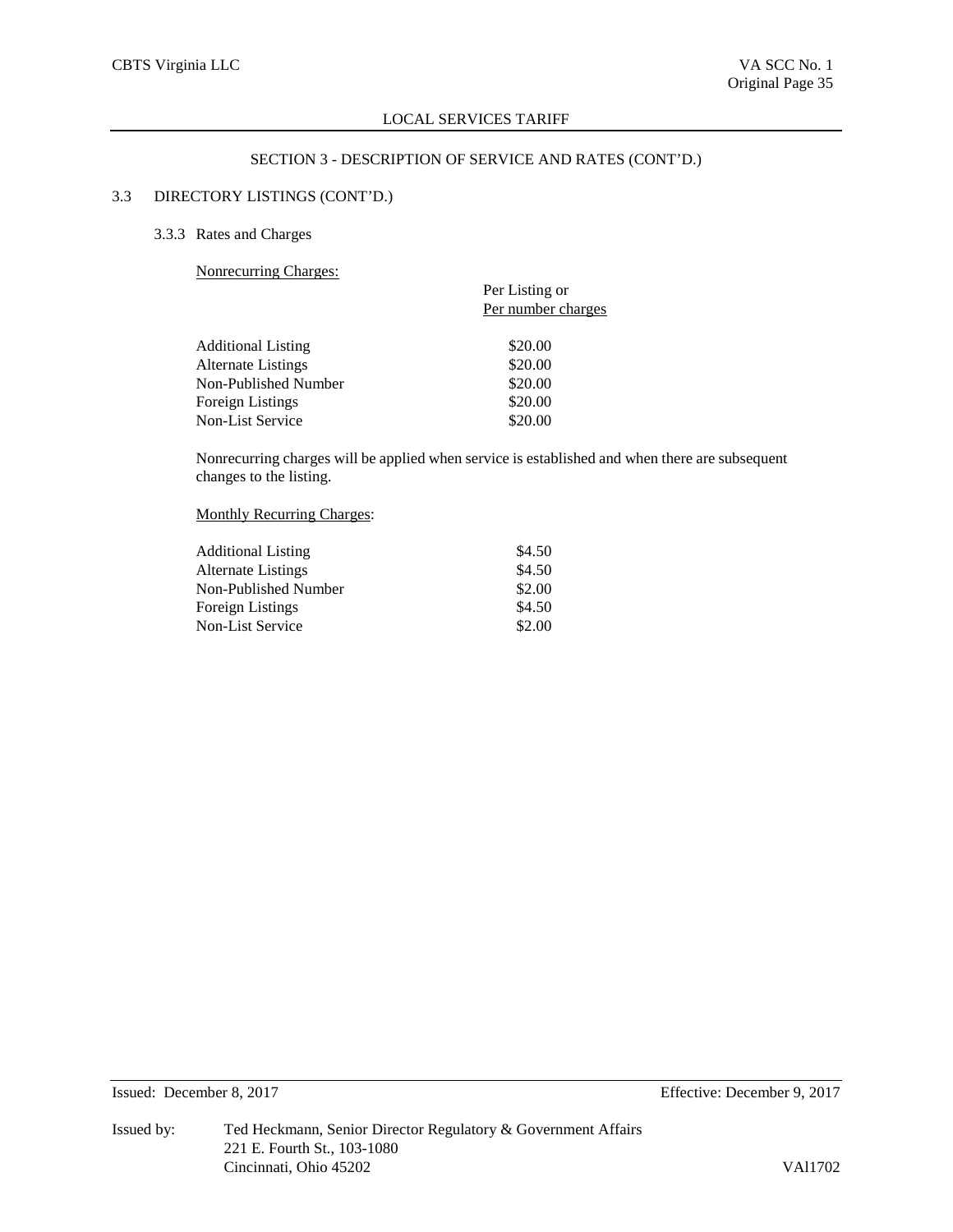# SECTION 3 - DESCRIPTION OF SERVICE AND RATES (CONT'D.)

# 3.4 DIRECTORY ASSISTANCE SERVICE

## 3.4.1 Terms and Conditions

- A. The Company furnishes Directory Assistance Service ("DA") for the purpose of aiding customers in obtaining telephone numbers. Customers are allowed two requests per call. For an additional call completion charge, the Operator will call the requested number on the customer's behalf. When party requests assistance in obtaining and/or calling to the telephone numbers of customers who are located within the same local calling area as the number the party is calling from, the charges as set forth following apply.
- B. In order to make allowance for a reasonable need for local calling area DA service, including numbers not in the directory, directory inaccessibility and other conditions, no charge applies for the first two calls for telephone numbers of customers who are located within the calling area of the calling party per month per station access line. The allowance is cumulative for all group billed services furnished on the same premises or as part of the same system within an exchange.
- C. Direct-dialed calls from hospitals and skilled nursing homes, where skilled nursing homes are defined as nursing homes which provide around-the-clock professional nursing care; and calls from exchange access lines where the Customer has qualified as a person with communication impairments are exempt from these charges.

# 3.4.2 Rates and Charges

| <b>Customer Direct Dialed</b> | Charge for each inquiry<br>\$1.99 per call after 2 free calls |
|-------------------------------|---------------------------------------------------------------|
| <b>Operator Dialed</b>        | \$1.99                                                        |
| Call Completion               | no charge*                                                    |

\* There is no charge associated with Directory Assistance Call Completion Service. It is included as part of Local Directory Assistance Service. However, all toll charges or local usage charges as a result of Directory Assistance Call Completion will be applicable.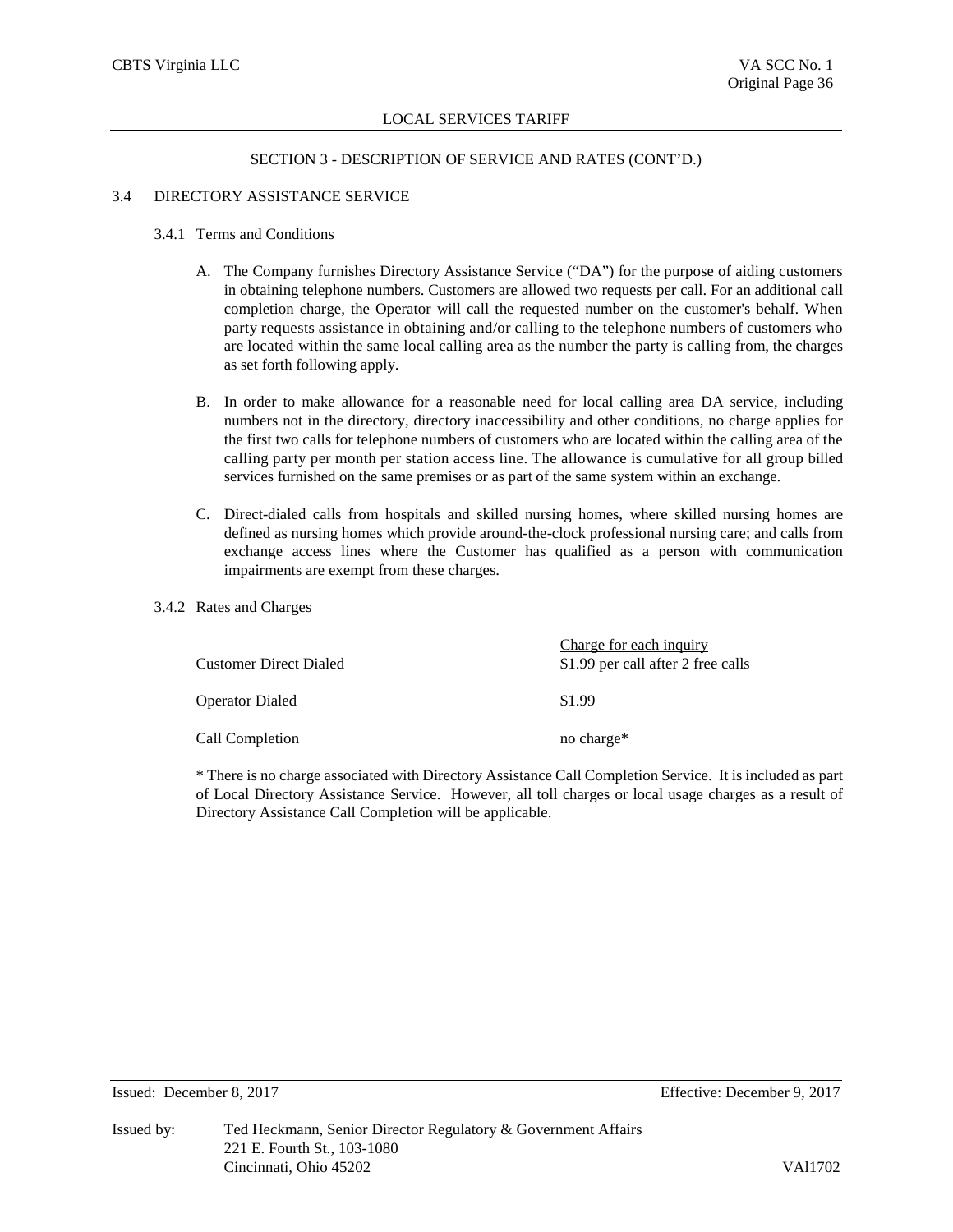# SECTION 3 - DESCRIPTION OF SERVICE AND RATES (CONT'D.)

#### 3.5 OPERATOR ASSISTANCE

#### 3.5.1 Description

Operator services are available to Customers from any Customer location. Operator Services allows the Customer to place a call from a Customer location and arrange for billing other than to the originating telephone number. Calls are rounded up to the next whole minute for billing purposes and are billed to the Customer through the monthly bill of the Customer's local exchange carrier.

The following billing arrangements are available to Customers through the Company's Operator Services:

A. Customer Dialed Calling/Credit Card

This is a service whereby the end user dials all of the digits necessary to route and bill the call without any operator assistance. Such calls may be billed either to a telephone company issued calling card or a commercial credit card.

B. Operator Station

This is a service whereby the caller places a non-person-to-person call with the assistance of an operator (live or automated). When placing an operator station call, the caller is connected to a non-specified individual at the terminating end. Such calls may be billed to a calling card, credit card, the called number (collect) or a valid third-party telephone number.

C. Person-to-Person

This is a service whereby the person originating the call specifies to CBTS Virginia LLC's operator a particular person to be reached, or a particular person, station, room number, department, or office to be reached through a PBX attendant. Person-to-person calls may be billed to a calling card, credit card, the called number (collect) or a valid third-party telephone number.

# 3.5.2 Rates and Charges

|           | A. Per minute rate                                                                                                           | \$0.45                                         |
|-----------|------------------------------------------------------------------------------------------------------------------------------|------------------------------------------------|
| <b>B.</b> | <b>Service Charges</b>                                                                                                       |                                                |
|           | C. Customer Dialed Calling Card                                                                                              | \$1.70                                         |
| D.        | <b>Automated Collect</b>                                                                                                     | \$2.50                                         |
| Е.        | <b>Operator Station</b><br>Calling Card<br>Collect<br>Sent Paid Non-coin<br><b>Billed to Third Party</b><br>Person-to-Person | \$2.50<br>\$2.50<br>\$2.50<br>\$2.50<br>\$2.75 |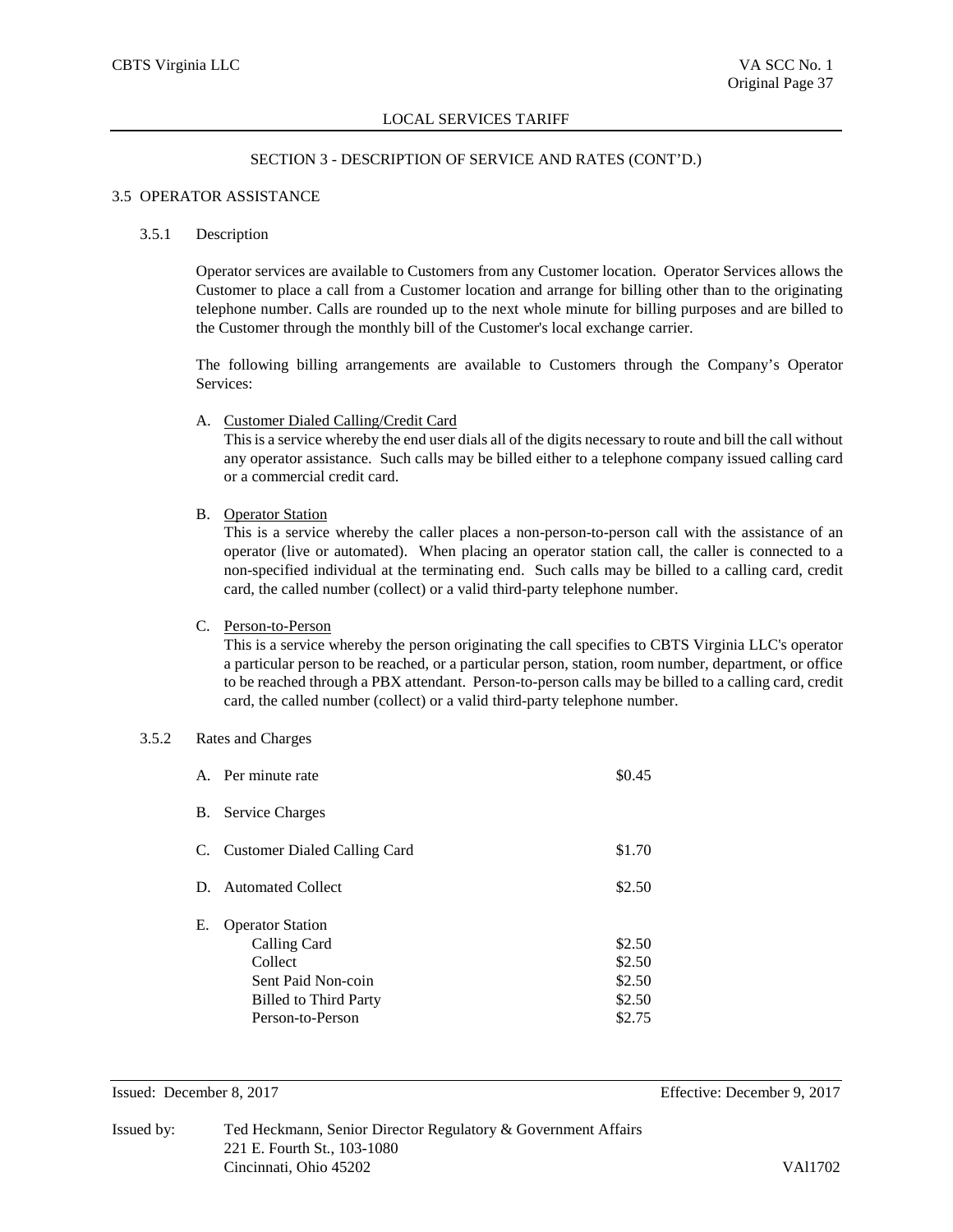## SECTION 3 - DESCRIPTION OF SERVICE AND RATES (CONT'D.)

# 3.6 BUSY/BUSYLINE INTERRUPT SERVICES

- 3.6.1 Busy Line Verification: Upon request of the calling patty, the Company will determine if the line is clear or in use and report to the calling party.
- 3.6.2 Busy Line Verification with interrupt: The operator will interrupt the call on the called line only if the calling party indicates an emergency and requests interruption.
- 3.6.3 Rates and Charges (will apply under the following circumstances, per request)
	- A. The operator verifies that the line is busy with a call-in progress.
	- B. The operator verifies that the line is available for incoming calls.
	- C. The operator verifies that the called number is busy with a call-in progress and the customer requests interruption. The operator will then interrupt the call, advising the called party the name of the calling party. One charge will apply for both verification and interruption.

| <b>Busy Line Verification</b> | \$3.00 |
|-------------------------------|--------|
| <b>Busy Line Interrupt</b>    | \$5.00 |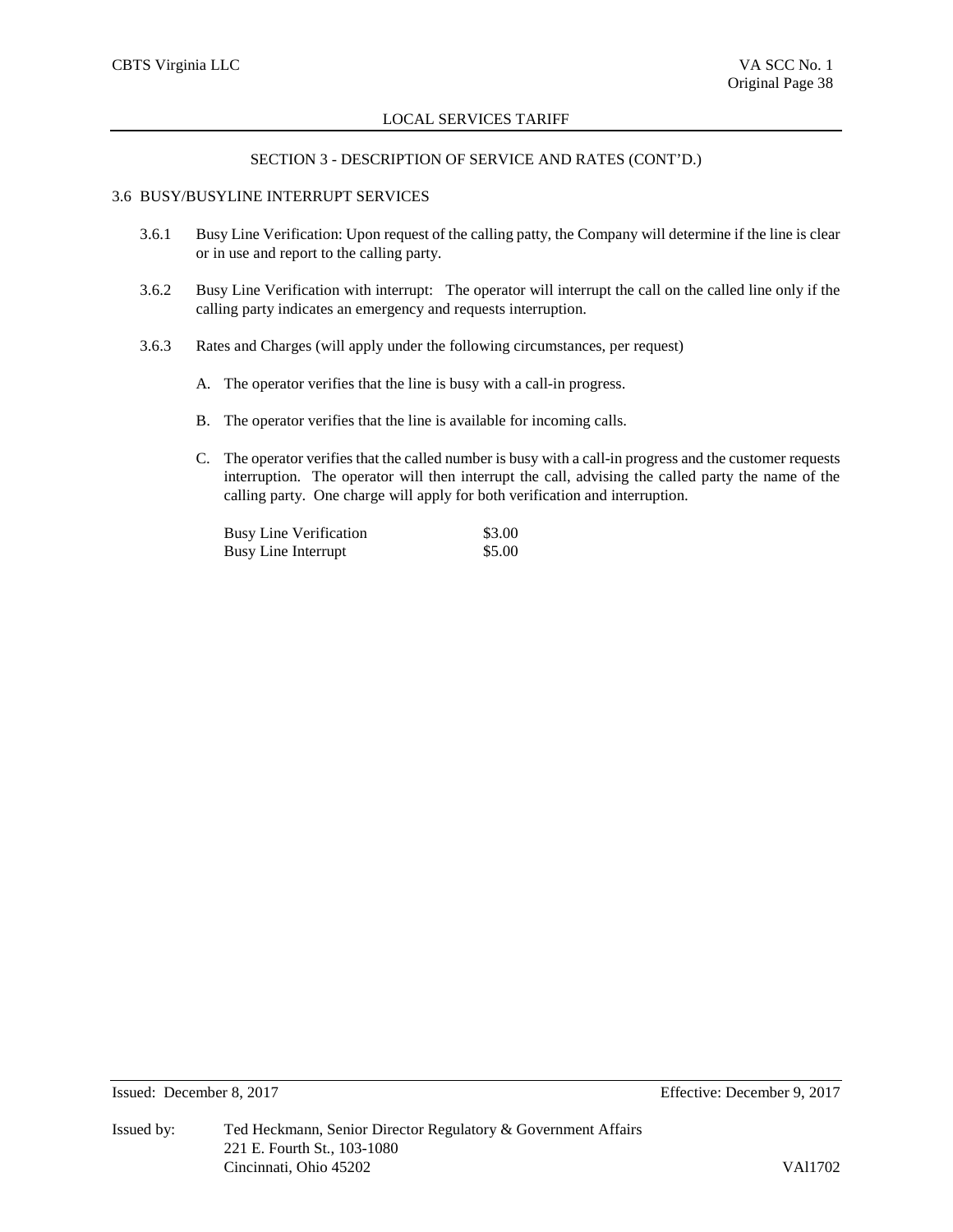## SECTION 3 - DESCRIPTION OF SERVICE AND RATES (CONT'D.)

# 3.7 CUSTOM CALLING FEATURES

These features are available to Customers subscribing to the bundled service offering outlined in Section 7.

- 3.7.1 Call Waiting provides a tone signal to indicate to a Customer already engaged in a telephone call that a second caller is attempting to dial in. It will also permit the Customer to place the first call on hold, answer the second call and then alternate between both callers.
- 3.7.2 Calling Name and Number allows a Customer to see a caller's name previewed on a display screen before the call is answered allowing a Customer to prioritize and or screen incoming calls. Caller ID records the name, date and time of each incoming call - including calls that aren't answered by the Customer. Caller ID service requires the use of specialized CPE not provided by the company. It is the responsibility of the Customer to provide the necessary CPE.
- 3.7.3 Call Forwarding Busy Line allows for forwarding of an incoming call when the activated line is busy. The Call Forwarding Busy Line Customer is responsible for any applicable customer-dialed station-tostation toll charge.
- 3.7.4 Call Forwarding Don't Answer allows for forwarding an incoming call when the call remains unanswered after a pre-determined number of rings (approximate number 1 to 7), selected by the Customer. The Call Forwarding Don't Answer Customer is responsible for any applicable customerdialed station-to-station toll charge.

When Call Forwarding Busy Line and Call Forwarding Don't Answer are provided on the same line, the forwarded-to number must be the same. When either Call Forwarding Busy Line or Call Forwarding Don't Answer is provided, it may be necessary for the forwarded-to number to be in the same central office, as determined by the facilities available in the Customer's serving central office.

3.7.5 Hunting - is the process by which two or more exchange service lines, served from the same central office and furnished to the same customer, are grouped so that incoming calls overflow to the first nonbusy line if the called line is busy. A busy signal is not given unless all the grouped lines are busy.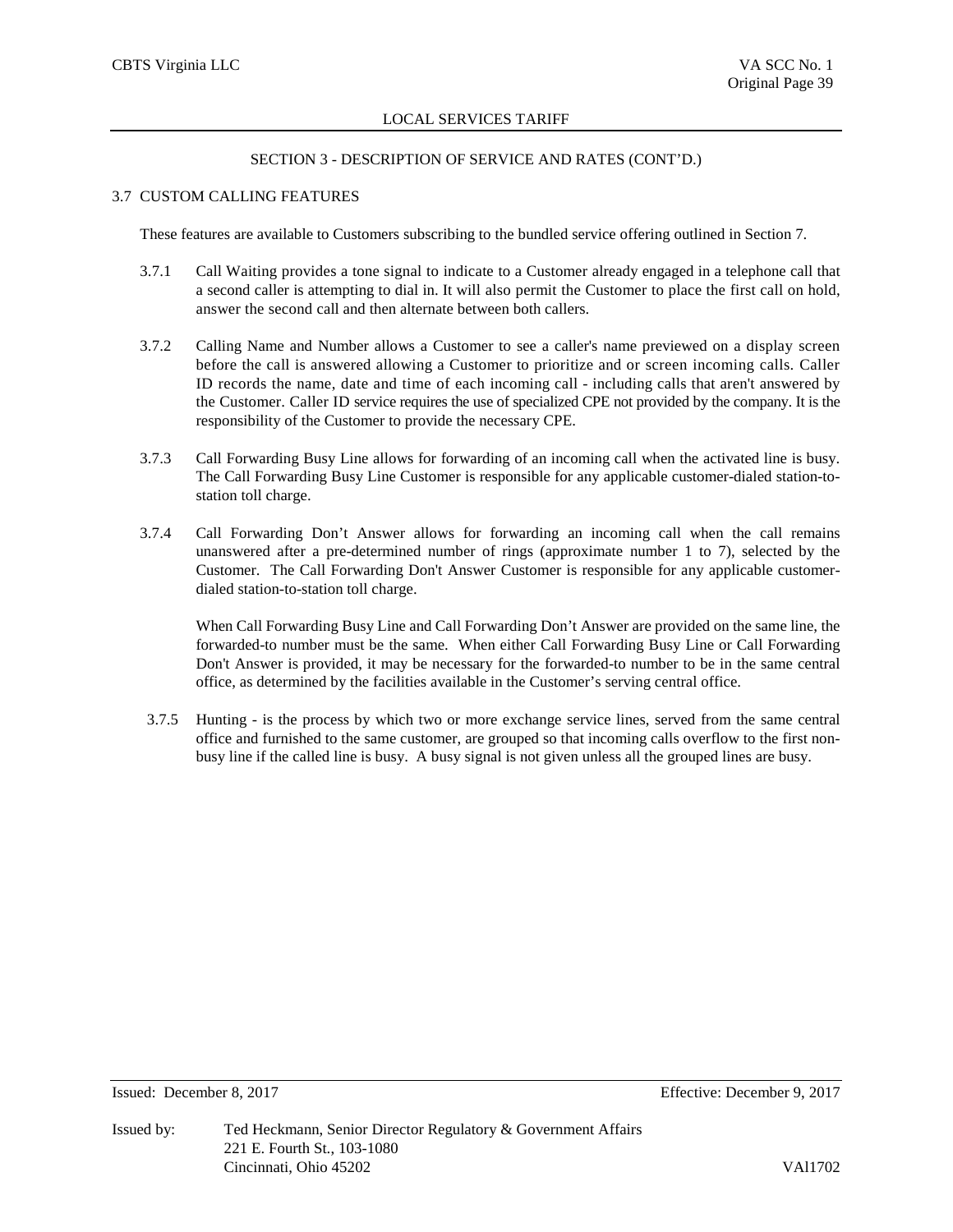## SECTION - EXCHANGE AREAS

# 4.1 SERVICE AREA

The Company provides service in the exchange as listed in 4.3 which are served by the following local exchange company:

Verizon Virginia, Inc.

#### 4.2 MULTIZONE EXCHANGES

In three highly populated areas of the state, the exchanges, for tariff simplification purposes, have been consolidated under one unified name for each. They are as follows:

- A. The Newport News Metropolitan Exchange Area (NNMEA) embraces Newport News and certain suburban areas. The NNMEA comprises zones designated as follows: Hampton, Newport News, Peninsula and Poquoson.
- B. The Norfolk Metropolitan Exchange Area (NMEA) embraces Norfolk and certain suburban areas. The NMEA comprises zones designated as follows: Norfolk-Virginia Beach, Portsmouth, Princess Anne, Great Bridge and Hickory.
- C. The Washington Metropolitan Exchange Area (WMEA) embraces the District of Columbia and certain suburban areas in Virginia and Maryland. The WMEA comprises zones designated as follows: Alexandria-Arlington (Va.), Berwyn (Md.), Bethesda (Md.), Bowie-Glenn Dale (Md.), Capitol Heights (Md.), Clinton (Md.), Fairfax-Vienna (Va.), Falls Church-McLean (Va.), Hyattsville (Md.), Kensington (Md.), Layhill (Md.), Marlboro (Md.), Oxon Hill (Md.), Rockville (Md.), Silver Spring (Md.) and Washington (D.C.).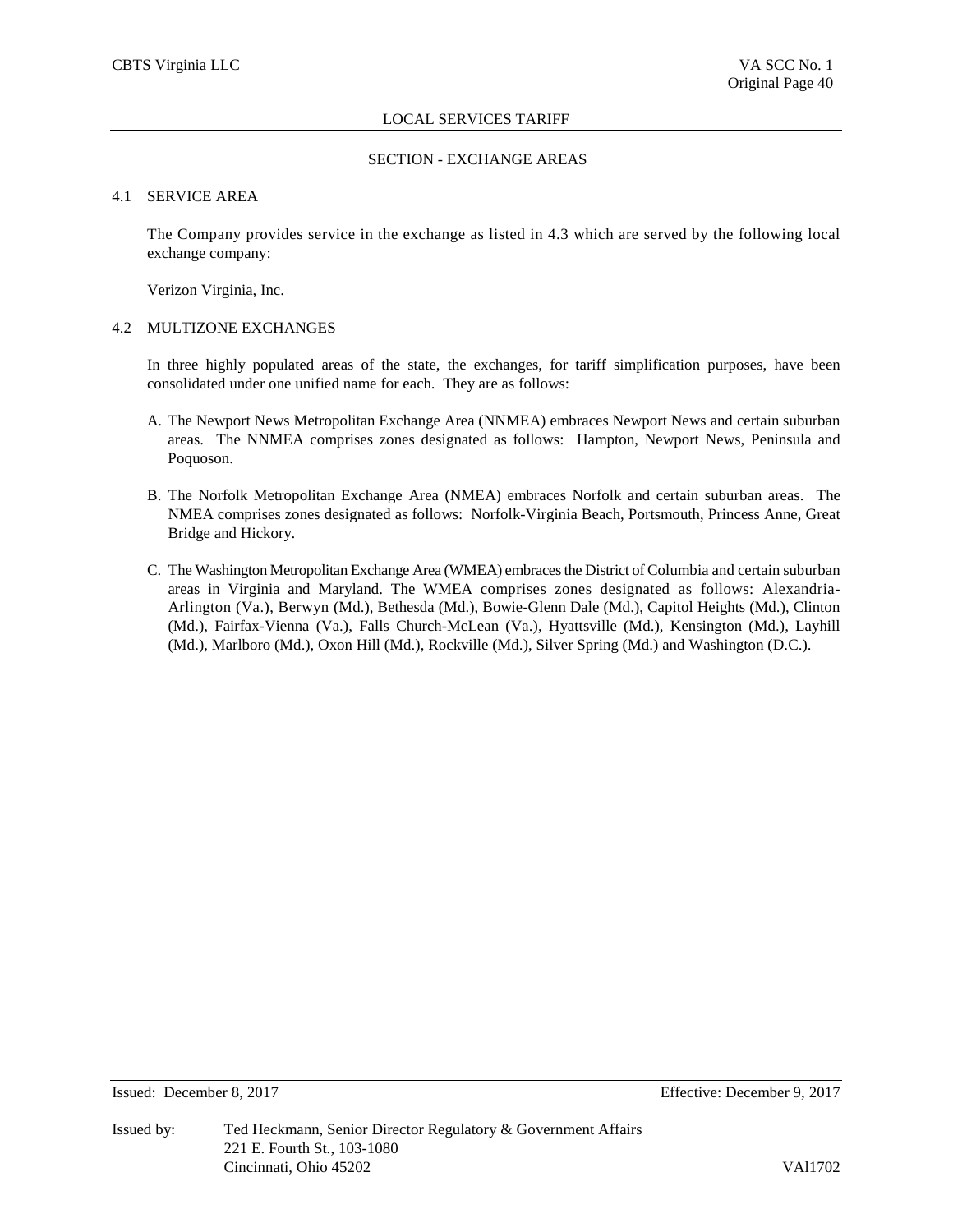# SECTION 4 - EXCHANGE AREAS (CONT'D.)

# 4.3 EXCHANGES

| <b>Exchange</b>      | <b>Local Calling Area</b>                             |
|----------------------|-------------------------------------------------------|
| Alexandria-Arlington | All zones of the WMEA, Arcola, Braddock, Catoctin,    |
|                      | Dulles, Dulles Metro, Engleside, Herndon, Leesburg,   |
|                      | Lorton, Lorton Metro                                  |
| Newport News Zone    | Chuckatuck, Crittenden, Glouscester, Great Bridge,    |
|                      | Hayes, Hickory, All zones of the NNMEA, Norfolk VA    |
|                      | Beach Zone, Portsmouth Zone, Princess Anne,           |
|                      | Smithfield, Suffolk, Surry, Toano, Williamsburg,      |
|                      | Windsor                                               |
| Fairfax-Vienna       | All zones of the WMEA, Arcola, Braddock, Catoctin,    |
| Zone                 | Dulles, Dulles Metro, Engleside, Herndon, Leesburg,   |
|                      | Lorton, Lorton Metro                                  |
| Norfolk-Virginia     | All zones of the NMEA, Cape Charles, Chuckatuck,      |
| Beach Zone           | Crittenden, Franklin, Holland, Knotts Island, NC, All |
|                      | zones of the NNMEA, Smithfield, Suffolk,              |
|                      | Whaleyville, Windsor                                  |
| Richmond             | Amelia, Ashland, Bethia, Charles City, Chester,       |
| S.E.                 | Goochland, Hanover, Manakin, Mechanicsville,          |
|                      | Midlothian,                                           |
| N.E.                 | Old Church, Powhatan,                                 |
| S.W.                 | Providence Forge, Richmond,                           |
| N.W.                 | Rockville, Sandston, Varina                           |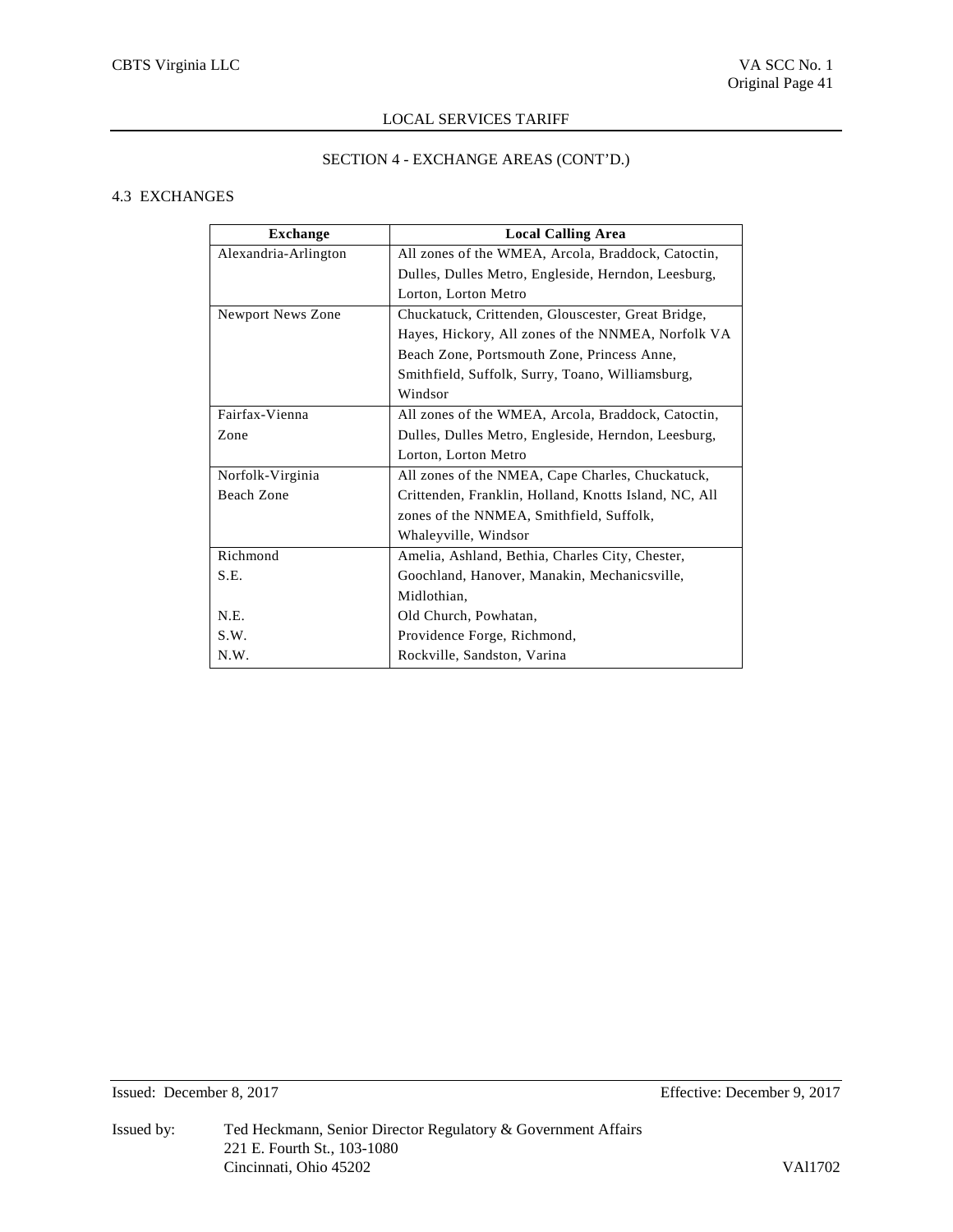#### SECTION 5 - MISCELLANEOUS SERVICES

## 5.1 EMERGENCY NUMBER 911 SERVICE

- 5.1.1 Enhanced 9-1-1 service or "E-911" is a service consisting of telephone network features and Public Safety Answering Points (PSAPs) provided for Customers to reach a PSAP by dialing the digits "9-1-1." Such service automatically directs 9-1-1 emergency telephone calls to the appropriate PSAPs by selective routing based on the geographical location from which the emergency call originated and provides the capability for Automatic Number Identification and Automatic Location Identification features.
- 5.1.2 All E-911 calls will be placed by the calling party via interconnection with a local exchange carrier or an interexchange carrier other than the Company. The Company cannot guarantee the completion of said E-9 11 call, the quality of the call or any features that may otherwise be provided with E-9 11 Service, except to the extent guaranteed in the Company's interconnection or resale agreements with the incumbent local exchange carrier or other facilities provider.
- 5.1.3 This service is offered as an aid in handling assistance calls in connection with, fire, police and other emergencies and does not create any relationship or obligation direct or indirect, to any person. In the event of any interruption of the service, the Company shall not be liable to any person, corporation or other entity for any loss or damage in an amount greater than an amount equal to the pro rata allowance of the Tariff rate for the service or facilities provided to the Customer for the time such interruption continues, after notice to the Company. No allowance shall be made if the interruption is due to the negligence or willful act of the Customer of the service.
- 5.1.4 Further, each Customer agrees to release, indemnify, defend and hold harmless the Company from any and all loss, claims, demands, suits, or other action, or any liability whatsoever, whether suffered, made, instituted or asserted by the Customer or by any other party or person, for any personal injury to or death of any person or persons, or for any loss, damage or destruction of any property, whether owned by the Customer or others, or for any infringement or invasion of the right of privacy of any person or persons, caused or claimed to have been caused, directly or indirectly, by the installation, operation, failure to operate, maintenance, removal, presence, condition, location or use of E-911 service features and the equipment associated therewith, or by any services which are or may be furnished by the Company in connection therewith, including but not limited to the identification of the telephone number, address or name associated with the telephone used by the party or parties accessing E-911 services hereunder, and which arise out of the negligence or other wrongful act of the Company, the Customer, its user agencies or municipalities or employees or agents of any one of them.
- 5.1.5 A 911 tax will be billed to the Customer when imposed by the local government of the service address of the Customer and will appear as a separate line item on the bill.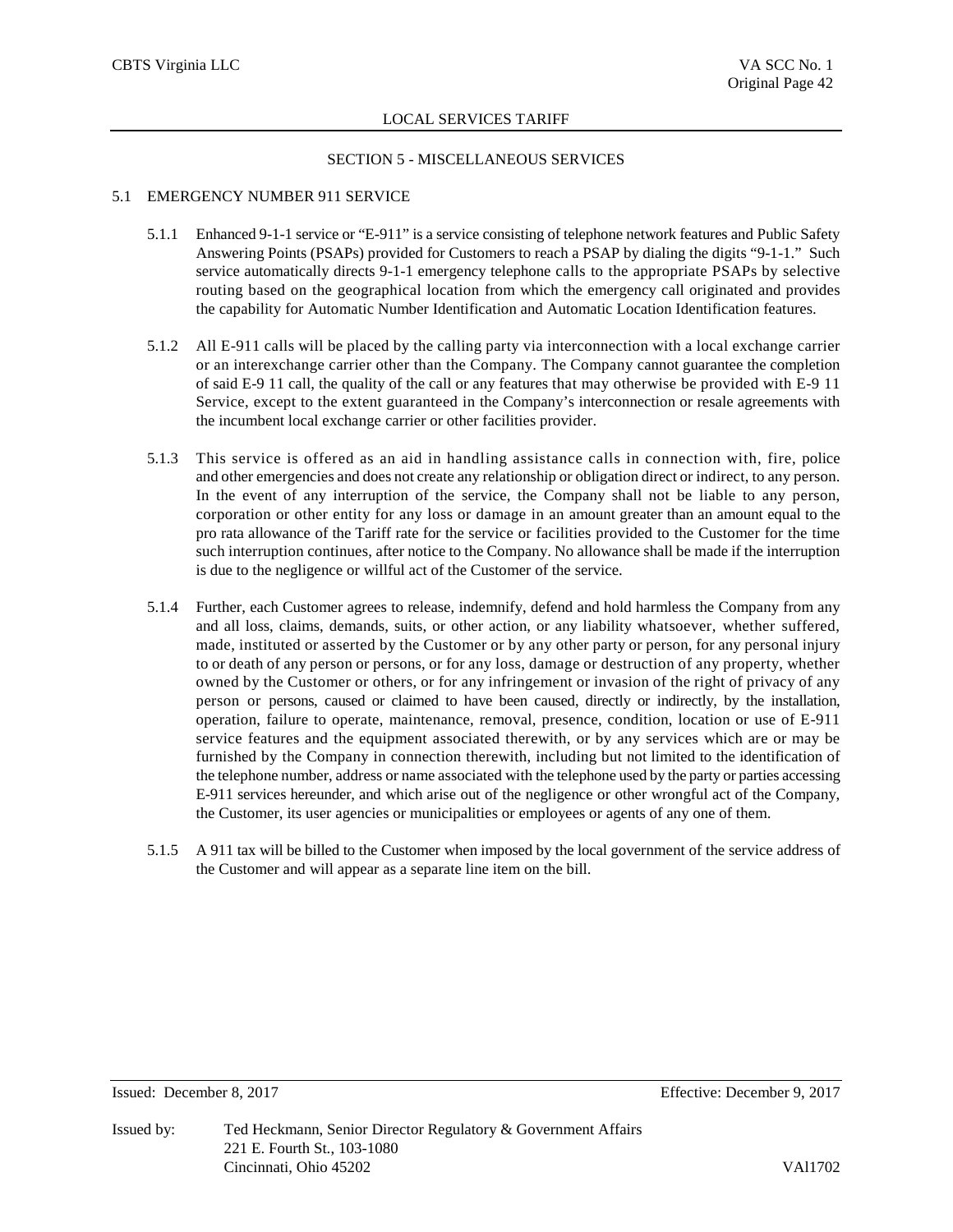## SECTION 5 - MISCELLANEOUS SERVICES (CONT'D.)

# 5.2 TELECOMMUNICATIONS RELAY SERVICE (TRS)

Enables deaf, hard-of-hearing or speech-impaired persons who use Text Telephone (TT) similar devices to communicate freely with the hearing population not using TT and visa versa. A Customer will be able to access the state provider to complete such calls. The Company will impose a surcharge to all Customers at a level determined by the Commission. The customer may access TRS via the Company by either TRS's toll tree 800 number or by dialing the 711 service access code.

## 5.3 700/900 BLOCKING OPTIONS

700/900 Blocking Options are arrangements which prevent a Customer from accessing 700 and/or 900 service telephone numbers. 700/900 Blocking options are provided only on local exchange service individual dial tone lines. 700/900 blocking options are only offered where the customer's serving central office is equipped with electronic switching equipment capable of providing this service. Customers may elect to block calls to 700 service telephone numbers only, 900 service telephone numbers only, or both 700 and 900 service telephone numbers.

There are no charges associated with 700/900 blocking options.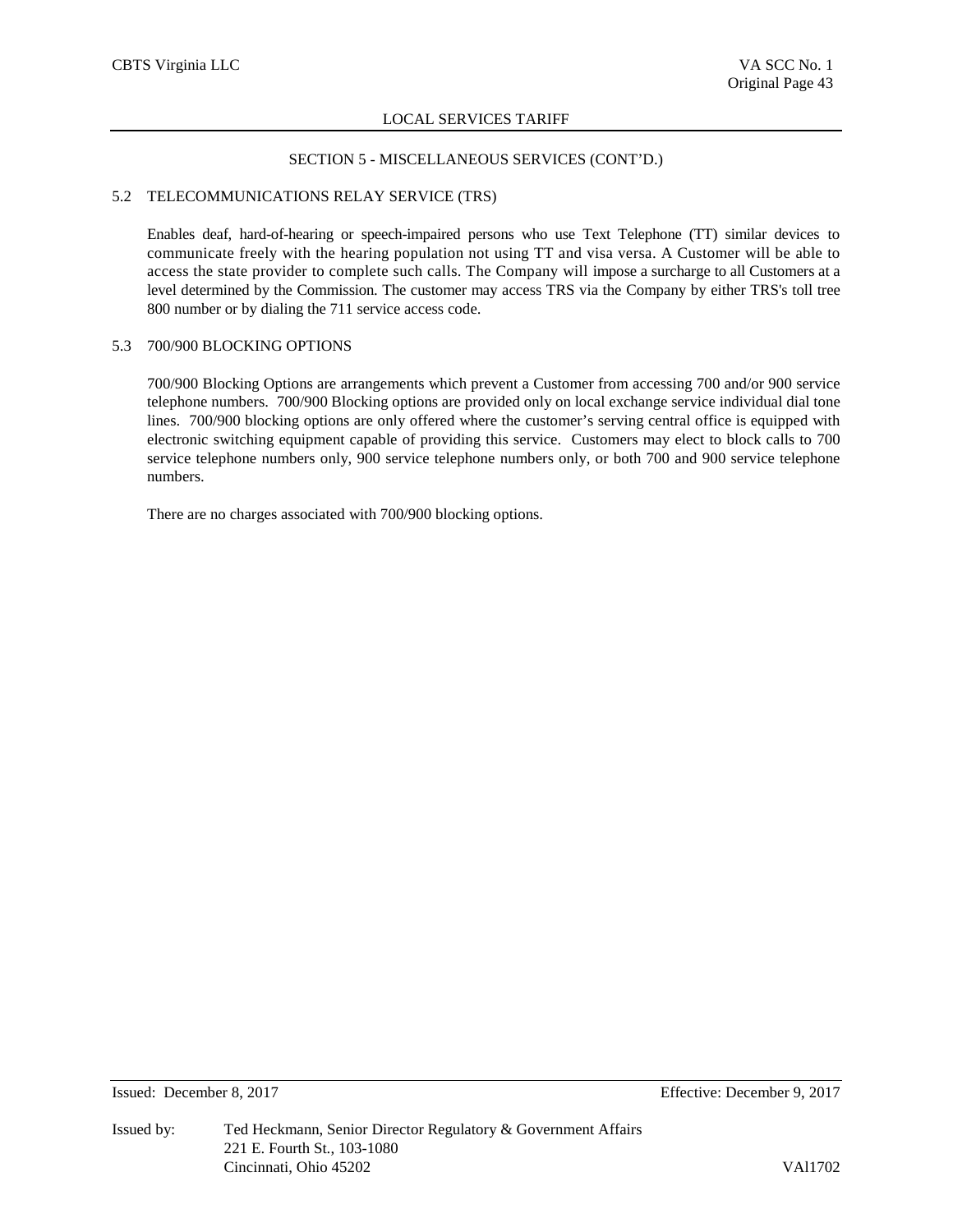# SECTION 6 - SPECIAL ARRANGEMENTS

Special equipment and arrangements requested by customers and not otherwise provided for in this tariff may be furnished where possible, if not detrimental to any of the services furnished by the Company, at charges that are in addition to other applicable charges.

# 6.1 INDIVIDUAL CUSTOMER PRICING (ICP)

The Company may offer individual customer pricing for services in a competitive bid or procurement situation. Arrangements may be developed on a case-by-case for a specific customer at rates, terms or conditions provided through an agreement instead of pursuant to tariff.

The Company will maintain records of its ICP contracts for Commission review as conditions or circumstances may require.

## 6.2 SPECIAL ASSEMBLY

The Company may provide a unique local service arrangement for a customer where no tariffed service exists for the service. The unique service can be provided via a Special Assembly.

The Company will maintain records of its Special Assembly contracts for Commission review as conditions or circumstances may require.

## 6.3 PROMOTIONAL OFFERINGS

The Company may offer, for a specified period of time promotional rates, terms, or conditions for its local exchange telecommunications services that differ from the rates, terms, or conditions in this tariff.

The Company will submit its Promotions by letter to the Commission Staff outlining the promotion, listing the tariffed item being promoted, and the promotion's start and end dates in lieu of filing language in the tariff.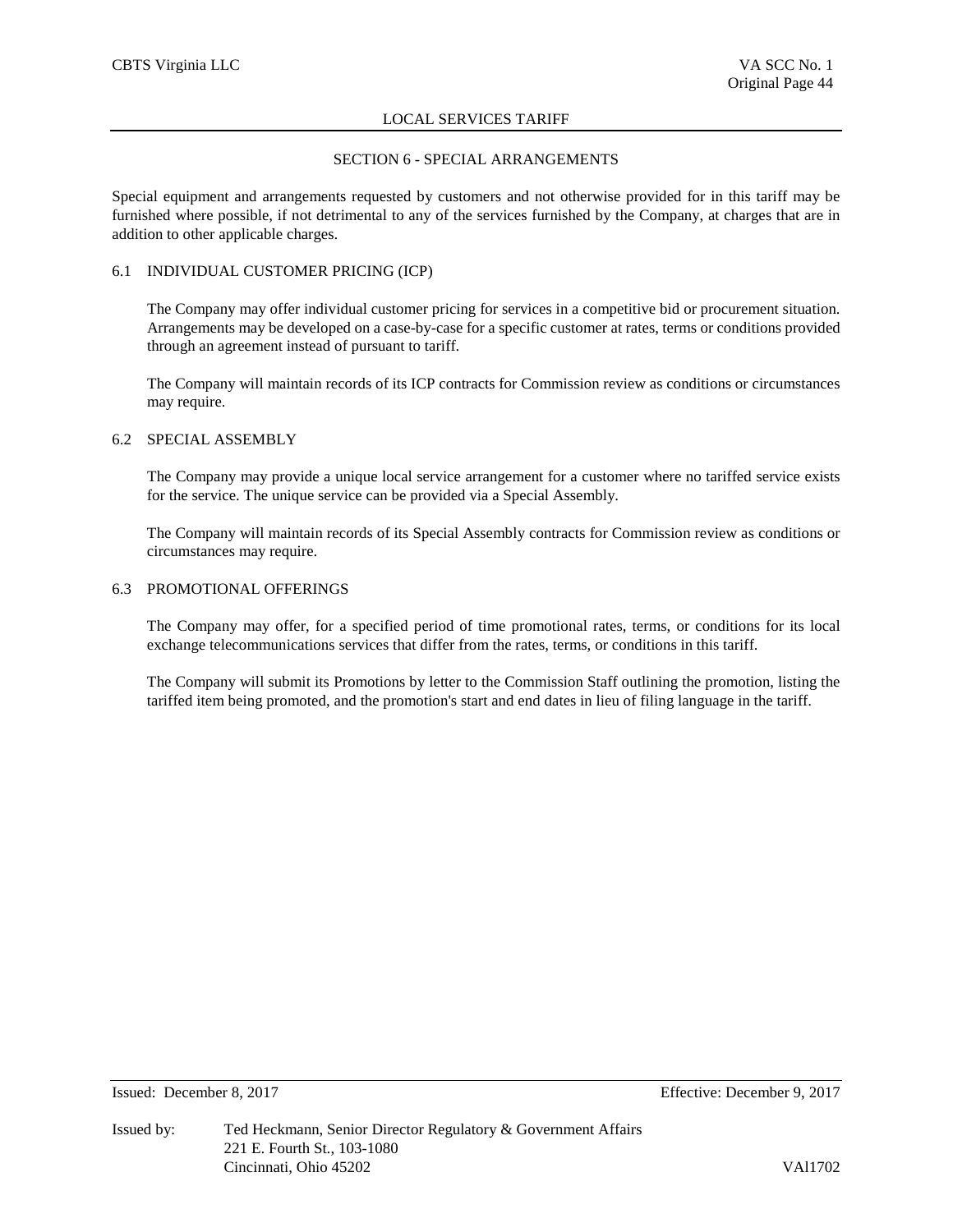# SECTION 7 - BUNDLE SERVICE OFFERINGS

# 7.1 GENERAL

This section contains a service bundle that consists of a flat rate business access line (Section 3.1) in combination with custom calling features (Section 3.7). The bundle provides for unlimited local usage for the calling areas outlined in Section 4.3. Subscribers may select any or all of the custom calling features listed in this tariff, where available. The customer must specify which features to include in the bundle at the time the order is placed. This bundle provides unlimited use of the custom calling features selected by the Customer to include in the bundle.

This bundle does not include any nonregulated services. If a customer chooses to purchase nonregulated services such as voice mail or long distance the charges will be in addition to the rate that is listed in this tariff.

## 7.2 REGULATIONS

- 7.2.1 Features associated with an individual bundle are per line. Features cannot be split between lines.
- 7.2.2 All charges (such as E-911 Service, taxes and other surcharges) normally associated with a flat rate line will be billed in addition to the business bundle.
- 7.2.3 The nonrecurring charge associated with the business bundle applies when a customer installs new service, moves to a new address or changes the telephone number associated with the Business Bundle.

# 7.3 RATES AND CHARGES

Monthly Charge \$69.95

Nonrecurring Charge: \$60.00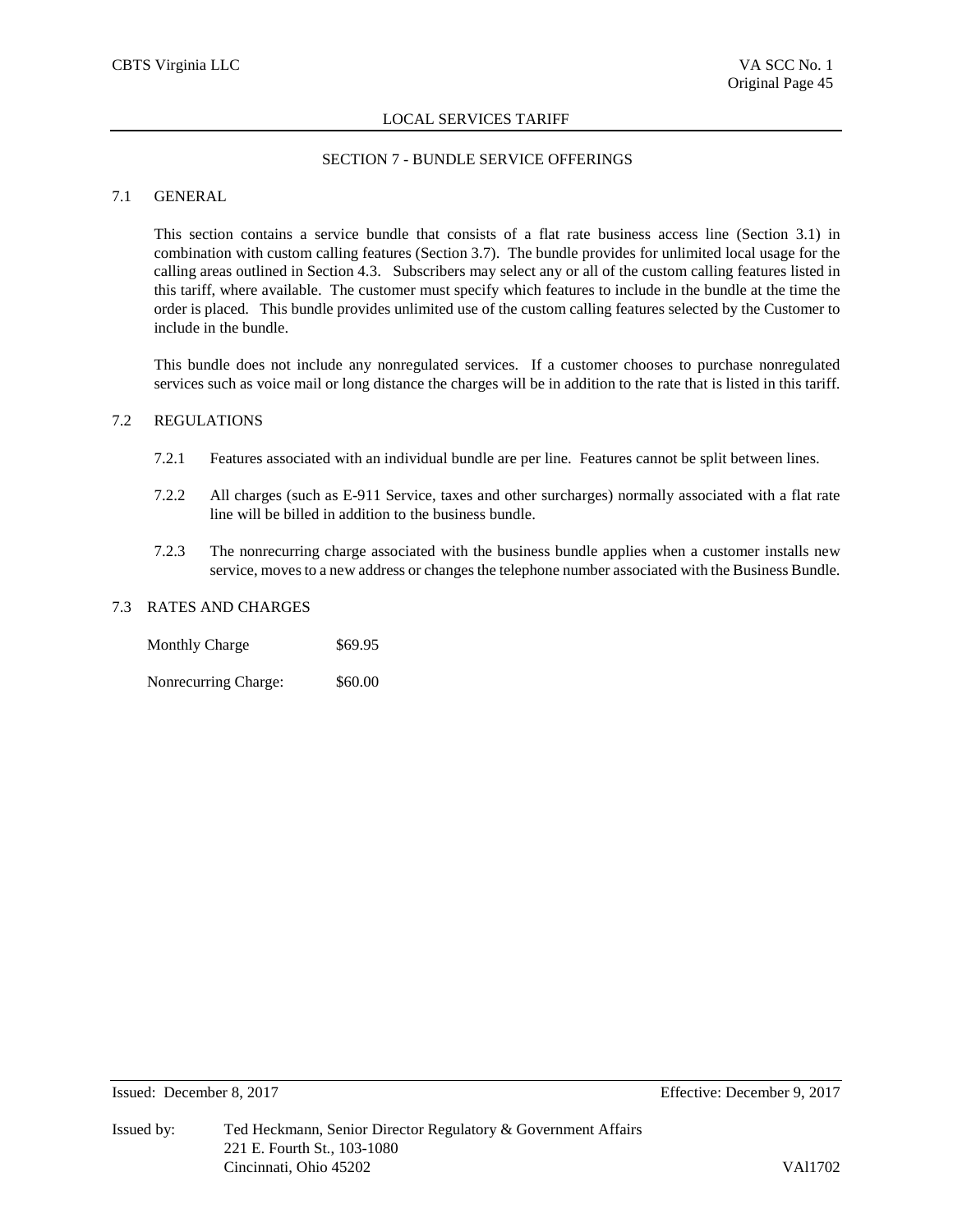#### SECTION 8 - VARIABLE TERM PAYMENT PLAN

# 8.1 GENERAL

- 8.1.1 The Variable Term Payment Plan (VTPP) is a payment plan which allows customers to pay a fixed rate for services over one of any currently available payment periods. A different monthly rate applies for the duration of each period. The monthly rate varies inversely with the length of the payment period, e.g., the monthly rate for a short period is greater than that for a long period.
- 8.1.2 The minimum period is 12 months, unless otherwise specified in product tariffs.
- 8.1.3 During the effective term of a customer's initial payment period, the monthly rate is not subject to Company-initiated changes.
- 8.1.4 Unless specifically exempted, services furnished under the Variable Term Payment Plan are subject to all general regulations applicable to the provision of service by the Company as stated elsewhere in this and other tariffs.

# 8.2 REGULATIONS

- 8.2.1 Application of Rates and Charges (unless stated otherwise in the product tariffs)
	- A. The monthly rate applicable at the time a customer subscribes to a product or service under the Variable Term Payment Plan is not subject to Company-initiated change during the initial payment period, providing there are no customer-initiated delays in the establishment of the subscribed-for product or service.
	- B. After the expiration of either the initial payment period or the subsequent 12-month payment periods the monthly rate will continue to be the same rate that the customer paid under their initial term agreement. The rate will be subject to Company-initiated changes with a 60-day written notice to the customer during which time the customer shall have the right to terminate the agreement, without incurring termination charges. The rate adjustment would not exceed the tariffed rate.
	- C. Nonrecurring charges are to be paid in full at the time of installation.
	- D. In the event that all or any part of the service is disconnected at customer request before expiration of any selected payment period of greater than one month's duration, the customer will be required to pay termination charges as stated in this tariff.
	- E. Rates and charges apply according to the appropriate schedules for products and services offered under the Variable Term Payment Plan.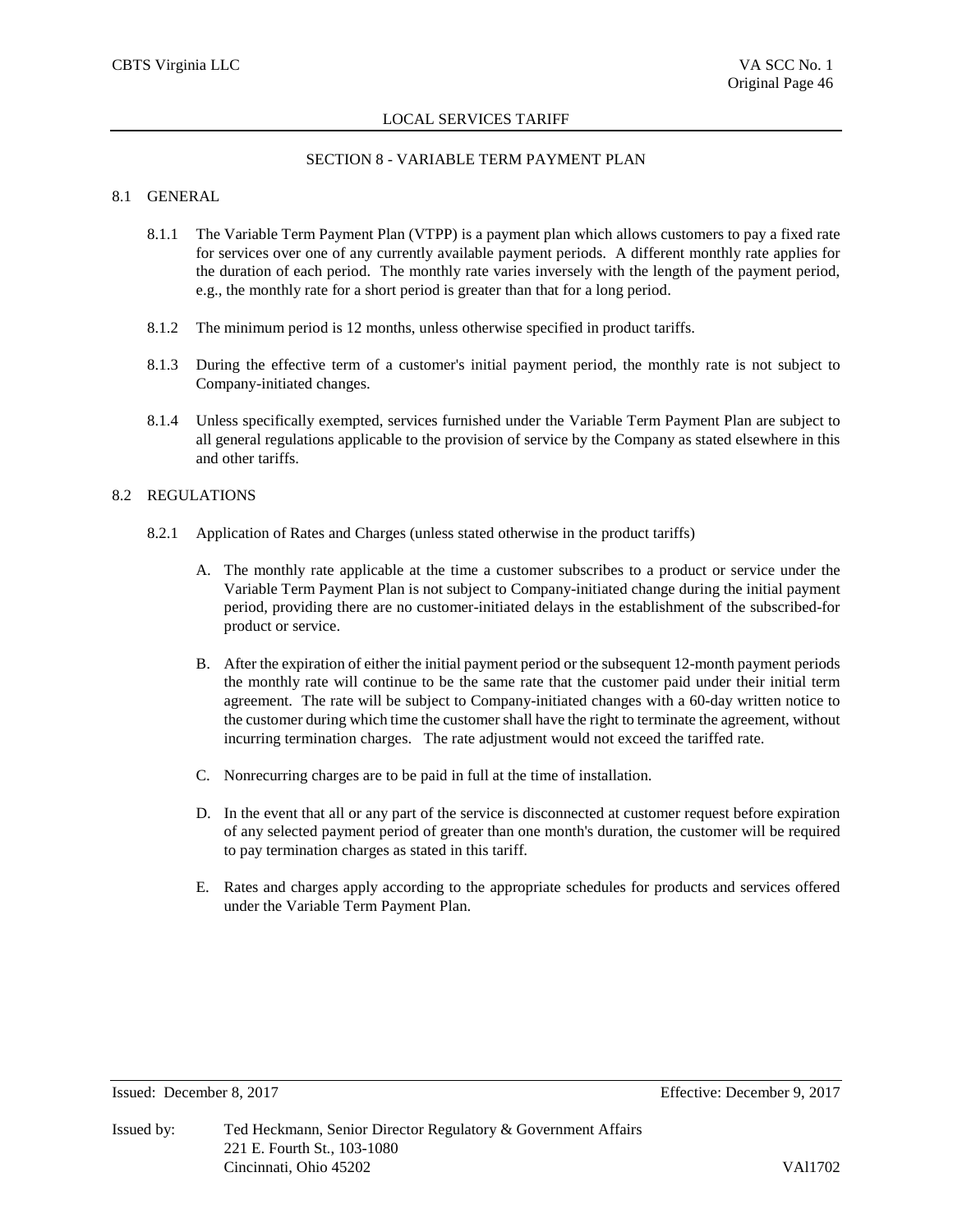# SECTION 8 - VARIABLE TERM PAYMENT PLAN (CONT'D.)

# 8.2 REGULATIONS (CONT'D.)

#### 8.2.2 Renewal Options

The customer has the following renewal options:

- A. Prior to completion of the present VTPP payment period and upon notification to the Company, a customer may renew for any payment period currently available under VTPP. The rates will be those currently in effect for new customers at the time of renewal. The new payment period starts the day following completion of the prior payment period.
- B. If upon completion of the current payment period the customer has not chosen a new payment period and has not requested discontinuance of service, the customer's agreement will automatically renew for a 12-month period at the rate the customer is paying under their current agreement unless either party notifies the other in writing or verbally of its intention not to renew, at least 30 days before the end of the then-current term.
- C. Early Contract Termination

Unless otherwise noted in individual product tariffs, if the customer terminates their service prior to the expiration date of the term agreement, the customer will be required to pay early termination charges that equate to the monthly charges for the remainder of either the initial payment period or the subsequent 12-month payment periods. If nonrecurring charges associated with the installation of the business services were waived, the customer will become liable for payment of the waived charges.

Inclusion of early termination liability by the company in its tariff or a contract does not constitute a determination by the Commission that the termination liability imposed by the company is approved or sanctioned by the Commission. Customers shall be free to pursue whatever legal remedies they may have should a dispute arise.

D. Additions

If the customer wishes to make additions, the customer may also select, from those currently available in the tariff, a different payment period of equal or shorter length than the time remaining in the period selected for the existing service at the current filed rates for the selected period. The additions may then have a different expiration date than the existing service.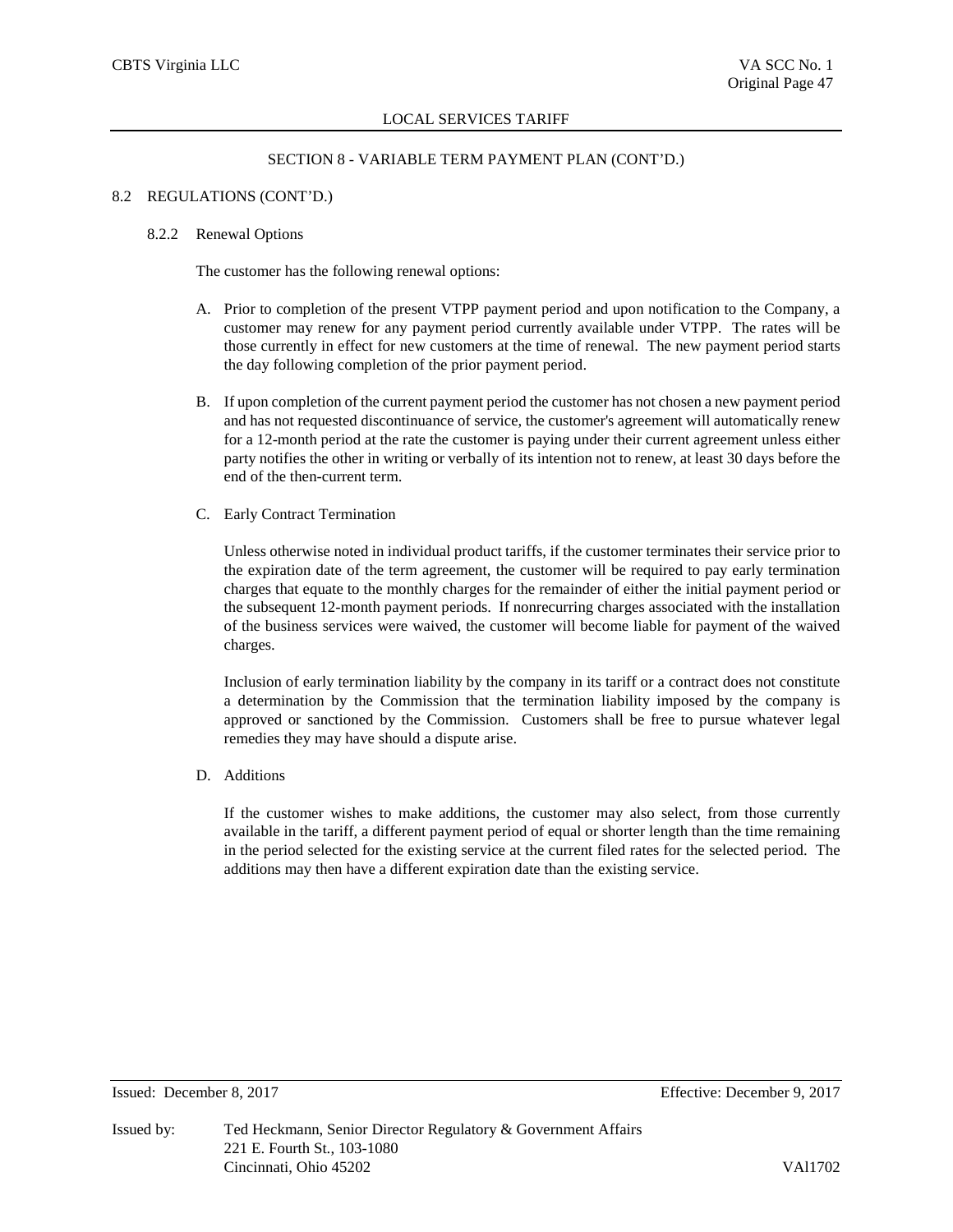# SECTION 9 - VARIABLE TERM PAYMENT PLAN (CONT'D.)

## 8.2 REGULATIONS (CONT'D.)

## 8.2.2 Renewal Options

- E. Upgrades
	- 1. Allowable upgrades to products offered by the Company are specified in the individual tariffs currently in effect for offerings under the Variable Term Payment Plan.
	- 2. A customer who elects to upgrade an installed product may choose one of two options, unless otherwise specified in the product tariffs:
		- (a) The existing payment period may be extended by a period of time specified in the product tariff, and the new and the previously installed service will expire on the same date. The rate level applicable for the new service is the one currently in effect for the payment period which the customer had selected prior to the upgrade, while the rates for services previously installed and continuing in service are unaffected. (If the payment period selected by the customer prior to the upgrade has been discontinued in the tariff, the new service will be billed at rates applicable for the next shorter payment period in the current tariff.)
		- (b) The new service may be billed over a currently available payment period of equal or shorter length than the time remaining in the existing payment period. Current rates apply for the selected payment period for the new service. Rates for service previously installed and continuing in service are unaffected. The expiration date of the new service is then either the same as or earlier than that of the previously installed system.

When the expiration date of the new service is earlier, the customer must select another payment period for the service according to the terms and conditions stated in the preceding paragraph at the time of expiration.